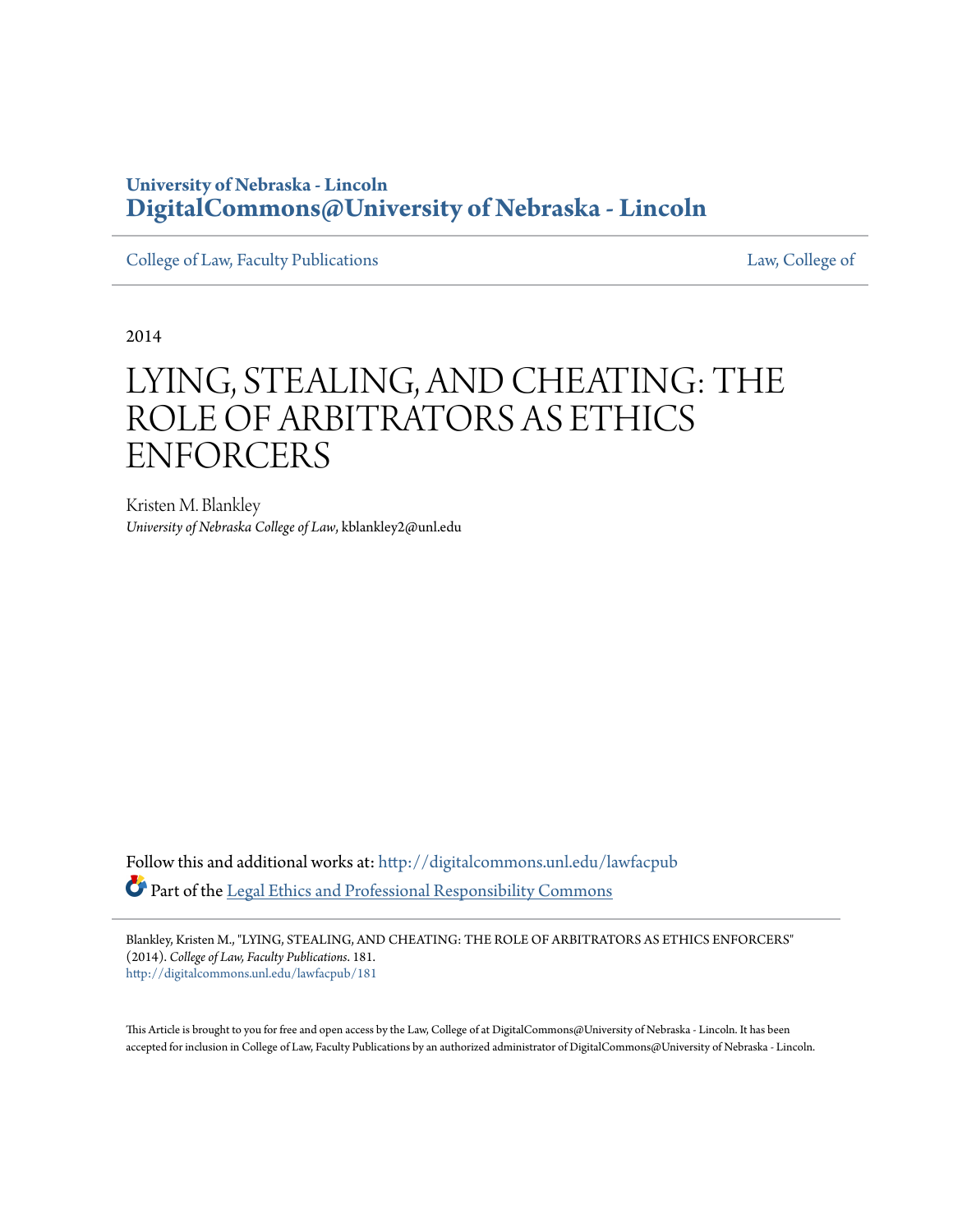# LYING, STEALING, AND CHEATING: THE ROLE OF ARBITRATORS AS ETHICS ENFORCERS

#### *Kristen M. Blankley\**

#### I. INTRODUCTION

Q: How can you tell if an attorney is about to lie? A: His lips move.

Upon seeing an elderly lady for the drafting of her will, the attorney charged her \$100. She gave him a \$100 bill, not noticing that it was stuck to another \$100 bill. On seeing the two bills stuck together, the ethical question came to the attorney's mind: "Do I tell my partner?"

Q: The tooth fairy, an honest lawyer, and an expensive, dishonest lawyer are in the same room. There is a \$500 bill on a table in the room. When they leave, the money is gone. Who took it? A: Since there is no such thing as the tooth fairy or an honest lawyer, the answer is obvious.

The National Institutes of Health have announced that they will no longer be using rats for medical experimentation. In their place, they will use attorneys. They have given three reasons for this decision: (1) There are now more attorneys than there are rats. (2) The medical researchers don't become as emotionally attached to the attorneys as they did to the rats. (3) No matter how hard you try, there are some things that rats won't do.<sup>1</sup>

"Jokes" such as these regarding lawyers are commonplace and easy to find. A quick search of the internet will uncover dozens of websites with hundreds of lawyer jokes. $^{2}$  Although lawyers are not the only professionals subject to such joking, the public perception of lawyers as willing to lie,

 $\overline{a}$ 

<sup>\*</sup> Assistant Professor, University of Nebraska College of Law. Many thanks to the people who helped throughout the editing and drafting process, including Steve Wilborn, Richard Moberly, Maureen Weston, Sarah Cole, and Ariana Levinson. Thank you to the University of Louisville Brandeis School of Law for allowing me to present an early version of this paper at the annual Warns Arbitration Conference. Many thanks to my research assistants, Justin Yates and Nick Holle, for their assistance. Thanks and love to Michael Douglass, Jr.

<sup>&</sup>lt;sup>1</sup> These lawyer "jokes" were all taken from the following website: 185 LAWYER JOKES, http://www.stromer.com/jokes/185jokes.html (last visited Mar. 22, 2014).

<sup>2</sup> *See, e.g.*, Douglas Adams, *Lawyer Jokes: A Collection*, http://people.ku.edu/~dadams/lawyers.htm (last updated Nov. 26, 2001); Peter Tiersma, *Lawyer Jokes: Truth and Nonsense About the Legal Profession*, LANGUAGEANDLAW.ORG, http://www.languageandlaw.org/JOKES.HTM (last visited Mar. 22, 2014).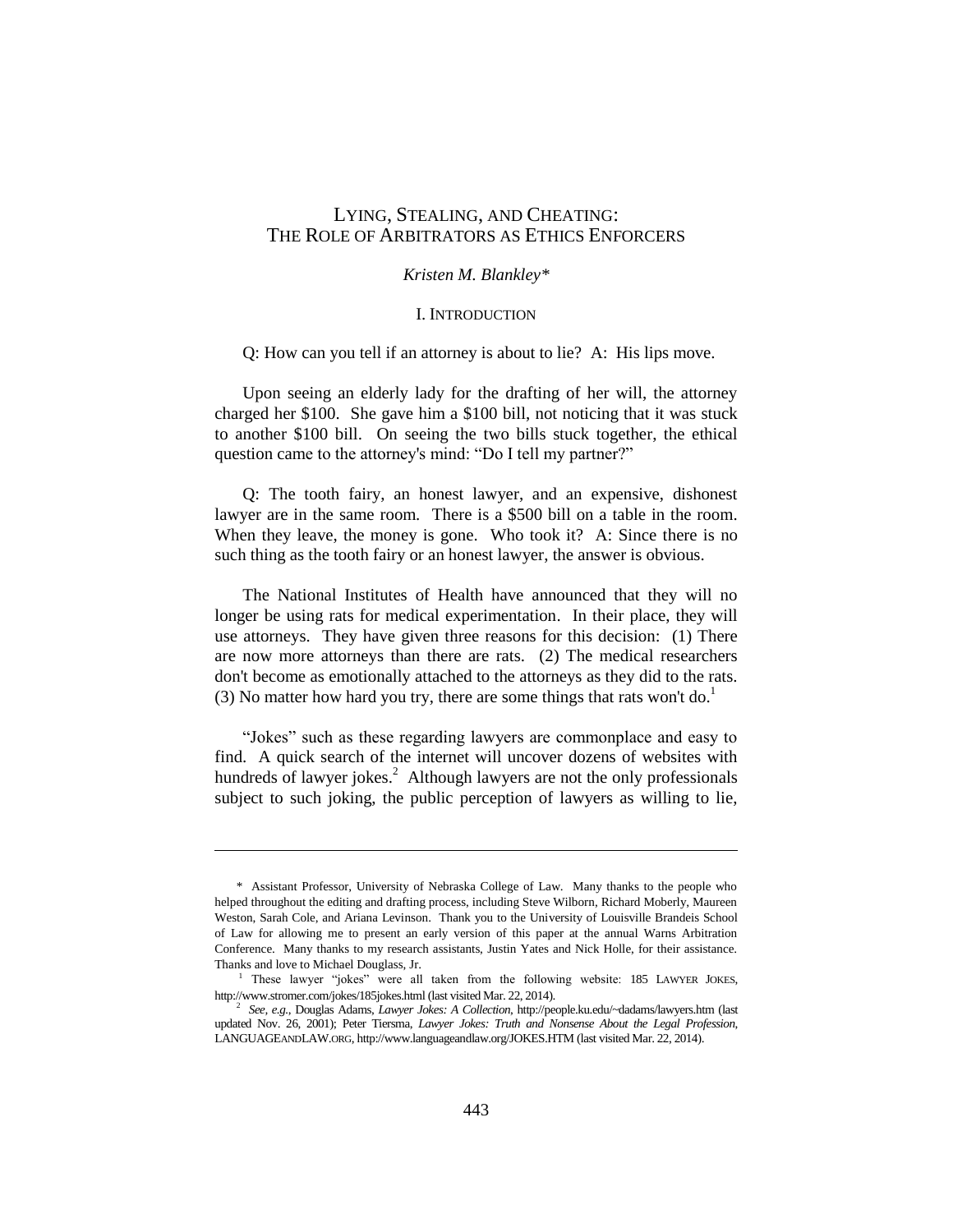cheat, steal, and live beyond ethical boundaries is troubling and damaging to the profession.<sup>3</sup> But as they say, all jokes are based on a kernel of truth.

All joking aside, the availability of an honest, reputable, and impartial tribunal for dispute resolution is essential to build public confidence and trust. Today's American legal system, for the most part, carries the imprimatur of justice and bestows a relative level of confidence on those who seek to resolve disputes in a lawful manner. $4$  Without such confidence, a system of revenge and vigilante justice would likely have become the norm.

The American justice system has certain hallmarks that help foster this sense of justice and give ease to participants that their disputes will be handled in a fair manner. Judges are respected individuals who are either appointed or elected who serve outside of the political system. $5$  Courts and court filings are public and open to the press, which helps ensure the transparency of the process.<sup>6</sup> Juries of peers must engage in group decision-making to arrive at a consensus or supermajority in order to issue a verdict in a case.<sup>7</sup> Lawyers must certify that they are acting ethically when filing court documents, $\frac{8}{3}$  and judges have the ability to sanction lawyers, parties, and witnesses for engaging in wrongdoing.<sup>9</sup> In addition, judges are required to abide by certain ethical codes $10$  and their reasoned opinions (for the most part) clearly show the judges' reasoning in those situations.

The arbitral forum, in contrast, does not command the same type of public trust as the formal court system. Many types of arbitration are conducted outside of the public eye in either confidential proceedings or simply nonpublic proceedings.<sup>11</sup> Naysayers often describe arbitration as

<sup>6</sup> See generally Press-Enterprise Co. v. Superior Court, 478 U.S. 1, 7 (1986) (discussing the shared right between the public and the accused to a public trial).

7 *See* Apodaca v. Oregon, 406 U.S. 404, 411 (1972).

 $\overline{a}$ 

<sup>3</sup> *See* Marc Galanter, *The Faces of Mistrust: The Image of Lawyers in Public Opinion, Jokes, and Political Discourse*, 66 U.CIN. L.REV. 805, 806–07 (1998).

<sup>4</sup> *See* MODEL RULES OF PROF'L CONDUCT pmbl. (2012).

<sup>5</sup> *See generally* Peter Paul Olszewski, Sr., *Who's Judging Whom? Why Popular Elections are Preferable to Merit Selection Systems*, 109 PENN ST. L. REV. 1, 4 (2004). Although many state level judges are elected, and the states have differing laws regarding whether those judges may campaign using reference to their political parties, once these people become judges, they are expected to serve outside and "above" the political system.

<sup>8</sup> FED.R.CIV. P. 11(b).

<sup>&</sup>lt;sup>9</sup> FED. R. CIV. P. 11(c).

<sup>10</sup> *See generally* MODEL CODE OF JUDICIAL CONDUCT (2010).

<sup>&</sup>lt;sup>11</sup> See Stefano Azzali, *Confidentiality vs. Transparency in Commercial Arbitration: A False Contradiction to Overcome*, CTR. FOR TRANSNATIONAL LITIGATION, ARBITRATION AND COMMERCIAL LAW (Dec. 28, 2012), [http://blogs.law.nyu.edu/transnational/2012/12/confidentiality-vs-transparency-in-commercial-arbitration-a](http://blogs.law.nyu.edu/transnational/2012/12/confidentiality-vs-transparency-in-commercial-arbitration-a-false/)[false/.](http://blogs.law.nyu.edu/transnational/2012/12/confidentiality-vs-transparency-in-commercial-arbitration-a-false/) Many arbitrations are confidential because the parties agreed to hold the proceedings in confidence. For some types of cases, such as labor cases, reporters of arbitral awards exist. For many other types of cases, such as consumer cases and business cases, no such reporters exist, and it becomes difficult to locate arbitration awards.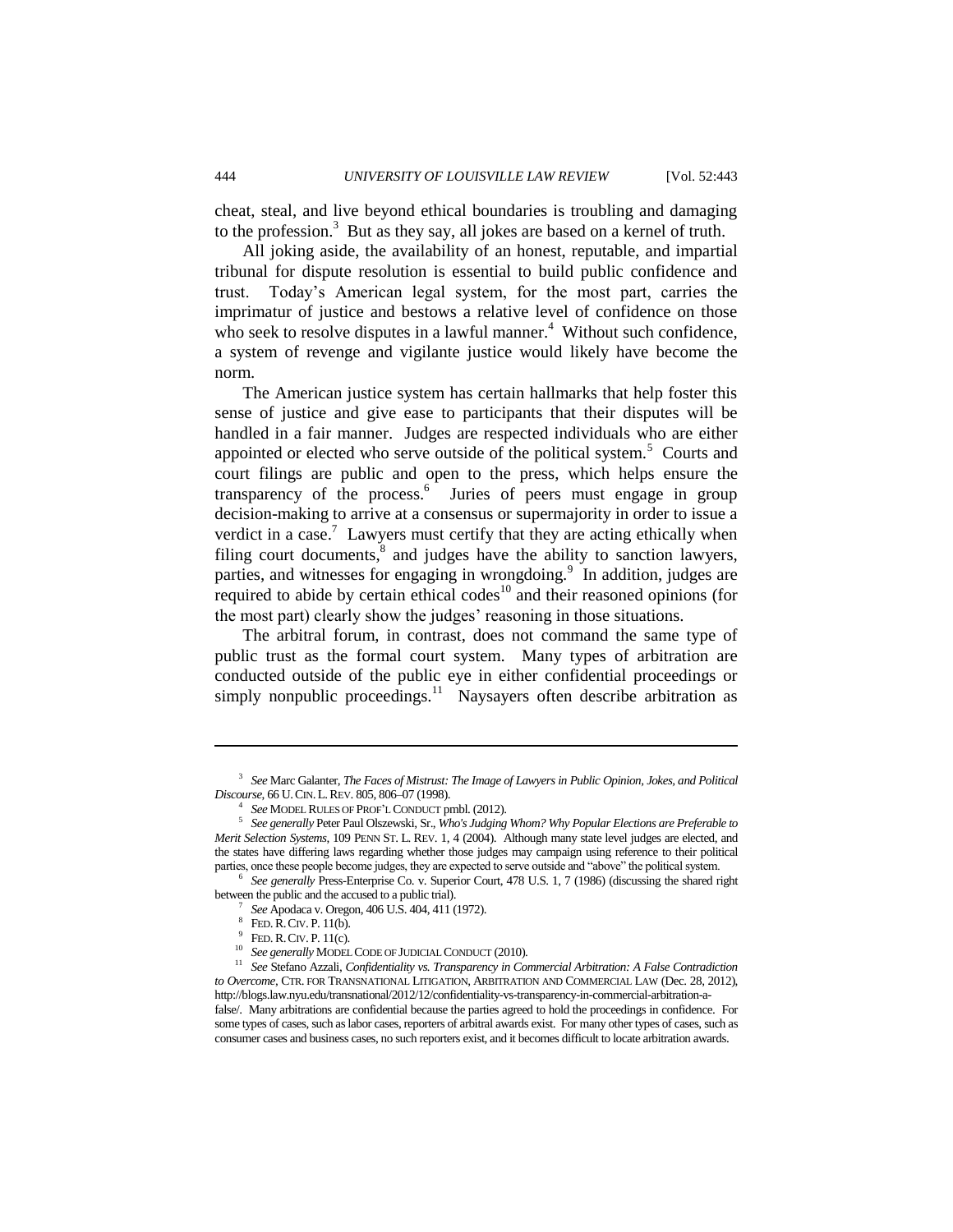"secret," and imply that rampant bias and other horribles occur behind the closed doors of the arbitration tribunals.<sup>12</sup> Arbitration has not been immune from criticism, particularly from scholars, $^{13}$  public advocacy groups, $^{14}$  and legislators,<sup>15</sup> among others.<sup>16</sup> Although this author has largely been a supporter of the arbitration process,<sup>17</sup> I have only supported the process when that process is fair and conducted in an ethical manner.

<span id="page-3-0"></span>Previously, I have written articles on arbitration ethics, uncovering that the arbitration process is not only unregulated but also free from any state oversight.<sup>18</sup> The ethical landscape for arbitration becomes even more troublesome given the rise in the application of judicial immunity for all participants in the arbitral forum, including attorneys, parties, and witnesses.<sup>19</sup> I previously argued that certain legal changes should be implemented in order to allow for greater oversight of the arbitral forum to police unethical behavior.<sup>20</sup> These changes included extending criminal

<sup>14</sup> *See* Stempel, *supra* note 13, at 254–55.

<sup>15</sup> *See, e.g.*, Henry C. Strickland, *The Federal Arbitration Act's Interstate Commerce Requirement: What's Left for State Arbitration Law?*, 21 HOFSTRA L. REV. 385, 401 (1992) (stating that many states have precluded enforcement of arbitration agreements in certain contracts).

<sup>16</sup> *See, e.g.*, Sternlight, *supra* note 13, at 1633 (noting the criticism of arbitration by journalists).

<sup>17</sup> *See, e.g.*, Kristen M. Blankley, *Keeping a Secret from Yourself? Confidentiality When the Same Neutral Serves Both as Mediator and as Arbitrator in the Same Case*, 63 BAYLOR L. REV. 317, 333 (2011) (explaining that parties who employ the same individual as a mediator and arbitrator may be less candid during mediation for fear of confidentiality breaches); Kristen M. Blankley, *Did the Arbitrator "Sneeze"?—Do Federal Courts Have Jurisdiction over "Interlocutory" Awards in Class Action Arbitrations?*, 34 VT. L. REV. 493, 494 (2010) (arguing for judges to not issue interlocutory appeals when dealing with arbitrations); Kristen M. Blankley, *Class Actions Behind Closed Doors? How Consumer Claims Can (and Should) be Resolved by Class-Action Arbitration*, 20 OHIO ST. J. ON DISP. RESOL. 451, 453 (2005) (arguing that arbitrators should hear class action claims); Sarah R. Cole & Kristen M. Blankley, *Empirical Research on Consumer Arbitration: What the Data Reveals*, 113 PENN. ST. L. REV. 1051, 1079 (2009) (finding empirical evidence that arbitration benefits consumers).

<sup>18</sup> Kristen M. Blankley, *Taming the Wild West of Arbitration Ethics*, 60 U. KAN. L. REV. 925, 932 (2012) (noting that ethical misconduct in arbitral forums becomes increasingly possible without criminal sanctions) [hereinafter Blankley, *Arbitration Ethics I*].

<sup>19</sup> Kristen M. Blankley, *Advancements in Arbitral Immunity and Judicial Review of Arbitral Awards Create Ethical Loopholes in Arbitration* (forthcoming 2013) (manuscript at 2) [hereinafter Blankley, *Arbitration Ethics II*], *available at* http://papers.ssrn.com/sol3/papers.cfm?abstract\_id=2239182.

<sup>20</sup> Blankley, *Arbitration Ethics I*, *supra* note 18, at 929; Blankley, *Arbitration Ethics II*, *supra* note 19 (manuscript at 3).

<sup>12</sup> *See, e.g.*, Zachary Gima et al., *Forced Arbitration: Unfair and Everywhere*, PUB. CITIZEN 2 (Sept. 14, 2009), http://www.citizen.org/documents/UnfairAndEverywhere.pdf (describing arbitration as "secret" and unfair, particularly to consumers).

<sup>13</sup> *See, e.g.*, David S. Schwartz*, Mandatory Arbitration and Fairness,* 84 NOTRE DAME L. REV. 1247, 1249 (2009); David Sherwyn, *Because it Takes Two: Why Post-Dispute Voluntary Arbitration Programs Will Fail to Fix the Problems Associated with Employment Discrimination Law Adjudication*, 1 BERKELEY J. EMP. & LAB. L. 1, 3 (2003); Jeffrey W. Stempel, *Keeping Arbitrations from Becoming Kangaroo Courts*, 8 NEV. L.J. 251, 254 (2007); Jean R. Sternlight, *Creeping Mandatory Arbitration: Is It Just?*, 57 STAN.L.REV. 1631, 1632 (2005).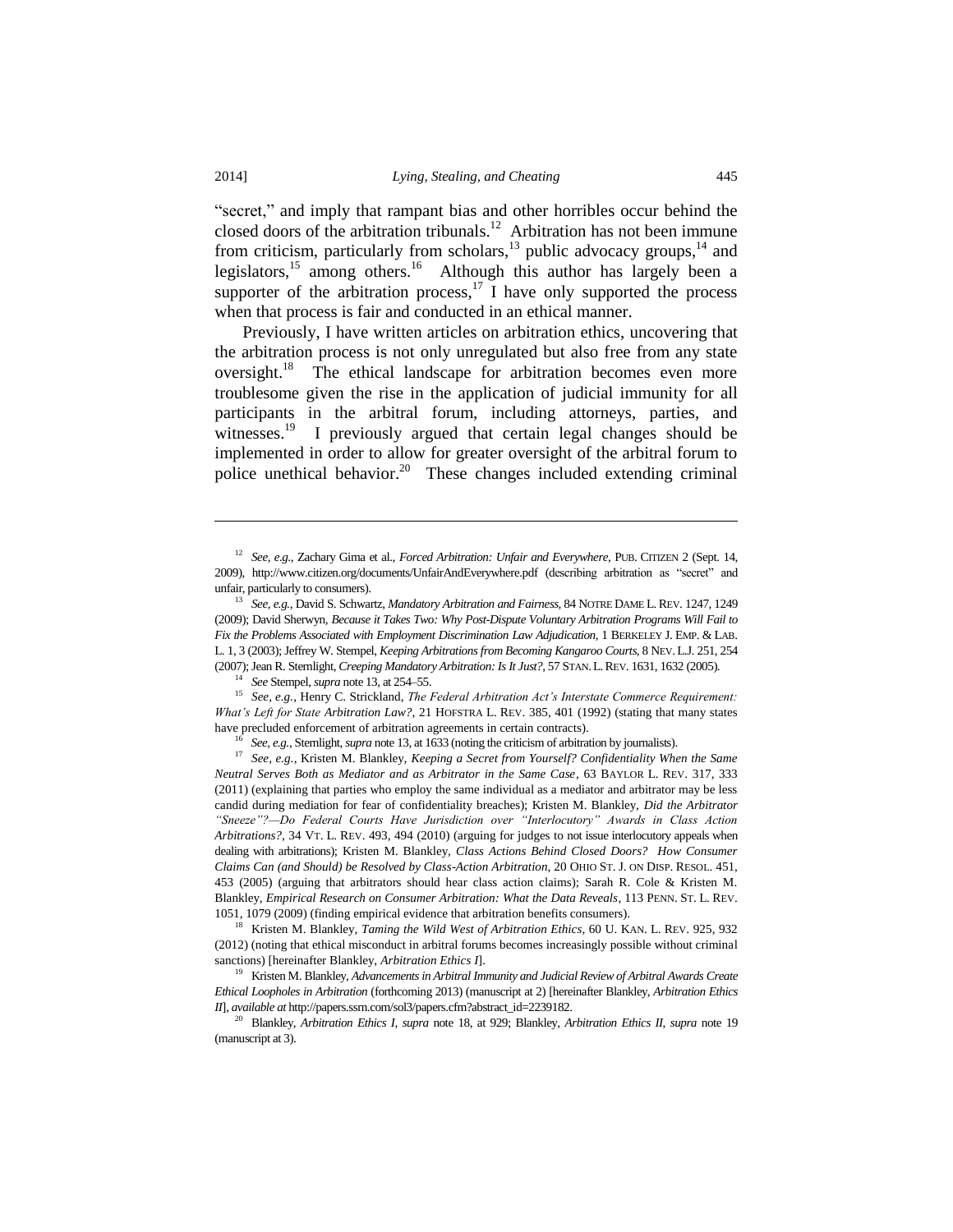laws regarding the administration of justice to the arbitral forum<sup>21</sup> and conforming the standard of review for participant fraud to the same standard as every other grounds for review under the Federal Arbitration Act  $(FAA).^{22}$ 

Although I still support advocating for these systematic changes at the legislative and judicial level, my previous research only scratched the surface for another type of ethics enforcement in the arbitral forum—the arbitrators themselves. While not explicit in my previous research, arbitrators can and should be the first line of defense in dealing with participant misconduct.<sup>23</sup> In fact, arbitrators are already equipped with the tools for enforcing their own tribunals, both by their inherent powers as well as by rules of provider organizations.<sup>24</sup> My previous writings mistakenly presumed that arbitrators have and should execute these powers to ensure a fair tribunal.<sup>25</sup> To date, however, no scholarship has examined the arbitrator's ability to regulate and police the conduct of participants, especially to correct for ethical shortcomings. This Article seeks to fill this void in the scholarship.

Placing greater emphasis on the arbitrator's role as ethics enforcer comports with our deeply held notions of due process and fundamental fairness—both of which are judicially required of the arbitral tribunal.<sup>26</sup> As

<sup>21</sup> Blankley, *Arbitration Ethics I*, *supra* note 18, at 948 ("[E]very state should update its law to include arbitration within the ambit of these criminal laws.").

<sup>&</sup>lt;sup>22</sup> Blankley, *Arbitration Ethics II, supra* note 19 (manuscript at 3) (noting that currently, the standard for vacatur for "fraud" is unreasonably higher than the standard for vacatur under any other grounds for review).

<sup>23</sup> *See* Blankley, *Arbitration Ethics I*, *supra* note 18, at 926; Blankley, *Arbitration Ethics II*, *supra* note 19 (manuscript at 2).

<sup>24</sup> *See, e.g.*, INT'L CHAMBER OF COMMERCE RULES OF ARBITRATION (2012), *available at* http://www.iccwbo.org/Products-and-Services/Arbitration-and-ADR/Arbitration/ICC-Rules-of-Arbitration/.

<sup>25</sup> *See, e.g.*, Blankley, *Arbitration Ethics I*, *supra* note 18, at 974–75.

<sup>&</sup>lt;sup>26</sup> See, e.g., Tempo Shane Corp. v. Bertek, Inc., 120 F.3d 16, 20 (2d Cir. 1997) (noting that an arbitral award is subject to vacatur in cases in which the arbitral procedure did not comport with fundamental fairness); Star Ins. Co. v. Nat'l Union Fire Ins. Co. of Pittsburgh, PA, No. 13-13807, 2013 WL 5182745, at \*7 (E.D. Mich. Sept. 12, 2013) (finding that fundamental fairness was not present in an arbitral process in which ex parte communications with arbitrators was happening); Wolf v. Sprenger + Lang, P.L.L.C., 70 A.3d 225, 237 (D.C. Cir. 2013) ("Misconduct under section 10(a)(3) of the FAA usually involves the exclusion of pertinent and material evidence that deprives a party of fundamental fairness."); Senra v. Town of Smithfield, 715 F.3d 34, 38–40 (1st Cir. 2013) (discussing the due process rights for an employee in a post-termination arbitration). In addition, some arbitral providers have their own "Due Process Protocols" to govern the proceedings. The American Arbitration Association, for example, has at least three Due Process Protocols for consumer cases, employment cases, and healthcare cases. *See generally* AM. ARBITRATION ASS'N, CONSUMER DUE PROCESS PROTOCOL (2012), *available at* [www.adr.org;](http://www.adr.org/) AM. ARBITRATION ASS'N, EMPLOYMENT DUE PROCESS PROTOCOL (2011), *available at*  [www.adr.org;](http://www.adr.org/) AM. ARBITRATION ASS'N, HEALTHCARE DUE PROCESS PROTOCOL (2011), *available at*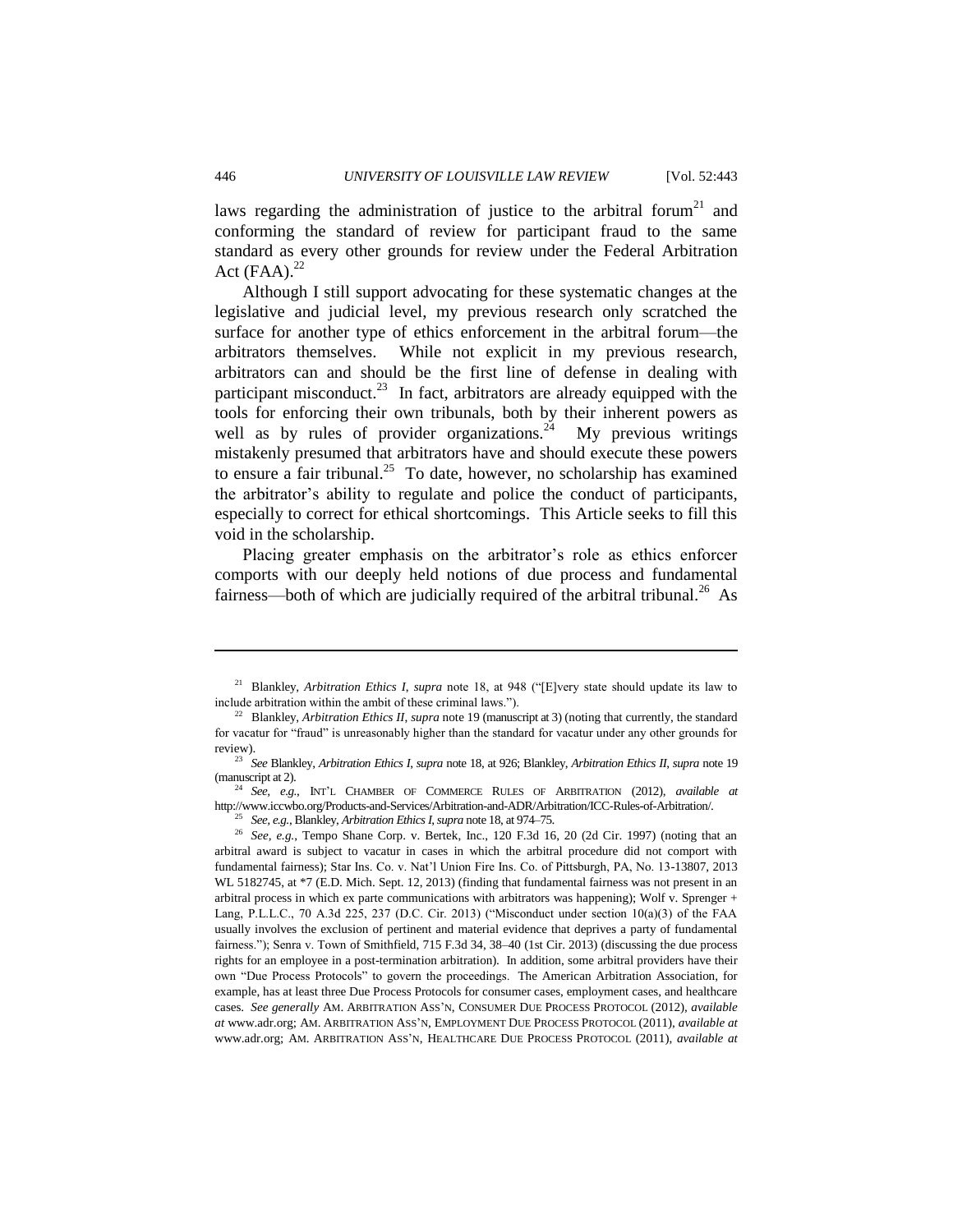the Supreme Court has repeatedly stated, the arbitral forum is not a waiver of substantive rights, but merely a change in the forum determining whether those rights have been violated.<sup>27</sup> If the arbitral forum is intended to be a substitute for the judicial forum, then it must be fair and free from misconduct. Given the lack of institutional controls over the arbitral forum, arbitrators appear to be the first and last resort to protect participants and ensure a fair forum. The arbitrator as "ethics enforcer" may be a new and uncomfortable role, especially considering that arbitrators are hired by the parties and may stand to earn a significant amount of money in present and future assignments from the parties. Despite the potential (and perhaps implicit) conflict, due process and fundamental fairness require arbitrators to stand above the parties, respond to parties' concerns, and be vigilant to raise concerns sua sponte. Anything less would jeopardize the integrity of arbitration and further erode public confidence in the process.

This Article will begin in Part II with a short description of the expansion of judicial immunity, which is one of the biggest motivating reasons for concern for arbitral ethics. If judicial immunity were not extended to the arbitral forum, parties who fall victim to unethical practices in the arbitral forum might have recourse. Immunity for arbitration participants, then, creates a pressing need for other reform. Reform, as noted in Part III, could be achieved through changes to the law particularly by expanding the criminal laws dealing with crimes against the administration of justice to the arbitral forum or *ever so slightly* loosening the standards of vacatur in the event of unethical conduct, or both. Recognizing that these legal reforms are unlikely, Part IV of this Article examines the arbitrator's role as the ethics enforcer. Part V will consider the historical role of arbitrators in policing the conduct within their tribunals, as well as examine the rules and procedures of the largest arbitration provider organizations. Arbitrators, indeed, should be the first line of defense in dealing with allegations of unethical conduct—as well as being vigilant themselves during their tribunal. Realistically speaking, arbitrators are the only true ethics enforcers in the arbitral forum, a role that they rightly deserve. Without arbitrators taking on this role, the integrity of the arbitration process will be in jeopardy. This Article concludes by acknowledging the role of arbitrator as ethics enforcer while still urging for legal change as an ethics "backstop."

 $\overline{a}$ 

www.adr.org.

 $27$  Gilmer v. Interstate/Johnson Lane Corp., 500 U.S. 20 (1991) (dealing with claims under the Age Discrimination in Employment Act); Shearson/Am. Express, Inc. v. McMahon, 482 U.S. 220 (1987) (dealing with claims under the Securities Exchange Act).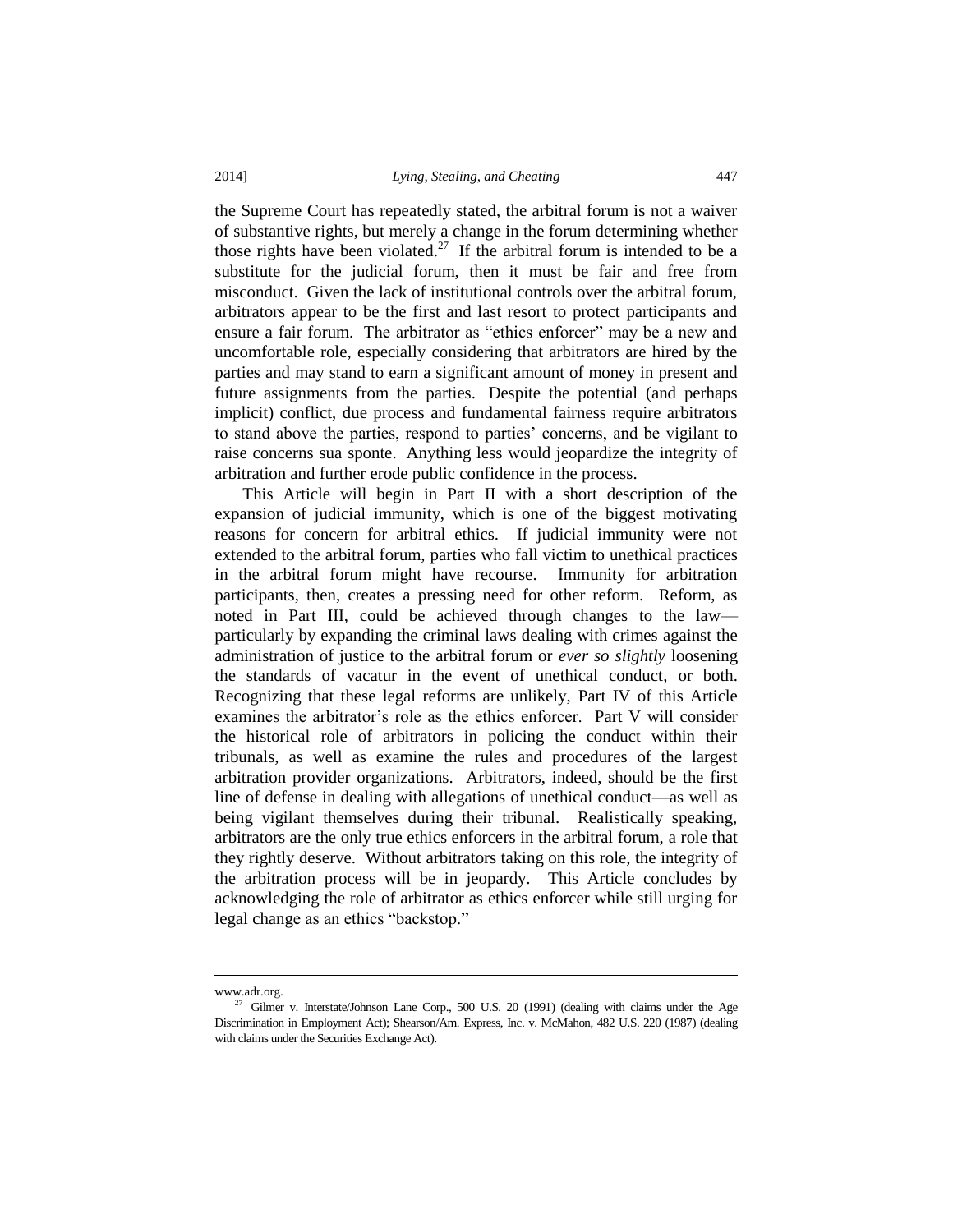#### II. HOW ARBITRAL IMMUNITY CHANGES THE ETHICS LANDSCAPE

Talking about arbitral immunity at the beginning of the discussion feels almost counterintuitive because it feels as if the discussion is starting at the end. After all, arbitral immunity is a concept that generally figures into a post-arbitration discussion, as opposed to a discussion about unethical conduct occurring during an arbitration. The application of the immunity doctrine, however, to arbitration has dramatically changed the ethical landscape of the arbitral forum in unexpected ways. Although the extension of the immunity doctrine, described more fully below, rightfully should be extended to the arbitral forum, the immunity doctrine frustrates any effort to enforce ethical violations made by arbitration participants. If the process cannot be managed in an ethical manner, then arbitration runs the risk of being a forum lacking due process controls.

Essentially, the concept of absolute, $28$  sometimes called "judicial," immunity shields judicial participants (judges, lawyers, witnesses, parties, etc.) from later suit based on comments made and actions taken in the judicial forum.<sup>29</sup> The classic application of absolute immunity applies to a suit for defamation based on statements made during a judicial proceeding.<sup>30</sup> This "classic" definition of absolute immunity has been extended to any number of other tort claims "sounding" in defamation,<sup>31</sup>

<sup>&</sup>lt;sup>28</sup> Note that the concept of absolute immunity also applies in the legislative and other governmental forums. *See* 62 C.J.S. *Municipal Corporations* § 500 (2010); 56 AM. JUR. 2D *Municipal Corporations, Etc.* § 133 (2010); Charles W. Johnson IV, *The Doctrine of Official Immunity: An Unnecessary Intrusion into Speech or Debate Clause Jurisprudence*, 43 CATH. U. L. REV. 535, 535 (1994); Jeanine M. Pollitt, *Legislative Immunity and City Councils:* Spallone v. United States, 110 S. Ct. 625 (1990), 13 HARV. J.L. & PUB. POL'Y 1049, 1050 (1990).

<sup>29</sup> *See, e.g.*, Kidd v. Superior Nursing Care, Inc., No. 08-504 (JAP), 2008 WL 2945960, at \*2 (D.N.J. July 28, 2008) ("A statement made in the course of judicial, administrative, or legislative proceedings is absolutely privileged and wholly immune from liability.") (citation omitted) (internal quotation marks omitted); Schultea v. City of Patton Vill., H-06-0666, 2006 WL 3063457, at \*3 (S.D. Tex. Oct. 27, 2006) ("Statements made in the due course of a quasi-judicial proceeding cannot serve as the basis of a civil action for defamation regardless of the negligence or malice with which they were made.") (citation omitted) (internal quotation marks omitted).

<sup>30</sup> *See, e.g.*, *Kidd*, 2008 WL 2945960, at \*2.

<sup>&</sup>lt;sup>31</sup> Mahoney & Hagberg v. Newgard, 712 N.W.2d 215, 219 (Minn. Ct. App. 2006) ("Even if the claim is not for defamation, if it sounds in defamation, absolute immunity applies. The judicial immunity rule is not to be 'scuttled' by pleadings which allege that the wrongful acts resulted from a conspiracy rather than from defamation.") (citation omitted) (internal quotation marks omitted). The *Mahoney & Hagberg* court noted that, most often, the defense of absolute immunity arises in the context of a defamation claim. *Id.* ("Respondent claims that judicial immunity applies only to defamation claims. Traditionally, judicial immunity has applied to protect participants in the judicial process against claims of defamation. [D]efamatory matter published in the due course of a judicial proceeding is absolutely privileged and will not support a civil action for defamation[.] In Minnesota, nearly all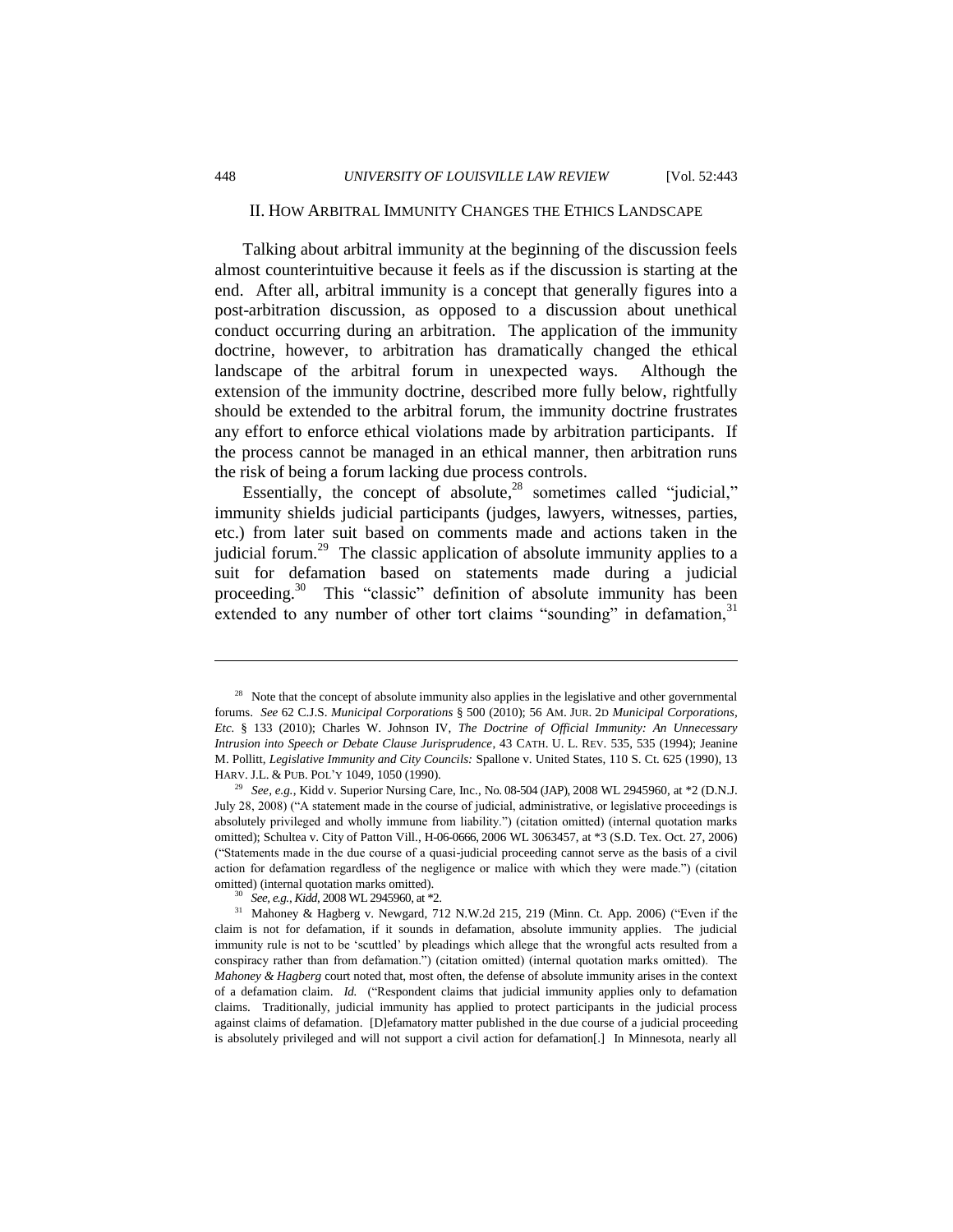such as intentional infliction of emotional distress, unfair competition, conspiracy, and other similar torts.<sup>32</sup> Living up to the title of "absolute," this immunity applies regardless of the speaker's intent<sup>33</sup> and whether the statement is written or oral. $34$  Generally, the only limitations on the privilege are (1) that the statement occurs within a protected proceeding (such as a court or legislative proceeding), and (2) that the statement is pertinent to the claims brought or relief sought.<sup>35</sup>

Perhaps unsurprisingly, absolute immunity has been applied to the arbitral forum. In many ways, the arbitral forum is similar to the litigation forum, with both proceedings involving a neutral, third-party decisionmaker making a binding decision after a presentation of evidence.<sup>36</sup> The few cases dealing directly with this issue have all decided to extend immunity to arbitration. Although the cases are factually different, the courts rely on similar reasoning for this application of the law to this new territory. $3^7$  These courts rightly extend the doctrine of immunity to arbitration for the following reasons (again, with the caveat that institutional controls can ensure that arbitration is a fundamentally fair forum):

 $\overline{a}$ 

assertions of judicial immunity involve underlying claims for defamation.") (citations omitted) (internal quotation marks omitted) (citing W. PAGE KEETON ET AL., PROSSER AND KEETON ON TORTS § 114, at 816–17 (5th ed. 1984)).

<sup>32</sup> *See* Asset Mgmts. Sys., Inc. v. White, Zuckerman, Warsavsky & Luna, No. B143168, 2002 WL 724925, at \*8–9 (Cal. Ct. App. April 25, 2002) (dismissing all of the causes of action on the basis of immunity, including the causes of action for abuse of process and unfair business practice).

<sup>33</sup> Soliz v. Williams, 88 Cal. Rptr. 2d 184, 192 (Cal. Ct. App. 1999) ("However, the immunity from a suit for damages at issue is not dependent on the severity of the misconduct.").

<sup>34</sup> Gallegos v. Escalon, 993 S.W.2d 422, 424 (Tex. Ct. App. 1999) ("All communications, oral or written, made in the due course of a judicial proceeding are absolutely privileged.").

<sup>&</sup>lt;sup>35</sup> Harmon v. Bennett, 103 Wash. App. 1045 (2000) ("Allegedly libelous statements, spoken or written by a party or counsel in the course of a judicial proceeding, are absolutely privileged if they are pertinent or material to the redress or relief sought, whether or not the statements are legally sufficient to obtain that relief.") (citing McNeal v. Allen, 621 P.2d 1285 (Wash. 1980)). Off-hand comments not fitting this definition are not protected. *See* Post v. Mendel, 507 A.2d 351, 356 (Pa. 1986) (holding that a letter sent by an attorney was not privileged because it was not relevant to the redress or relief sought by the client).

<sup>36</sup> Stephen J. Ware, *Similarities Between Arbitration and Bankruptcy Litigation*, 11 NEV. L.J. 436, 446–47 (2011).

 $37$  Kidwell v. General Motors Corp., 975 So. 2d 503, 504 (Fla. Dist. Ct. App. 2007) ("[W]e agree with the trial court that Nichols had immunity for his alleged wrongful actions because they occurred during an arbitration proceeding.") (involving a dispute over a purchased pickup truck); Bushell v. Caterpillar, Inc., 683 N.E.2d 1286, 1289 (Ill. App. Ct. 1997) (involving an employment grievance); Odyniec v. Schneider, 588 A.2d 786, 793 (Md. 1991) (involving a claim against an expert witness for statements made in a medical malpractice arbitration).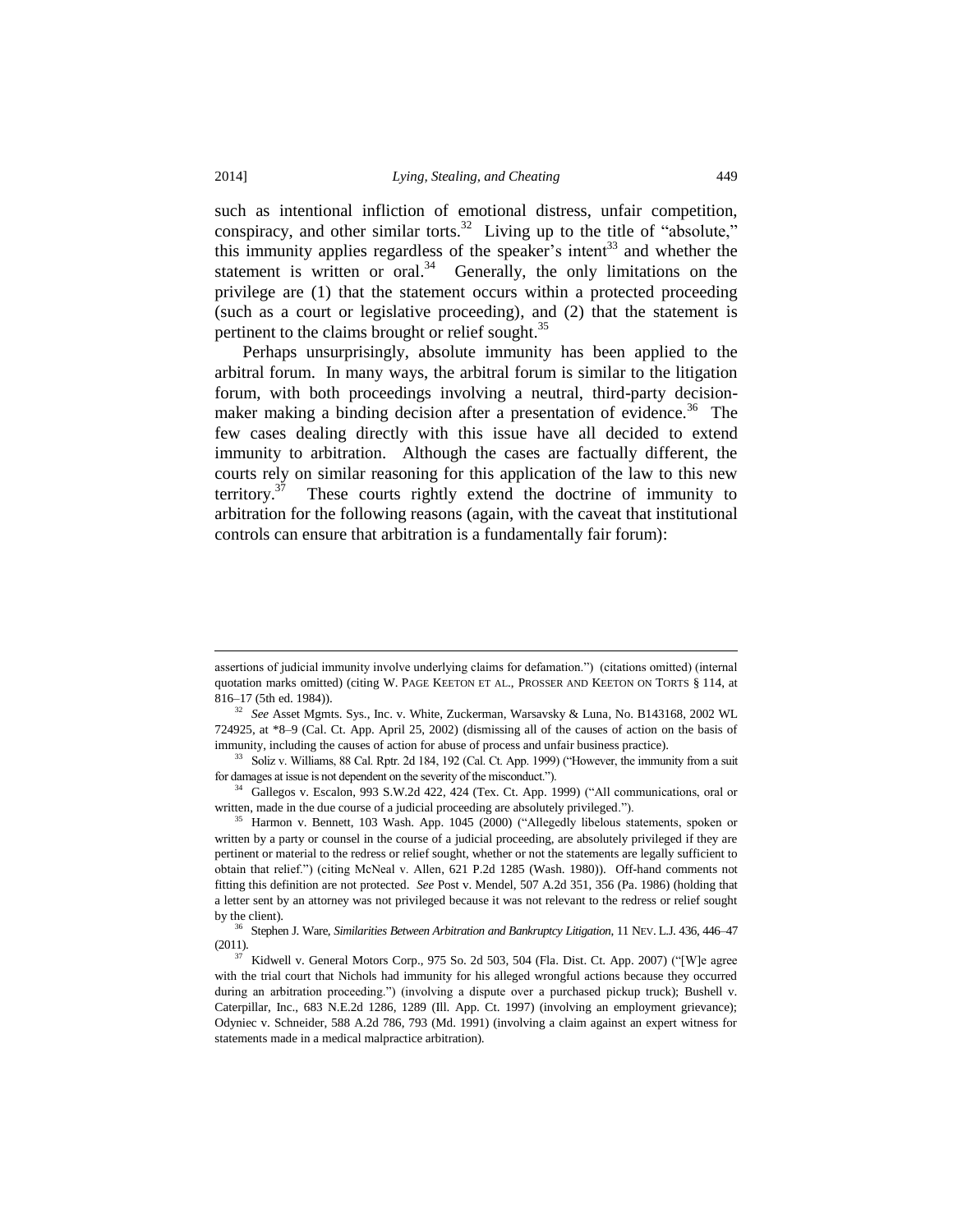#### *A. Promotion of Candor Within the Tribunal*

Perhaps the single most important reason for the doctrine of immunity is the policy of promoting candor within the tribunal. In litigation and arbitration alike, the third-party neutral must make decisions based on evidence presented before the tribunal. $38$  Decision-makers must sort through conflicting evidence in order to determine the truth of what happened in the past. The immunity doctrine aids these decision-makers in finding the truth by encouraging people to come forth to the tribunal with their evidence.<sup>39</sup> The ability to encourage parties to speak certainly also promotes fundamental fairness, especially considering that promoting candor helps promote relevant, truthful statements.

A dispute resolution forum without immunity from suit for statements made within it would chill speech. People would be less willing to come forth with their evidence if they potentially faced civil repercussion initiated by the other side, simply for appearing in court and giving testimony.<sup>40</sup> The rule, while protecting a certain amount of civil harm done to individuals within the fora, encourages speech and helps promote the truth-seeking function of the tribunal. $4^1$  For those claims pursued in the public forums (such as court), the criminal laws regarding perjury, tampering, and obstruction of justice serve as a valuable backstop to deter wrongdoing and prosecute those who engage in criminal conduct injurious to the process.<sup>42</sup>

<sup>38</sup> *See* 1 JAY E. GRENIG, ALTERNATIVE DISPUTE RESOLUTION § 8:41 (3d ed. 2012). Unlike judges, arbitrators are strictly bound by the evidence brought before them. *See id.* Arbitrators who conduct their own research outside of the parties' presentations may have their awards subject to vacatur. *See* 9 U.S.C. § 10(a)(3) (2012) (stating that arbitration awards may be vacated for any misbehavior causing prejudice to any party's rights); 1 GRENIG, *supra*, at § 8:41 ("An arbitrator cannot take any evidence outside of the hearing without the parties' authorization. It is improper for arbitrators independently to inspect property or to investigate matters involved in a dispute unless all of the parties are fully aware of the investigation and agree to it, or unless the rules under which the arbitration is being conducted permit it.").

<sup>39</sup> *See, e.g.*, Blevins v. Hudson & Keyse, Inc., 395 F. Supp. 2d 662, 666 (S.D. Ohio 2004) ("[W]itness immunity fosters the truth-finding judicial function within the context of the adversarial process."); Chadha v. Charlotte Hungerford Hosp., 865 A.2d 1163, 1171 (Conn. 2005) ("Put simply, absolute immunity furthers the public policy of encouraging participation and candor in judicial and quasi-judicial proceedings.").

<sup>40</sup> *See* RESTATEMENT (SECOND) OF TORTS § 895D cmt. b (1977).

<sup>41</sup> *See* cases cited *supra* note 39.

<sup>42</sup> *See* Blankley, *Arbitration Ethics I*, *supra* note 18 at 928–29.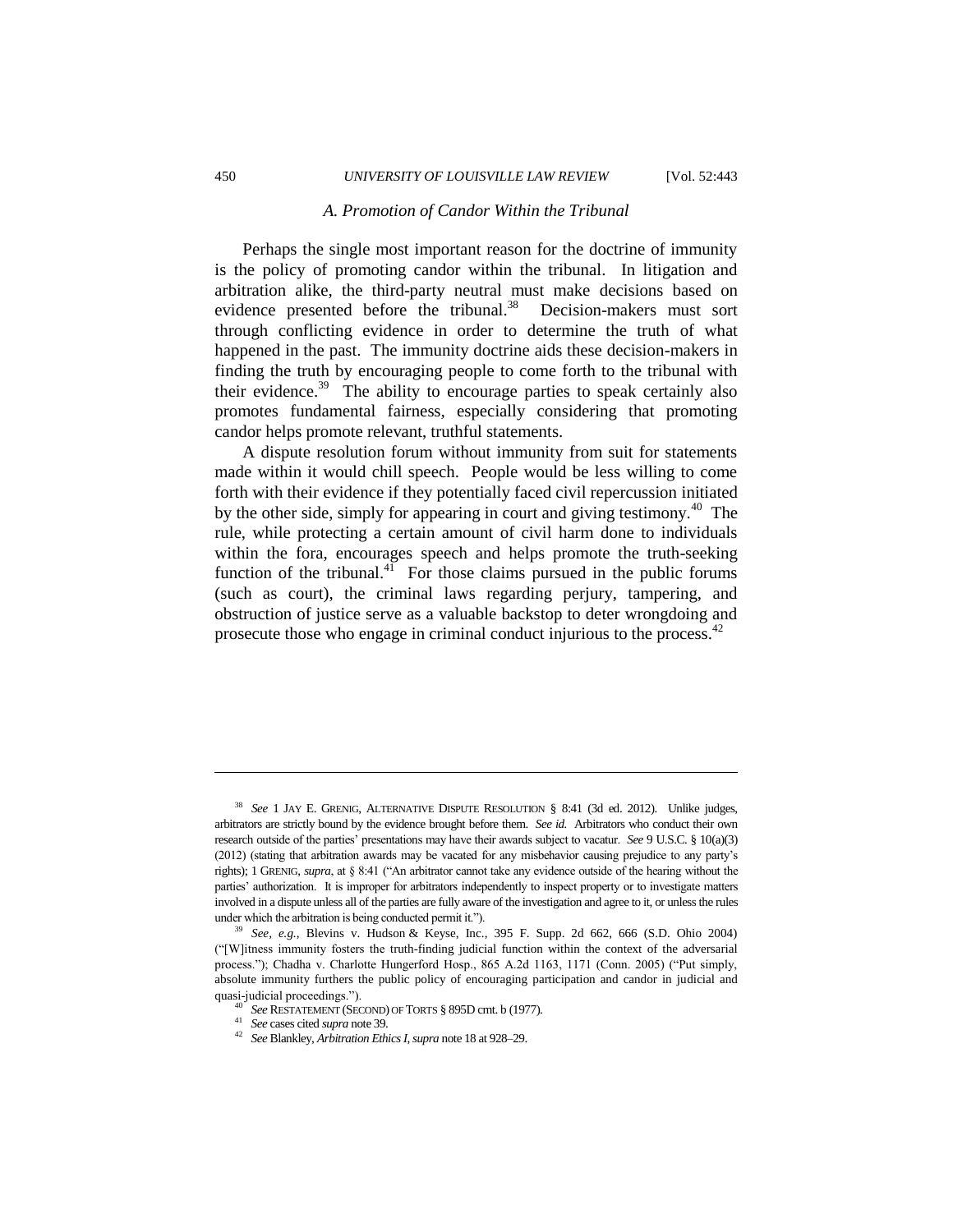#### *B. Encouraging Parties to Seek Redress*

Applying the judicial privilege also allows parties, particularly plaintiffs, to initiate an action without the fear of being sued later for bringing that action. $43$  For the judicial system to work, parties must have trust in the system, or at least enough trust in the system to not resort to vigilante justice.<sup>44</sup> Bestowing judicial privilege on participants gives them the security and protection that they need to resort to the usual channels of justice for dispute resolution.<sup>45</sup> Judicial privilege also protects those who have questionable claims to allow them to bring them up for resolution without fear of future lawsuits based on the bringing of the claim.<sup>46</sup> Advocates, too, are protected by the judicial privilege, giving them flexibility in their lawyering styles. $47$ 

Without the privilege, disputants would be less likely to seek redress in the proper channels and more likely to resort to self-help or vigilante justice. Providing a forum for the orderly resolution of disputes is a

<sup>44</sup> *See, e.g.*, Gregory P. Magarian, *Speaking Truth to Firepower: How the First Amendment Destabilizes the Second*, 91 TEX. L. REV. 49, 87 (2012) (noting that in today's modern system, we have a police force that will keep law and order and eliminate the need for vigilante justice); C. Crystal Enekwa, Comment, *Capital Punishment and the Marshall Hypothesis: Reforming a Broken System of Punishment*, 80 TENN. L. REV. 411, 445 (2013) (describing one rationale for the death penalty is to serve a retributive ends and keep people from resorting to vigilante justice).

<sup>45</sup> *See Ims*, 32 A.3d at 928.

<sup>43</sup> *See, e.g.*, Harvey v. Montgomery Cty., Tex., No. 11-CV-1815, 2012 WL 12530, at \*6 (S.D. Tex. Jan. 3, 2012) ("Policy interests justifying immunity include the fact that the fear of suit may cause the prosecutor to 'shade his decisions instead of exercising the independence of judgment required by his public trust.'") (citation omitted) (internal quotation marks omitted); Ims v. Town of Portsmouth, 32 A.3d 914, 928 (R.I. 2011) ("The doctrine of absolute privilege exists because it is more important that witnesses be free from the fear of civil liability for what they say than that a person who has been defamed by their testimony have a remedy.") (citation omitted) (internal quotation marks omitted).

<sup>46</sup> *See* Lambert v. Carneghi, 70 Cal. Rptr. 3d 626, 644 (Cal. Ct. App. 2008). Of course, some civil penalties may result from certain abuses of the litigation process: Attorneys who violate Rule 11, for example, may be subject to sanctions, *see* FED. R. CIV. P. 11, and parties who engage in certain abuses could be liable for the tort of abuse of process, *see* RESTATEMENT (SECOND) OF TORTS § 682 (1977), or violate a statute prohibiting frivolous conduct, *see, e.g.*, CAL. CIV. PROC. CODE § 128.5 (West 2013) (granting trial courts discretion to order party or attorney responsible for frivolous actions or delays to pay expenses); N.H. R. SUPER. CT. R. 59 (granting court authority to assess costs and fees against party responsible for frivolous or unreasonable conduct).

<sup>47</sup> Ronald S. Canter & Manuel H. Newburger, *Common Law Immunity for Litigation Activities Under the Fair Debt Collection Practices Act*, 61 CONSUMER FIN. L. Q. REP. 29, 39 (2007) (discussing the importance of attorneys exercising sound legal perspective as part of their duty as officers of the court and needing immunity from attempting to help clients achieve representation for their colorable legal claims); Monica R. Nuckolls, *Torts*, 54 WAYNE L. REV. 439, 465 (2008) (noting that absolute privilege exists "to promote the public policy 'of securing to attorneys as officers of the court the upmost freedom in their efforts to secure justice for their clients'") (citation omitted).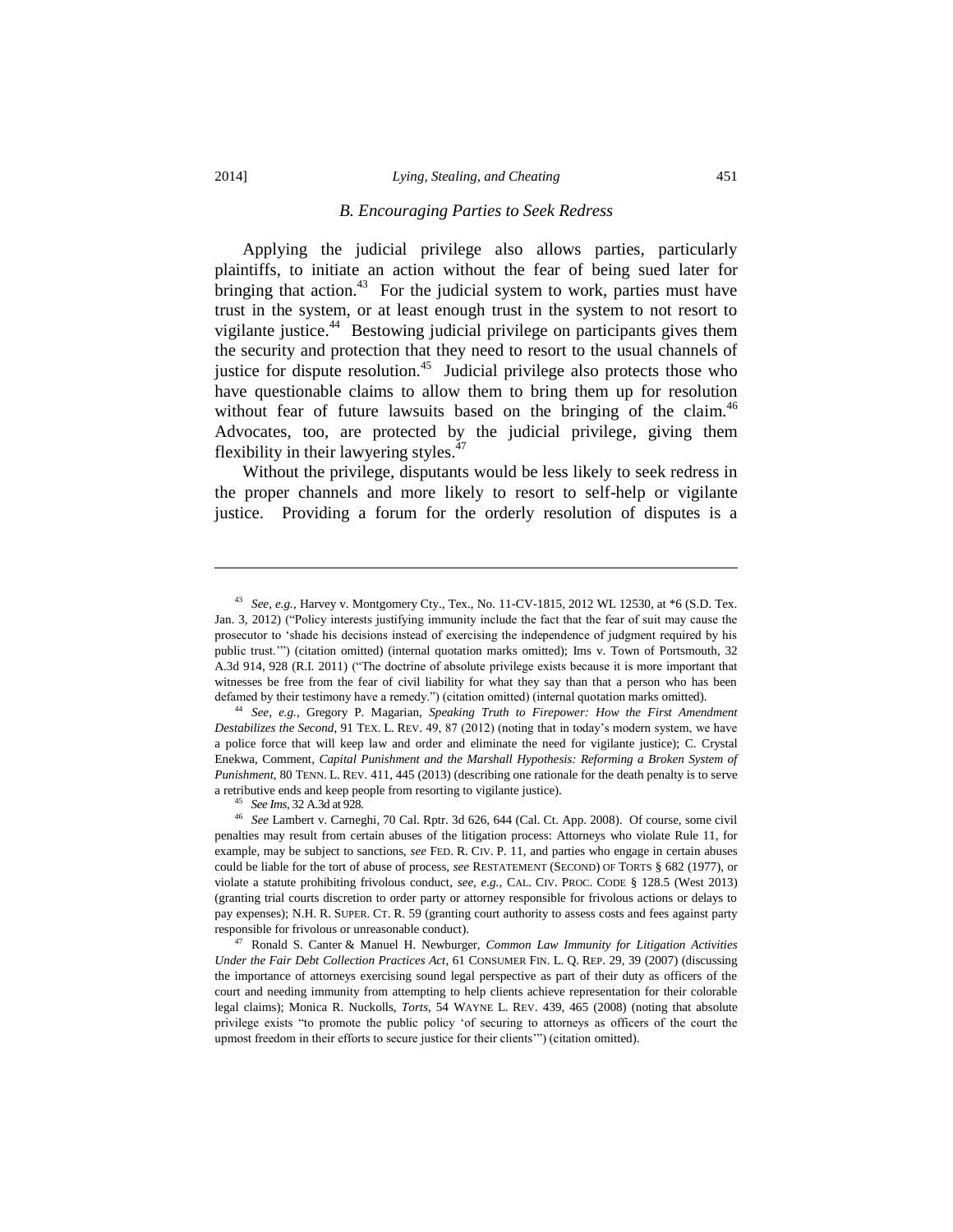laudable goal underlying our entire legal system, including the system of arbitration. Again, the privilege would protect a certain amount of wrongful, hurtful, and damaging conduct, but the protections offered by the privilege far outweigh the potential harm. Provided that the criminal law is available to serve as both a deterrent and a backstop for wrongful conduct, the privilege serves the important policy of encouraging dispute resolution in proper channels.

### *C. Preventing Endless Satellite Litigation*

If judicial privilege did not exist, then one lawsuit could generate multiple lawsuits sounding in defamation just based on the claims in the original lawsuit alone. Without judicial privilege, the winning party in a lawsuit could file a new suit against the losing party for making the allegedly "false" statements during the prior lawsuit.<sup>48</sup> Unchecked, this type of litigation would spin on into infinity, potentially resulting in inconsistent findings, offsetting obligations, and other complications over the course of generations. Immunity, therefore, helps relieve the courts from a burgeoning docket and protects the finality of judgments.<sup>49</sup>

These three policy reasons for immunity—promoting testimony, encouraging the redress of wrongs, and preventing satellite litigation—all apply equally to arbitration. Arbitrators need to hear evidence and determine the truth of the past.<sup>50</sup> Participants, including representatives, should be free to present evidence without civil liability, and the awards of arbitrators should be considered final.<sup>51</sup>

Of course, one could argue that given the nonpublic nature of arbitration, the harm caused by actions otherwise amounting to "defamation" would arguably be less. In a public proceeding, the harm caused by the statements made in the forum could have wide-reaching and very public effects. If the harm is less, then, immunity would not be

 $\overline{a}$ 

<sup>48</sup> Surace v. Wulinger, 495 N.E.2d 939, 944 (Ohio 1986) (noting that without privilege, court dockets would be burdened by lawsuits based upon statements made in other proceedings).

<sup>49</sup> *Id.*; *see also Lambert*, 70 Cal. Rptr. 3d at 644 (noting that privilege serves to "promote finality of judgments by discouraging endless collateral litigation."). Perhaps contract law could protect arbitral participants from engaging in this type of behavior if the parties were to agree that the arbitrator's decision would be final, binding, and not subject to any type of review or other lawsuit. Whether this type of agreement would be valid, however, is questionable, especially in light of the Supreme Court's decision in *Hall Street Associates, L.L.C. v. Mattel, Inc.*, 552 U.S. 576 (2008), which put limitations on the parties' ability to expand judicial review.

<sup>50</sup> *See* Blankley, *Arbitration Ethics I*, *supra* note 18, at 929.

<sup>51</sup> *See* discussion *supra* Part II.A–C; discussion *infra* Part II.D.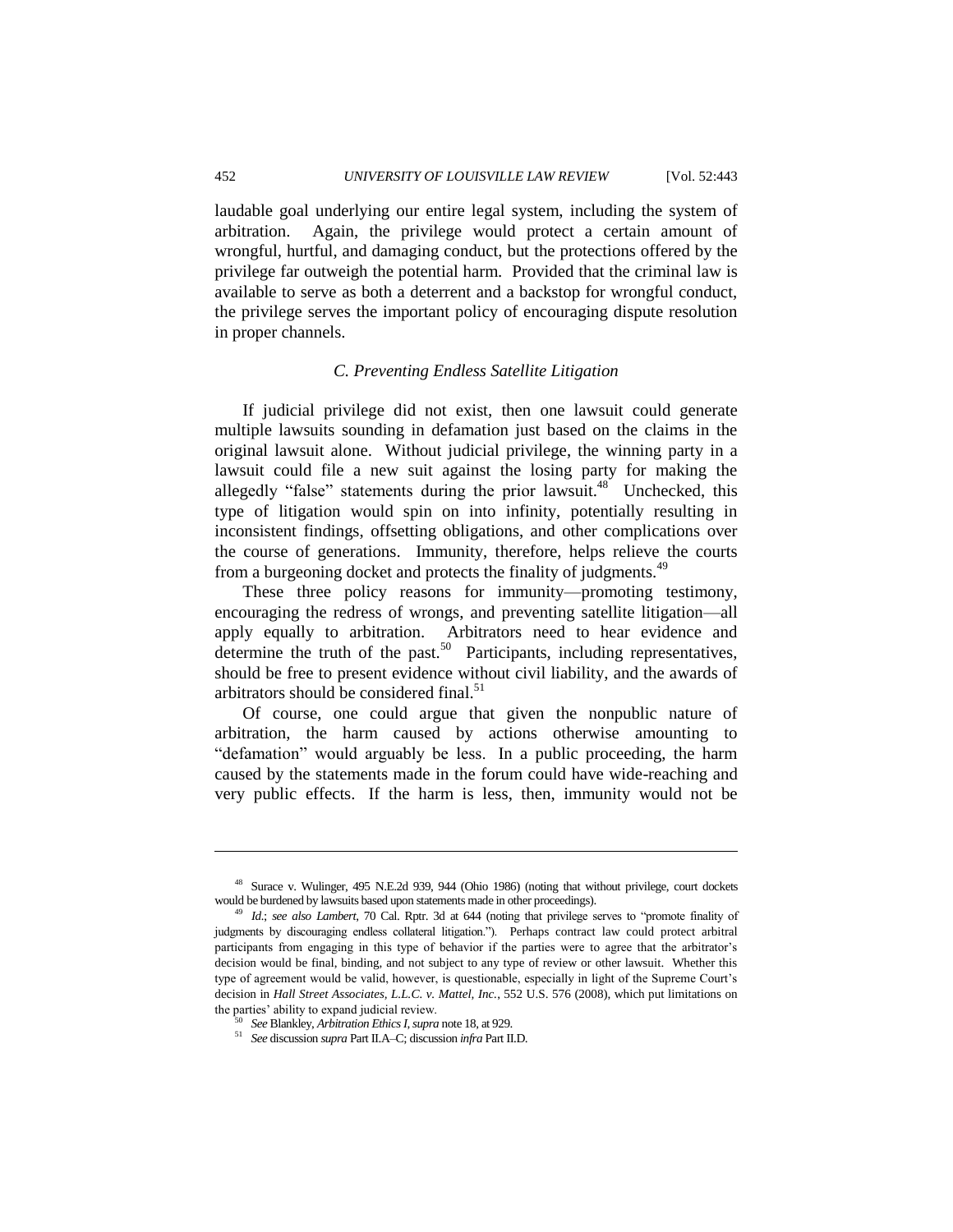needed. Immunity however, does not serve to curb the harm of an alleged defamatory statement. Immunity is counterintuitive—it allows some types of bad behavior in order to best preserve other important virtues. These virtues are similarly important in arbitration, whether the magnitude of the harm is the same. Some additional policies underlying the privilege particularly serve the arbitral forum. These next sections discuss those interests.

# *D. Finality in Arbitration*

One of the primary reasons that parties choose arbitration is to have a dispute resolution process that ensures a final and binding decision. Finality is achieved primarily through the limited review provided to parties in the FAA.<sup>52</sup> Under the FAA, an arbitration award can only be overturned in the most limited of circumstances, including (1) "corruption, fraud, or undue means," (2) "evident partiality" of the neutral, (3) arbitrator procedural "misconduct," or (4) arbitrators "exceed[ing] their powers."<sup>53</sup> Congress established this limited review to ensure finality of awards.<sup>54</sup> These grounds are extraordinarily difficult to meet, and a small number of awards are overturned by the courts on an annual basis.<sup>55</sup>

Given the fact that finality is already an important virtue in arbitration,  $56$ extending absolute immunity to the arbitral context makes perfect sense. Immunity serves to protect the finality of judgments.<sup>57</sup> Finality is a key tenet of arbitration,<sup>58</sup> so extending judicial immunity to the arbitral forum fulfills these important policy objectives.<sup>59</sup>

#### *E. Decision-Making on a Limited Record*

To promote arbitration's efficiencies in terms of time and money, many participants rightfully truncate prehearing discovery when they participate in arbitration. Although traditional discovery, including depositions and

 $\overline{\phantom{a}}$ 

<sup>52</sup> *See* 9 U.S.C. § 10(a) (2012).

<sup>53</sup> *Id.* 

<sup>54</sup> *See* Hall St. Assocs., L.L.C. v. Mattel, Inc., 552 U.S. 576, 581 (2008).

<sup>55</sup> *See* Julia A. Martin, Note, *Arbitrating in the Alps Rather Than Litigating in Los Angeles: The Advantages of International Intellectual Property-Specific Alternative Dispute Resolution*, 49 STAN. L.REV. 917, 947 n.237 (1997) (noting, at the time, that less than 10% of arbitral awards are overturned each year).

<sup>56</sup> Blankley, *Arbitration Ethics I*, *supra* note 18, at 931.

<sup>57</sup> Lambert v. Carneghi, 70 Cal. Rptr. 3d 626, 644 (Cal. Ct. App. 2008).

<sup>58</sup> *See supra* note 56 and accompanying text.

<sup>59</sup> *See* discussion *supra* Part II.A–D.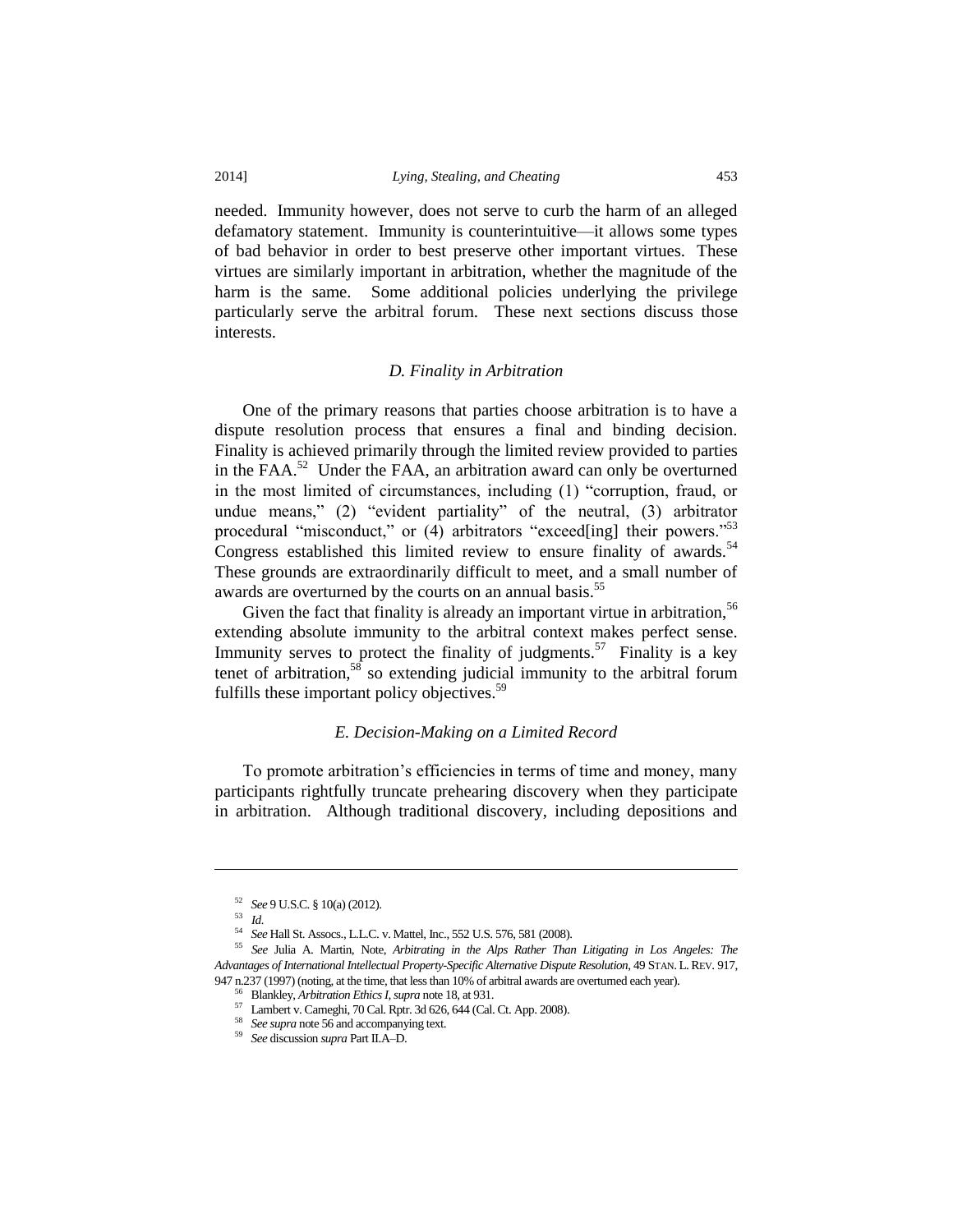document requests, often occurs prior to an arbitral hearing, often, the parties engage in less formal discovery to adhere to tighter hearing  $\overline{d}$  deadlines.<sup> $\overline{60}$ </sup> By limiting discovery in this manner, parties have the potential to save considerable time and money compared to traditional litigation.<sup>61</sup>

If, however, the parties only engage in limited discovery prior to the hearing, the parties go into the hearing with a less developed record and a greater potential for "surprises."<sup>62</sup> Given the limited record, the arbitrator's assessment of credibility becomes even more important than in civil litigation. Unlike civil litigation, the parties may not have prior deposition testimony or other evidence to demonstrate inconsistent statements.<sup>63</sup> The arbitrator, then, might rely more heavily on demeanor and body language to determine the credibility of the witnesses. Given the greater truthdetermining function of the neutral in arbitration, absolute immunity, then, encourages parties to put forth evidence and other testimony without fear of reprisal, allowing the arbitrators to do their job.

#### *F. Summary Conclusion*

The expansion of immunity to the arbitral forum not only promotes the original policy goals for the privilege but also promotes many of arbitration's central tenets, such as finality and truth-seeking. Indeed, the doctrine of immunity also promotes some aspects of fairness, namely the goals of truth-telling and encouraging the redress of wrongs.

Others might argue that absolute immunity is less necessary in arbitration given that the harm is less (private dispute resolution vs. public dispute resolution) and that allowing private suits for defamation would be the best way to deal with misconduct in the forum. Allowing judicial recourse for arbitral wrongs, however, would turn a private dispute resolution process into a public one, as well as undermine the finality of the process.

<sup>60</sup> Edna Sussman & Victoria A. Kummer, *Drafting the Arbitration Clause: A Primer on the Opportunities and Pitfalls*, DISP. RESOL.J., Feb.–Apr. 2012, at 30, 35 (explaining that arbitration is intended to be a "swift and efficient alternative dispute resolution process," and a truncated discovery period helps promote these efficiencies); *see also* Judy Rost et al., *Comparative International Perspectives of Arbitration in the Franchising Context*, 31 FRANCHISE L.J. 124, 127 (2012) (noting that discovery can be expensive in U.S. litigation and that the arbitration procedure is intended to cut down on much of that cost).

<sup>61</sup> *See* Rost et al., *supra* note 60, at 127.

<sup>62</sup> *See* Sussman & Kummer, *supra* note 60, at 35 ("Before [measures to limit discovery] are added to the arbitration agreement, care must be taken to think through the nature, size, and complexity of the likely disputes and determine the procedures necessary to obtain a fair result.").

<sup>63</sup> *See* 29 C.F.R. § 4221.5(a) (2013) (noting that arbitration hearings under this regulation are conducted in the same manner as an arbitration hearing under Title 9 of the United States Code).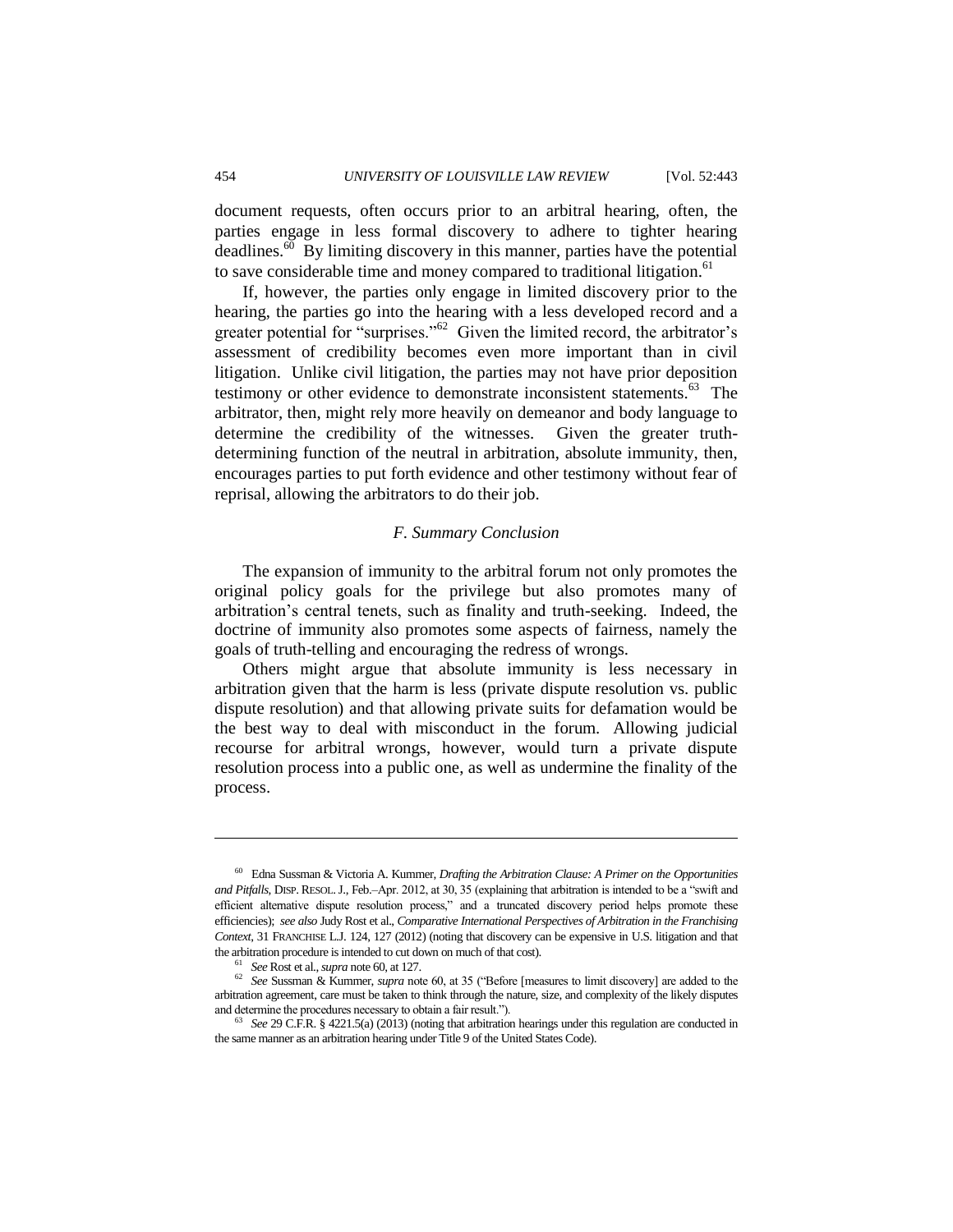The provision of immunity to the arbitral forum, however, shields the participants from litigation for wrongdoing in the forum. If no enforcement mechanism exists for righting "wrongdoing," then the arbitral forum has the potential to breed unethical behavior. Due to confidentiality associated with the forum and the limited amount of review, unethical behavior in arbitration could go unchecked. In the litigation forum, this type of misconduct is remedied through the use of the criminal law. As the next Part outlines, the rules regarding perjury and tampering do *not* apply to the arbitral forum (or at least, not without some creative lawyering), thus leaving arbitration as a forum in which wrongs cannot be corrected or righted, leaving arbitration in a precarious ethical position.

# III. HOW THE CRIMINAL LAW FAILS TO REACH ARBITRATION

The criminal laws play an important function in the American justice system. Witnesses must swear under oath and "penalty of perjury" before providing testimony, and the criminal law further criminalizes the destruction of evidence and tampering with witnesses.<sup>64</sup> These criminal laws provide a basis for prosecution for wrongdoing and, more importantly, provide a valuable deterrent to keep people from engaging in bad behaviors in the litigation process.<sup>65</sup> These criminal laws, then, provide a backstop to ensure that the litigation process is fair.

Unfortunately, these criminal laws often do not apply directly to arbitral proceedings. Although creative lawyers can argue that the criminal law *might* apply to arbitration,<sup>66</sup> none of them apply explicitly to arbitration.<sup>67</sup> This Part demonstrates the gap in the criminal law in this area, concluding that fundamental fairness requires that the criminal law apply in arbitration.

## *A. Perjury*

Perjury is injurious to any system that engages in the administration of justice. Lying undermines the administration of justice and puts the truthful parties at a disadvantage. In addition, public confidence in dispute

 $\overline{\phantom{a}}$ 

<sup>64</sup> *See* Blankley, *Arbitration Ethics I*, *supra* note 18, at 933.

<sup>65</sup> *Id.*

<sup>66</sup> Often, the statutes dealing with perjury and tampering are found in a section of the criminal code dealing with "Offenses Against Public Administration." *See* MODEL PENAL CODE arts. 240–43 (1962). This terminology stems from the Model Penal Code, which organized these laws under that title. *See id.*

<sup>67</sup> Blankley, *Arbitration Ethics I*, *supra* note 18, at 933.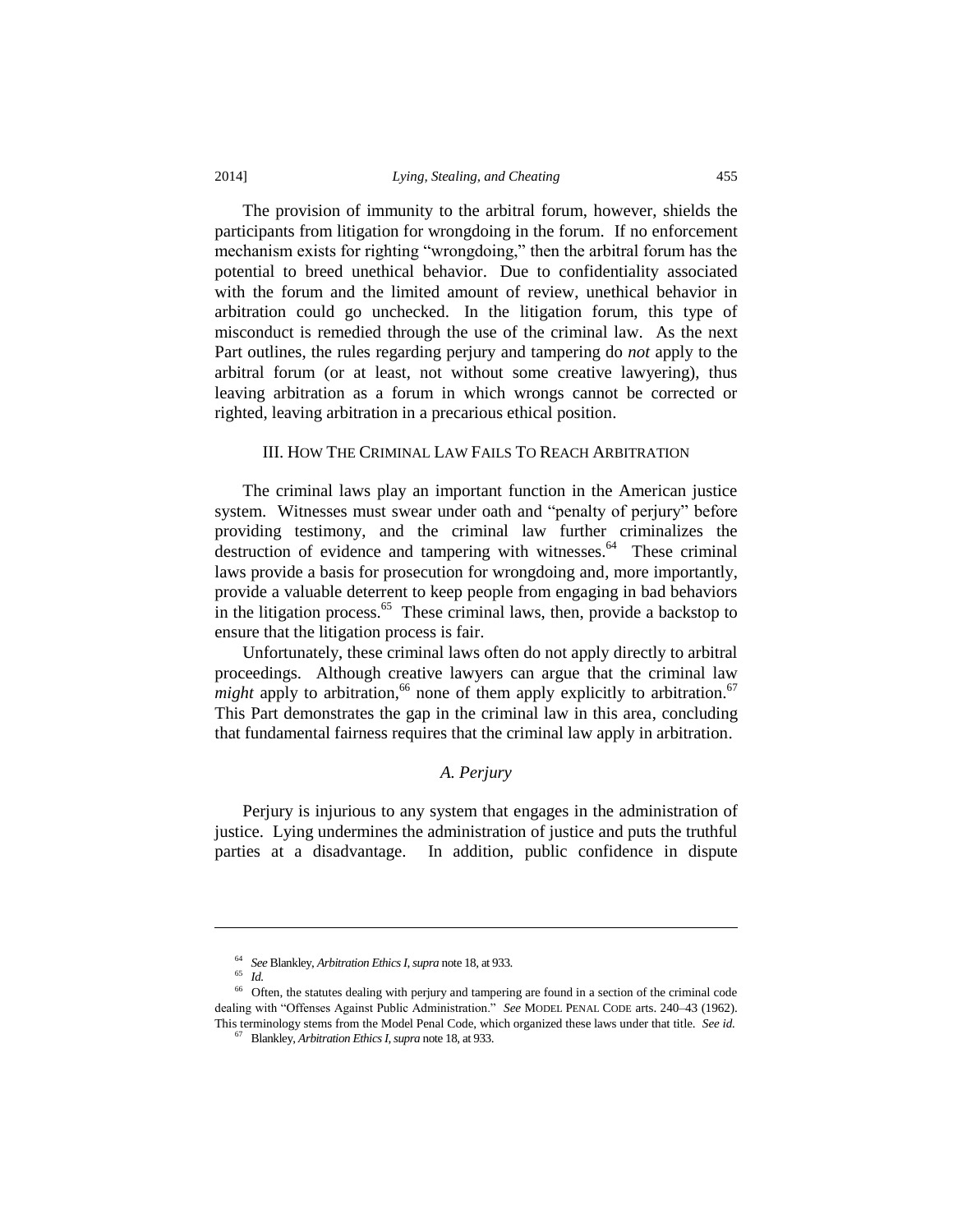resolution decreases if the process does not have procedural safeguards.<sup>68</sup> Lying in arbitration would presumably be just as injurious to the administration of justice in arbitration as it is in the public system of litigation. The perjury laws, however, do not explicitly apply to the arbitral forum.<sup>69</sup>

Many states' definitions of perjury include a requirement that the lying occur under oath in an "official proceeding."<sup>70</sup> Often, the definition of "official proceeding" only extends to "legislative, judicial, administrative or other governmental agency" proceedings.<sup>71</sup> States that use this definition of "official proceeding" include: Alabama, Colorado, Connecticut, Florida, Hawaii, Illinois, Kansas, Kentucky, Maine, Missouri, Montana, Nebraska, New Hampshire, New Mexico, North Dakota, Ohio, Pennsylvania, Utah, and Washington.<sup>72</sup> These statutes are ambiguous, at best, as to whether they apply in arbitration. Another handful of states prohibit lying under oath more generally. These states include: Alaska, Arizona, Arkansas, California, Delaware, District of Columbia, Idaho, Indiana, Iowa, Maryland, Michigan, Minnesota, Mississippi, New York, Oklahoma, Oregon, Rhode Island, South Carolina, South Dakota, Tennessee, Texas, and Virginia.<sup>73</sup> These types of definitions are more likely to apply to

<sup>69</sup> Blankley, *Arbitration Ethics I*, *supra* note 18, at 933.

<sup>71</sup> *See* MODEL PENAL CODE § 240.0(4).

<sup>72</sup> ALA. CODE §§ 13A-10-100, -101 (2010); COLO. REV. STAT. §§ 18-8-501, -502 (2010); CONN. GEN. STAT. §§ 53a-146, -156 (2010); FLA. STAT. § 837.02 (2010); HAWAII. REV. STAT. §§ 710-1000, - 1060 (2010); 720 ILL. COMP. STAT. 5/32-3(a) (2010); KAN. STAT. ANN. § 21-5903(a)(1) (2010); KY. REV. STAT. ANN. §§ 523.010(3), .020 (West 2010); ME. REV. STAT. tit. 17-A §§ 451(1), 451(5) (2010); MO. REV. STAT. §§ 492.040, 575.010 (2010); MONT. CODE ANN. § 45-7-201 (2010); NEB. REV. STAT. § 28-915(1), -916 (2010); N.H. REV. STAT. ANN. § 641:1 (2010); N.M. STAT. ANN. §§ 30-25-1, 30-1- 12(G) (2010); N.D. CENT. CODE § 12.1-11-01 (2010); OHIO REV. CODE ANN. §§ 2921.01(D), -.11(A) (West 2010); 18 PA. STAT. ANN. § 4902 (West 2010); UTAH CODE ANN. § 76-8-501(1), -502 (West 2010); WASH REV. CODE §§ 9A.72.010(4), -.020 (2010).

<sup>73</sup> ALASKA STAT. § 11.56.200 (2010); ARK. CODE ANN. § 16-2-103 (2010); CAL. PENAL CODE § 118 (West 2010); DEL. CODE ANN. tit. 11, § 1224 (2010); D.C. CODE § 22-2402(a) (2010); IDAHO CODE ANN. § 18-5401 (2010); IND. CODE § 35-44.1-2-1 (a)(1) (2010); IOWA CODE § 720.2 (2010); MD. CODE ANN., CRIM. LAW§ 9-101(a) (West 2010); MICH. COMP. LAWS § 750.423 (2010); MINN. STAT. § 609.48(1) (2010); MISS. CODE ANN. § 97-9-59 (2010); N.Y. PENAL LAW § 210.15 (McKinney 2010); OKLA. STAT. tit. 21, § 491 (2010); ORE. REV. STAT. § 162. 065(1) (2010); R.I. GEN. LAWS § 11-33-1(a) (2010); S.C. CODE ANN. § 16-9-30 (2010); S.D. CODIFIED LAWS § 22-29-1 (2010); TENN. CODE ANN. §

<sup>68</sup> Mark Curriden, *The Lies Have It*, A.B.A. J., May 1995, at 68, 69 (quoting former ABA Section of Litigation chair David Weiner); *see also* John L. Watts, *To Tell the Truth: A* Qui Tam *Action for Perjury in a Civil Proceeding is Necessary to Protect the Integrity of the Civil Judicial System*, 79 TEMP. L. REV. 773, 784 (2006) ("While this reluctance to criminally prosecute perjury in civil cases may be understandable, it is regrettable because perjury undermines the real and perceived legitimacy of the civil judicial system.") (citation omitted).

<sup>70</sup> *See* sources cited *infra* note 72.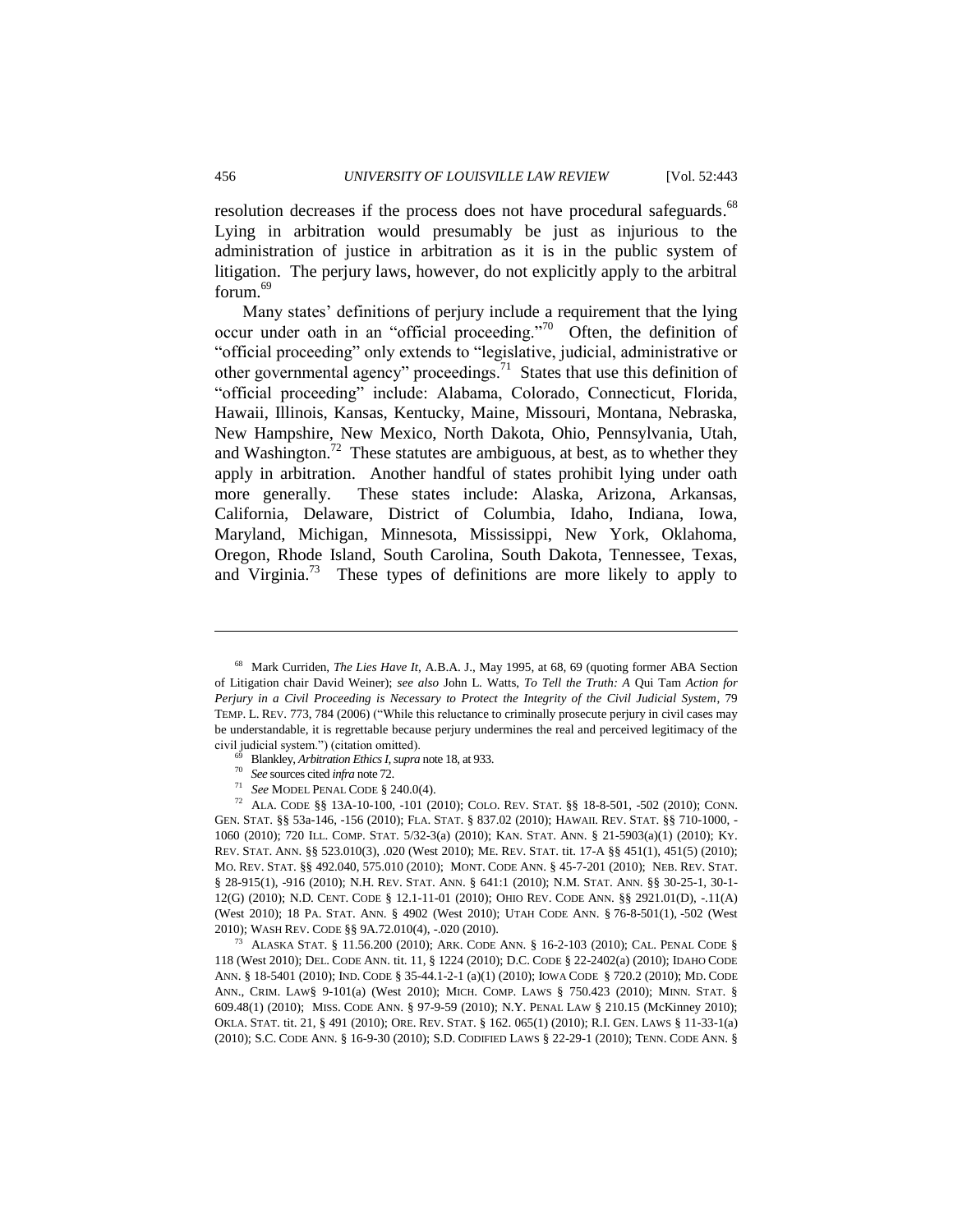arbitration. Wisconsin and New Jersey extend the perjury laws to arbitration, $74$  while a minority of jurisdictions have an extraordinarily narrow definition of "official proceedings."<sup>75</sup>

Although creative lawyers could certainly argue that the definitions of perjury extend to arbitration, a simple change in the law would make this question infinitely clearer. Without a change in the law, however, arbitrators must be keenly aware of the possibility of untruthful testimony and dealing with that testimony in the ways discussed below. Without any enforcement mechanism, arbitral awards based on untruthful testimony would deny participants fundamental fairness and due process.

# *B. Tampering*

Just as with the perjury laws, the tampering laws do not explicitly extend to the arbitral forum. Most tampering laws only apply in an "official proceeding," and that definition likely does not explicitly extend to the arbitral forum. The states utilizing a definition of tampering that includes the "official proceeding" term include: Alabama, Alaska, Arizona, Arkansas, Colorado, Connecticut, Delaware, the District of Columbia, Hawaii, Idaho, Kentucky, Michigan, Mississippi, Montana, Nebraska, New Hampshire, New Jersey, New York, North Dakota, Ohio, Oklahoma, Oregon, Pennsylvania, South Dakota, Tennessee, Texas, Utah, and

<sup>39-16-702(</sup>a)(1) (2010); TEX. PENAL CODE ANN. § 37.02(a) (West 2010); VA. CODE ANN. § 18.2-434 (2010).

<sup>74</sup> N.J. STAT. ANN. § 2C:28-1(a) (West 2010); WIS. STAT. § 946.31(d) (2010) .

<sup>75</sup> 18 U.S.C. § 1621(1) (2012); GA. CODE ANN. § 16-10-70(a) (2010) (judicial proceedings only); LA. REV. STAT. ANN. § 14:123 (2010) (judicial or legislative proceedings); MASS. GEN. LAWS ch. 268, § 1 (West 2010) (court proceedings); NEV. REV. STAT. § 199.120 (2010) (when oath required by law); N.C. GEN. STAT. § 14-209 (2010) (same); VT. STAT. ANN. tit. 11, § 2901 (2010) (court and agency proceedings); W. VA. CODE § 61-5-1(a) (2010) (court proceedings); WYO. STAT. ANN. § 6-5-301(a) (2010).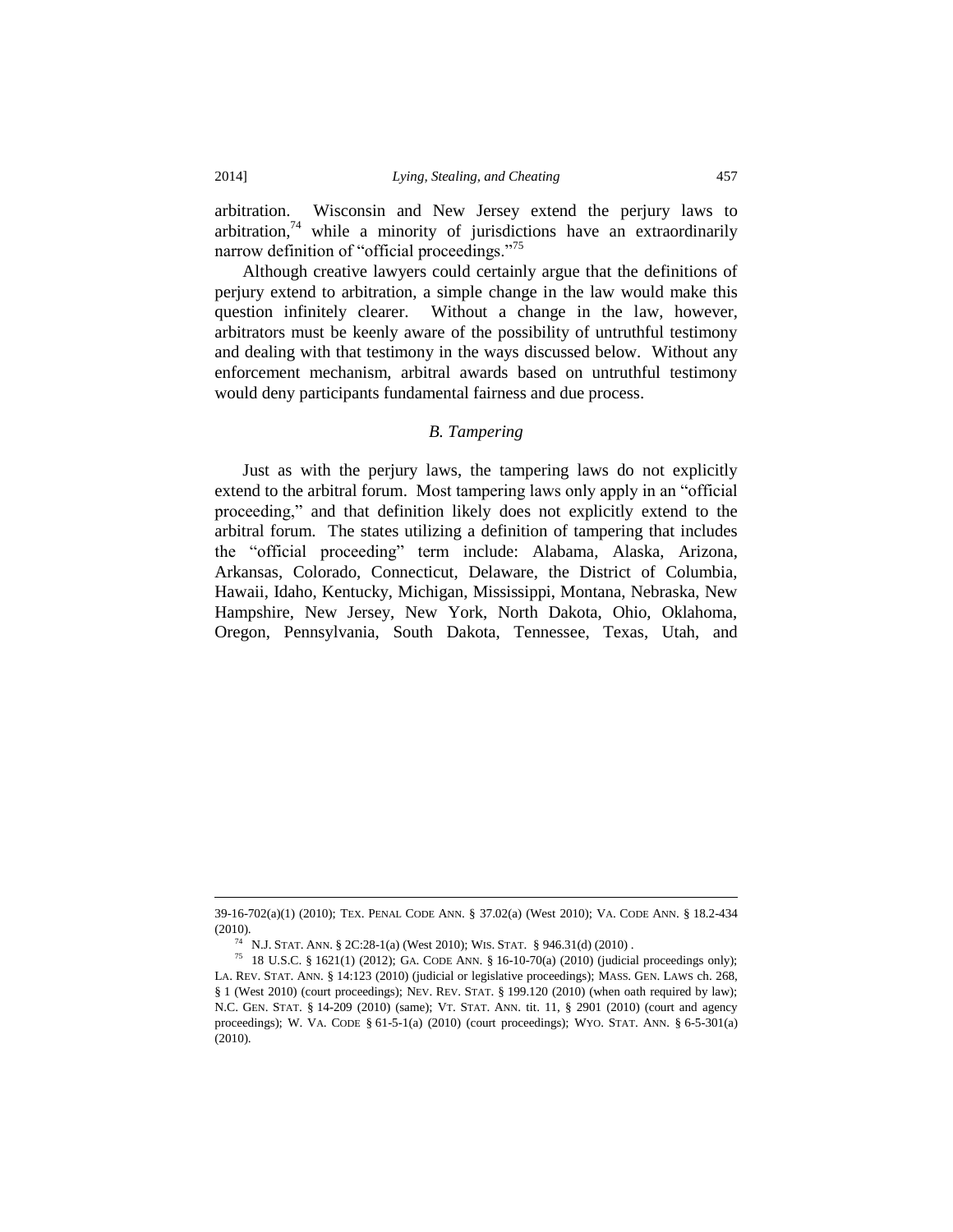Washington.<sup>76</sup> In addition, and unlike the perjury laws, a handful of states recognize a civil cause of action for tampering.<sup>77</sup>

Because these laws do not explicitly apply to arbitration, open questions exist as to whether they are applicable in the arbitral forum at all. While arbitrators can, and should, be mindful of the potential for misbehavior in their own tribunals, no outside law requires witnesses and parties to act in an ethical manner.<sup>78</sup> Arbitrators who must make decisions on limited records because of missing documents may skew the awards in the wrongdoer, which seriously prejudices the victim party and leads to unfairness in the forum. Certainly, the criminal law needs to catch up with

<sup>77</sup> *See* Nichols v. State Farm Fire & Cas. Co., 6 P.3d 300, 303 (Alaska 2000) (recognizing that the tort of intentional spoliation of evidence exists under state law); Holmes v. Amerex Rent-A-Car, 710 A.2d 846, 849 (D.C. 1998) (establishing tort); Dardeen v. Kuehling, 821 N.E.2d 227, 232 (Ill. 2004) (establishing tort); Desselle v. Jefferson Parish Hosp. Dist. No. 2, 887 So. 2d 524, 534 (La. Ct. App. 2004) (recognizing a tort of intentional spoliation); Manorcare Health Servs. v. Osmose Wood Preserving, 764 A.2d 475, 479 (N.J. Super. Ct. App. Div. 2001) (noting that destruction of evidence could result in a separate tort for spoliation, discovery sanctions, or an adverse inference); DiDomenico v. C & S Aeromatik Supplies, Inc., 682 N.Y.S.2d 452, 460 (N.Y. App. Div. 1998) (noting availability of tort); Smith v. Howard Johnson Co., Inc., 615 N.E.2d 1037, 1038 (Ohio 1993) (recognizing tort); Hannah v. Heeter, 584 S.E.2d 560, 568, 571 (W. Va. 2003) (recognizing tort). Some states expressly reject this tort. *See* Tobel v. Travelers Ins. Co., 988 P.2d 148, 156 (Ariz. Ct. App. 1999); Cedars-Sinai Med. Ctr. v. Superior Court, 954 P.2d 511, 521 (Cal. 1998); Lucas v. Christiana Skating Ctr., Ltd., 722 A.2d 1247, 1250 (Del. 1998); Owens v. Am. Refuse. Sys., Inc., 536 S.E.2d 782, 784 (Ga. Ct. App. 2000); Monsanto Co. v. Reed, 950 S.W.2d 811, 815 (Ky. 1997); Fletcher v. Dorchester Mut. Ins. Co., 773 N.E.2d 420, 424 (Mass. 2002); Panich v. Iron Wood Prods. Corp., 445 N.W.2d 795, 797 (Mich. Ct. App. 1989); Federated Mut. Ins. Co. v. Litchfield Precision Components, Inc., 456 N.W.2d 434, 436–37 (Minn. 1990); Dowdle Butane Gas Co. v. Moore, 831 So. 2d 1124, 1135 (Miss. 2002); Patel v. OMH Med. Ctr., Inc., 987 P.2d 1185, 1202 (Okla. 1999); Elias v. Lancaster Gen. Hosp., 710 A.2d 65, 67–68 (Pa. Super. Ct. 1998); Trevino v. Ortega, 969 S.W.2d 950, 951 (Tex. 1998); Estate of Neumann v. Neumann, 626 N.W.2d 821, 841 (Wis. Ct. App. 2001).

<sup>78</sup> *See* Blankley, *Arbitration Ethics I*, *supra* note 18, 926.

<sup>76</sup> ALA. CODE § 13A-10-129 (2010); ALASKA STAT. § 11.56.610 (2010); ARIZ. REV. STAT. ANN. § 13-2809 (2010); ARK. CODE ANN. § 5-53-111 (2010); COLO. REV. STAT. § 18-8-610 (2010); CONN. GEN. STAT. § 53a-155 (2010); DEL. CODE ANN. tit. 11, §1274 (2010); D.C. Code § 22-723 (2010); HAW. REV. STAT. § 710-1076 (2010); IDAHO CODE ANN. § 18-2603 (2010); KY. REV. STAT. ANN. § 524.100 (West 2010); MICH. COMP. LAWS § 750.483a(5) (2010); MISS. CODE ANN. § 97-9-125 (2010); MONT. CODE ANN. § 45-7-207 (2010); NEB. REV. STAT. § 28-922 (2010); N.H. REV. STAT. ANN. § 641:6 (2010); N.J. STAT. ANN. § 2C:28:6 (West 2010); N.Y. PENAL LAW § 215.40 (McKinney 2010); N.D. CENT. CODE § 12.1-09-03 (2010); OHIO REV. CODE ANN. § 2921.12 (West 2010); OKLA .STAT.tit. 21, § 454 (2010); ORE. REV. STAT. § 162.295 (2010); 18 PA. STAT. ANN. § 4910 (West 2010); S.D. CODIFIIED LAWS § 19-7-14 (2010) (using the term "proceeding," not "official proceeding"); TENN. CODE ANN. § 39-16-503 (2010); TEX. PENAL CODE ANN. § 37.09 (West 2010); UTAH CODE ANN. § 76- 8-510.5 (West 2010) (including a catchall provision of "examination under oath"); WASH. REV. CODE § 9A.72.150 (2010).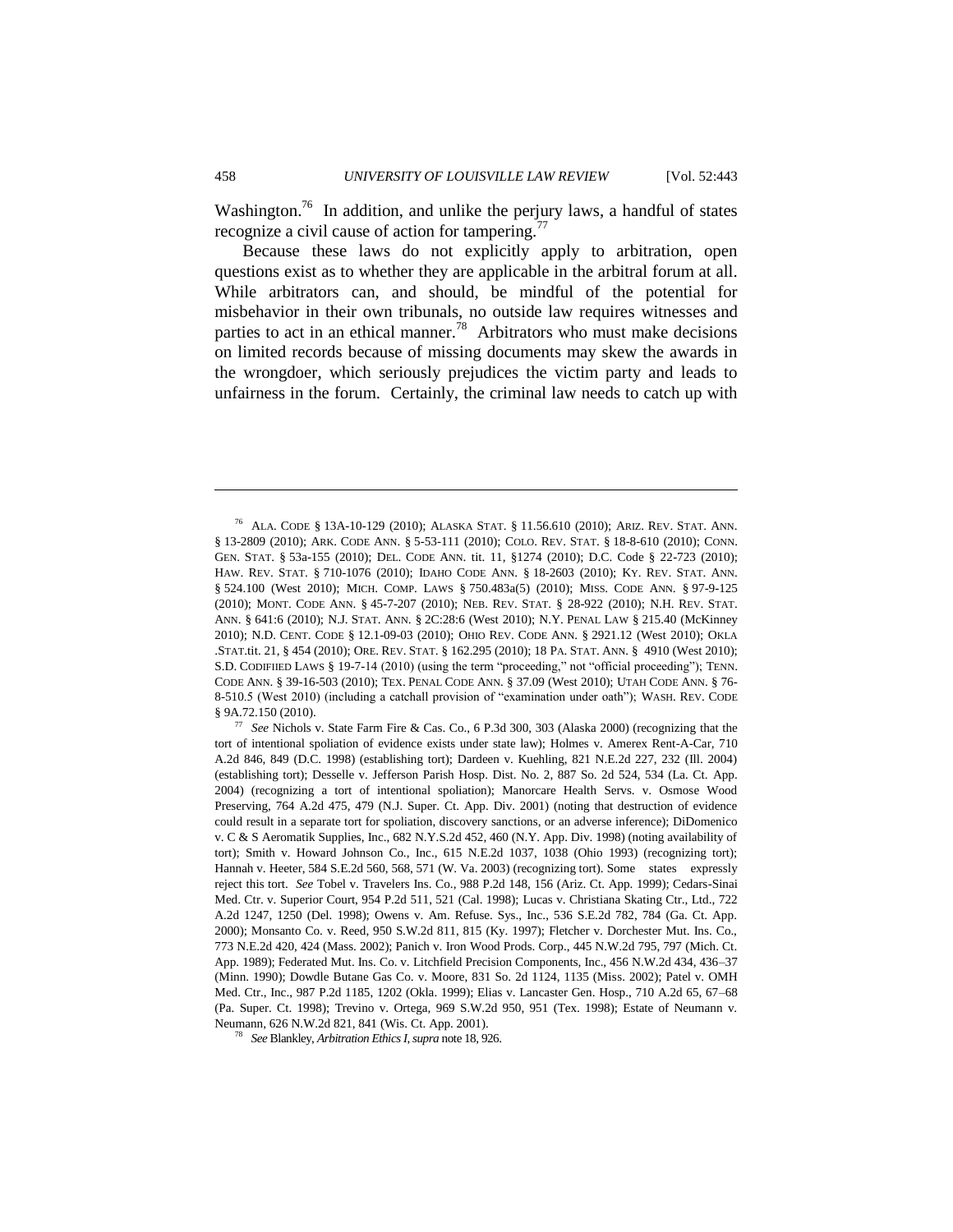modern arbitration practice, $79$  and until that happens, arbitrators must be the first line of defense to ensure a fair forum.<sup>80</sup>

# *C. Advancements in the Area of Legal Ethics*

Although the criminal law has not yet caught up to modern arbitration practice, the world of legal ethics has. Updates to the codes of legal ethics have implemented the change noted above by simply adding the term "arbitration" to the list of forums covered by the rules.<sup>81</sup> While the criminal law focuses on the term "official proceeding," the legal ethics rules discuss conduct before a "tribunal," and since 2002, "tribunal" includes the arbitral forum.<sup>82</sup> When a lawyer practices before a "tribunal," the lawyer may not make a "false statement of fact or law" or "offer evidence that the lawyer knows to be false."<sup>83</sup> Further, the ethics rules prohibit attorneys from tampering, concealing, or obstructing another party's access to evidence whether this evidence be used in a tribunal or not. $84$ 

 $\overline{\phantom{a}}$ 

<sup>82</sup> Blankley, *Arbitration Ethics I*, *supra* note 18, at 926 n.4.

<sup>83</sup> MODEL RULES OF PROF'L CONDUCT R. 3.3(a) (2012). The following states adopted this, or a substantially similar rule (found in Rule 3.3 of the respective state's model rules, unless otherwise noted): Alabama, Alaska, Arizona, Arkansas, Colorado, Connecticut, Delaware, District of Columbia, Florida (R. 4-3.3), Georgia, Hawaii, Idaho, Illinois, Indiana, Iowa (R. 32:3.3), Kansas, Kentucky (KY. SUP. CT. R. 3.130(3.3)), Louisiana, Maine, Maryland, Massachusetts, Michigan, Minnesota, Mississippi, Missouri (R. 4-3.3), Montana, Nebraska (R. 3-503.3), Nevada, New Hampshire, New Jersey, New Mexico (R. 16-303), New York, North Carolina, North Dakota, Ohio, Oklahoma, Oregon, Pennsylvania, Rhode Island, South Carolina, South Dakota, Tennessee, Texas (R. 3.03), Utah, Vermont, Virginia, Washington, West Virginia, Wisconsin, and Wyoming. *See also* RESTATEMENT (THIRD) OF THE LAW GOVERNING LAWYERS § 120 (2000).

<sup>84</sup> MODEL RULES OF PROF'L CONDUCT R. 3.4 (2012); *see also* RESTATEMENT (THIRD) OF THE LAW GOVERNING LAWYERS § 117 (2000). The following states adopted a version of Model Rule of Professional Conduct 3.4 dealing with candor toward opposing counsel and parties (labeled as Rule 3.4, unless otherwise noted): Alabama, Alaska, Arizona, Arkansas, Colorado, Connecticut, Delaware, District of Columbia, Florida (R. 4-3.4), Georgia, Hawaii, Idaho, Illinois, Indiana, Iowa (R. 32:3.4), Kansas, Kentucky (Ky. Sup. Ct. R. 3.130(3.4)), Louisiana, Maine, Maryland, Massachusetts, Mississippi, Missouri (R. 4-3.4), Montana, Nebraska (R. 3-503.4), Nevada, New Hampshire, New Jersey, New Mexico (R. 16-304), New York, North Carolina, North Dakota, Ohio, Oklahoma, Oregon, Pennsylvania, Rhode Island, South Carolina, South Dakota, Tennessee, Texas (R. 3.04), Utah, Vermont, Washington, West Virginia, and Wyoming.

<sup>79</sup> *See id.* at 933.

<sup>80</sup> *See* Steven C. Bennett, *Who Is Responsible for Ethical Behavior by Counsel in Arbitration*, DISP.RESOL. J., May–July 2008, at 38, 42.

<sup>81</sup> MODEL RULES OF PROF'L CONDUCT R. 1.0(m) (2012) ("'Tribunal' denotes a court, an arbitrator in a binding arbitration proceeding or a legislative body, administrative agency or other body acting in an adjudicative capacity. A legislative body, administrative agency or other body acts in an adjudicative capacity when a neutral official, after the presentation of evidence or legal argument by a party or parties, will render a binding legal judgment directly affecting a party's interests in a particular matter.").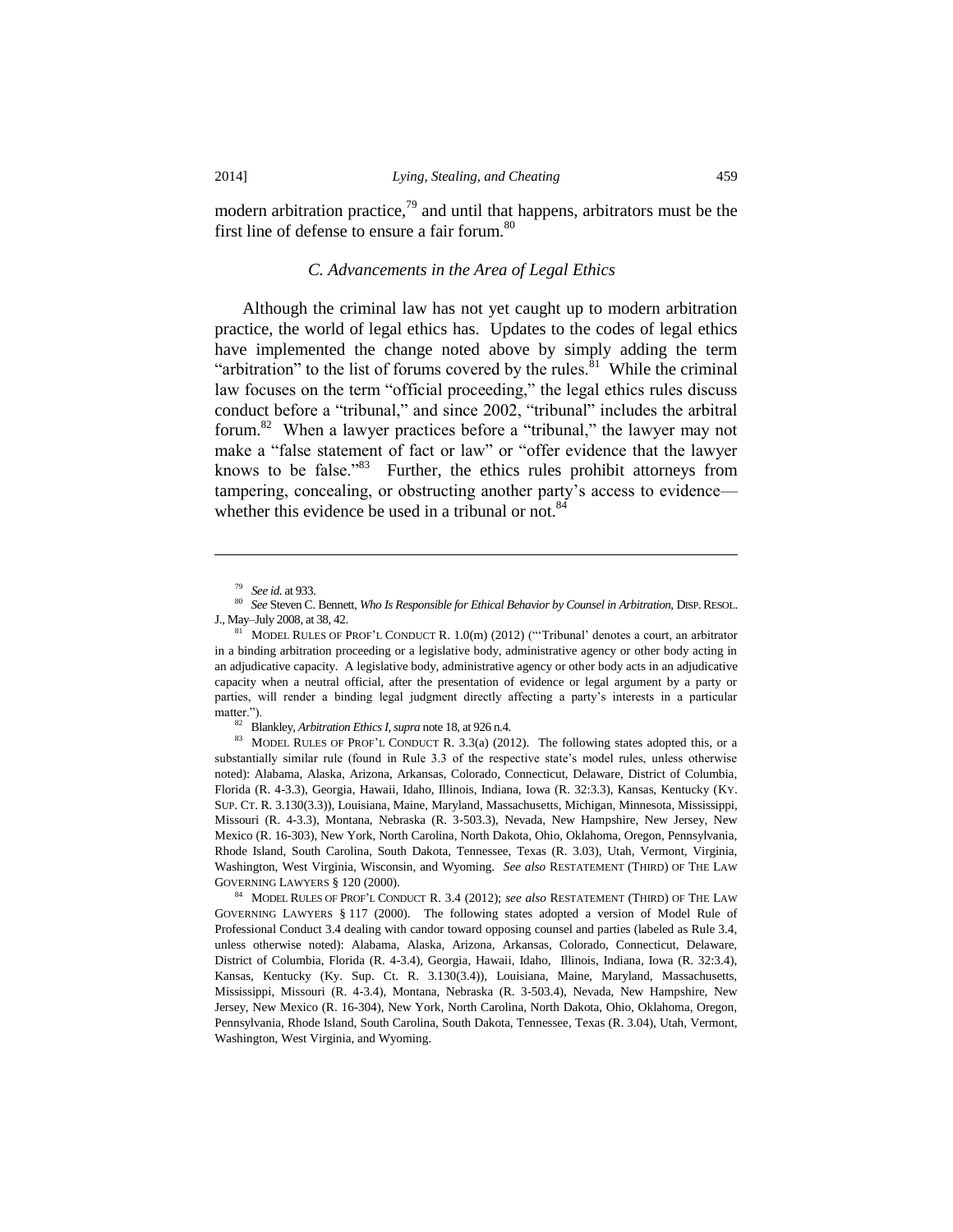Clearly, legal ethics have caught up with modern alternative dispute resolution (ADR) practice, and the drafters of Ethics 2000 should be commended for this realization. Despite this advancement, legal ethics rules are only a small piece of the puzzle. These rules only apply to lawyers, not other participants, $85$  and the remedies are usually limited to disciplinary measures against the attorney.<sup>86</sup> While lawyers should be counted on to act in an ethical manner, they do not always do so. $87$  Small changes to the criminal law would do a lot to fill the gap in the law.

#### IV. THE HIGH BURDEN OF PROOF ADDS TO THE ETHICAL QUANDARY

Adding to the ethical questions posed by the application of the criminal law to arbitration is the fact that the burden of proof for the ethical wrongdoings of participants is unwarrantedly more stringent than for any other type of judicial review for arbitration awards. While I have previously argued that this review is not supported by policy,<sup>88</sup> arbitrators must keep this fact in mind when considering what to do with unethical behavior in the forum.<sup>89</sup> If arbitrators better understand the lack of recourse available for these types of participant infractions, hopefully they will be more inclined to deal with these problems in the first instance.<sup>90</sup>

As a general matter, the law rightfully limits the ability to challenge an arbitration award.<sup>91</sup> Limited judicial review discourages post-award challenges and helps promote finality.<sup>92</sup> Across the country, less than one in five awards are ever vacated, further discouraging parties from seeking vacatur.<sup>93</sup> An award can only be vacated under the most limited circumstances. Those grounds include: (1) when the award is procured by "corruption, fraud, or undue means," (2) the arbitrators are biased, (3) the arbitrator engages in procedural misconduct, or (4) the arbitrators exceed

<sup>85</sup> Blankley, *Arbitration Ethics I*, *supra* note 18, at 926 n.4.

<sup>86</sup> MODEL RULES OF PROF'L CONDUCT Scope cmt. 20 (2012).

<sup>87</sup> *See, e.g.*, *In re* David, 690 S.E.2d 579, 581–82 (S.C. 2010); *In re* Disciplinary Proceeding Against Carmick, 48 P.3d 311, 323 (Wash. 2002); *In re* Jordan, 623 N.E.2d 1372, 1375 (Ill. 1993).

<sup>88</sup> *See* Blankley, *Arbitration Ethics II*, *supra* note 19 (manuscript at 39–40).

<sup>89</sup> *See* Bennett, *supra* note 80, at 40.

<sup>90</sup> *See* Blankley, *Arbitration Ethics I*, *supra* note 18, at 926 n.4 (noting Model Rules of Professional Conduct apply only to attorneys, not other arbitration participants).

<sup>91</sup> *See* 9 U.S.C. § 10(a) (2012).

<sup>92</sup> *See* Plymouth-Carver Reg'l Sch. Dist. v. J. Farmer & Co., Inc., 553 N.E.2d 1284, 1285 (Mass. 1990) ("The policy of limited judicial review is reflective of the strong public policy favoring arbitration as an expeditious alternative to litigation for setting commercial disputes.").

<sup>93</sup> Lawrence R. Mills et al., *Vacating Arbitration Awards*, DISP.RESOL. MAG., Summer 2005, at 23, 24.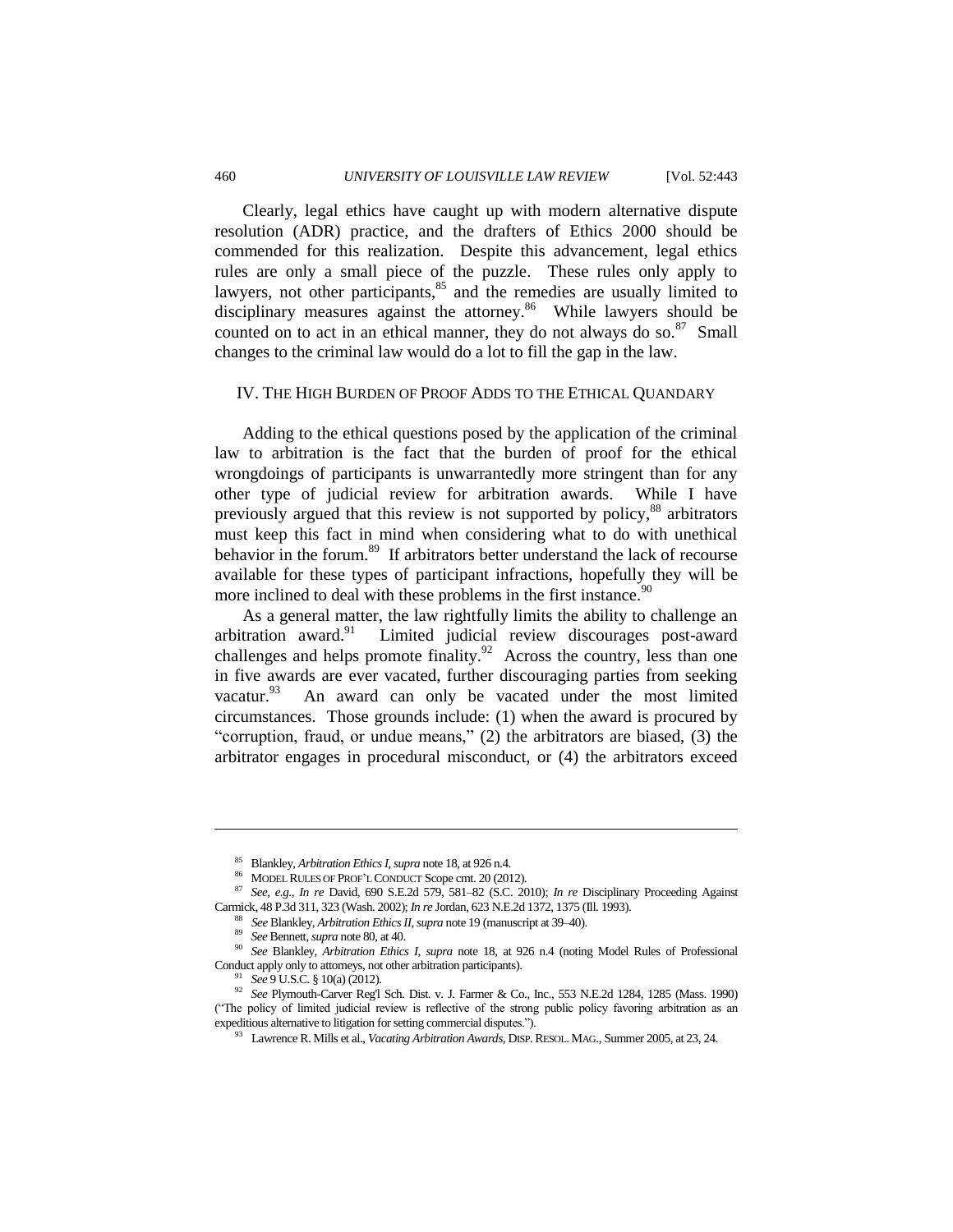their powers.<sup>94</sup> These statutory grounds largely consider procedural irregularities, as opposed to the correctness of the decision.<sup>95</sup> Section  $10(a)(1)$  is the only grounds for review based on misconduct on the part of someone *other* than the arbitrator.<sup>96</sup> In addition, some jurisdictions recognize two additional grounds for review, which are when an arbitrator's award evidences a "manifest disregard of the law" or is "contrary to public policy," although the continuing validity of these judicially-created grounds for review is uncertain given recent Supreme Court precedents.<sup>97</sup> These two grounds also deal exclusively with arbitrator conduct (i.e., decisionmaking). $98$ 

For the most part, district courts review the cases de novo to determine whether the grounds for vacatur exist.<sup>99</sup> This is true for every standard of review *other* than § 10(a)(1), which deals with participant misconduct.<sup>100</sup>

 $\overline{\phantom{a}}$ 

<sup>96</sup> *See* 9 U.S.C. § 10(a)(1).

<sup>97</sup> Over the past few years, the Supreme Court has given indications that only the four enumerated grounds for review listed in § 10(a) of the FAA can be used to vacate an arbitration award, and not these judicially created grounds. In *Hall Street Associates, L.L.C., v. Mattel, Inc.*, 552 U.S. 576 (2008), the Supreme Court held that *parties* could not contract for a standard of review greater than that prescribed in § 10(a). *See id.* at 590. The Court left open the possibility that *courts* could review an award based on standards other than those in the statute. *See id.* The Court acknowledged, but did not resolve this issue again in *Stolt-Nielsen, S.A. v. AnimalFeeds International Corp.*, 559 U.S.. 662 (2010). *See id.* at 672  $\&$  n.3. For the purposes of this Chapter, whether these grounds exist is immaterial because these grounds of review deal with an arbitrator's award, as opposed to the conduct of an opposing party or witness. *See generally* 9 U.S.C. §§ 1–16.

In the 2012 decision of *Marmet Health Care Center, Inc. v. Brown*, 132 S. Ct. 1201 (2012), the United States Supreme Court reversed a decision by the West Virginia Supreme Court invalidating certain nursing home contracts as violative of public policy. *Id.* at 1202. While never stating that the public policy exception does not exist, the Court struck down the West Virginia decision as preempted by the Federal Arbitration Act—thus leaving in doubt whether any public policy exception based on state law would not be preempted. *See id.* at 1204.

<sup>98</sup> *See* Blankley, *Arbitration Ethics II*, *supra* note 19 (manuscript at 41–42) ("[T]hese two additional grounds delve deeper into the arbitrator's decision-making power.").

<sup>99</sup> Blankley, *Arbitration Ethics I*, *supra* note 18, at 980.

<sup>100</sup> *See, e.g.*, *Stolt-Nielsen*, 559 U.S. at 671–72 (discussing § 10(a)(4) without ever discussing a higher burden of proof); Rame, L.L.C. v. Popovich, 878 F. Supp. 2d 439, 443–44 (S.D.N.Y. 2012) (discussing the narrowness of the "manifest disregard" grounds of review without discussing a higher burden of proof); Crozer-Chester Med. Ctr. v. Crozer-Chester Nurses Assoc., No. 11-7300, 2012 WL 2500930, at \*4–5 (E.D. Pa. June 29, 2012) (applying a de novo standard to determine if the case fell within the narrow review); Ardalan v. Macy's Inc., No. 5:09-cv-04894 JW, 2012 WL 2503972, at \*3–5 (N.D. Cal. June 28, 2012) (utilizing a higher burden of proof under § 10(a)(1) than under § 10(a)(2) for evident partiality); Urban Assocs., Inc. v. Standex Elecs, Inc., No. 4:04-CV-40059, 2012 WL 1079723, at \*8–11 (E.D. Mich. Feb. 17, 2012) (applying de novo standard of review under § 10(a)(2)); MPJ v. Aero Sky, L.L.C., 673 F. Supp. 2d 475, 484–86 (2009) (applying a higher burden of proof under § 10(a)(1) than under § 10(a)(3)); *In re* Arbitration Before the N.Y. Stock Exchange, Inc., No. 04 Civ. 488(RWS), 2004 WL 2072460, at \*10–11 (S.D.N.Y. Sept. 8, 2004) (applying a de novo standard

<sup>94</sup> 9 U.S.C. § 10(a).

<sup>95</sup> *See* Richard C. Reuben, *Personal Autonomy and Vacatur After* Hall Street, 113 PENN ST. L. REV. 1103, 1116 (2009).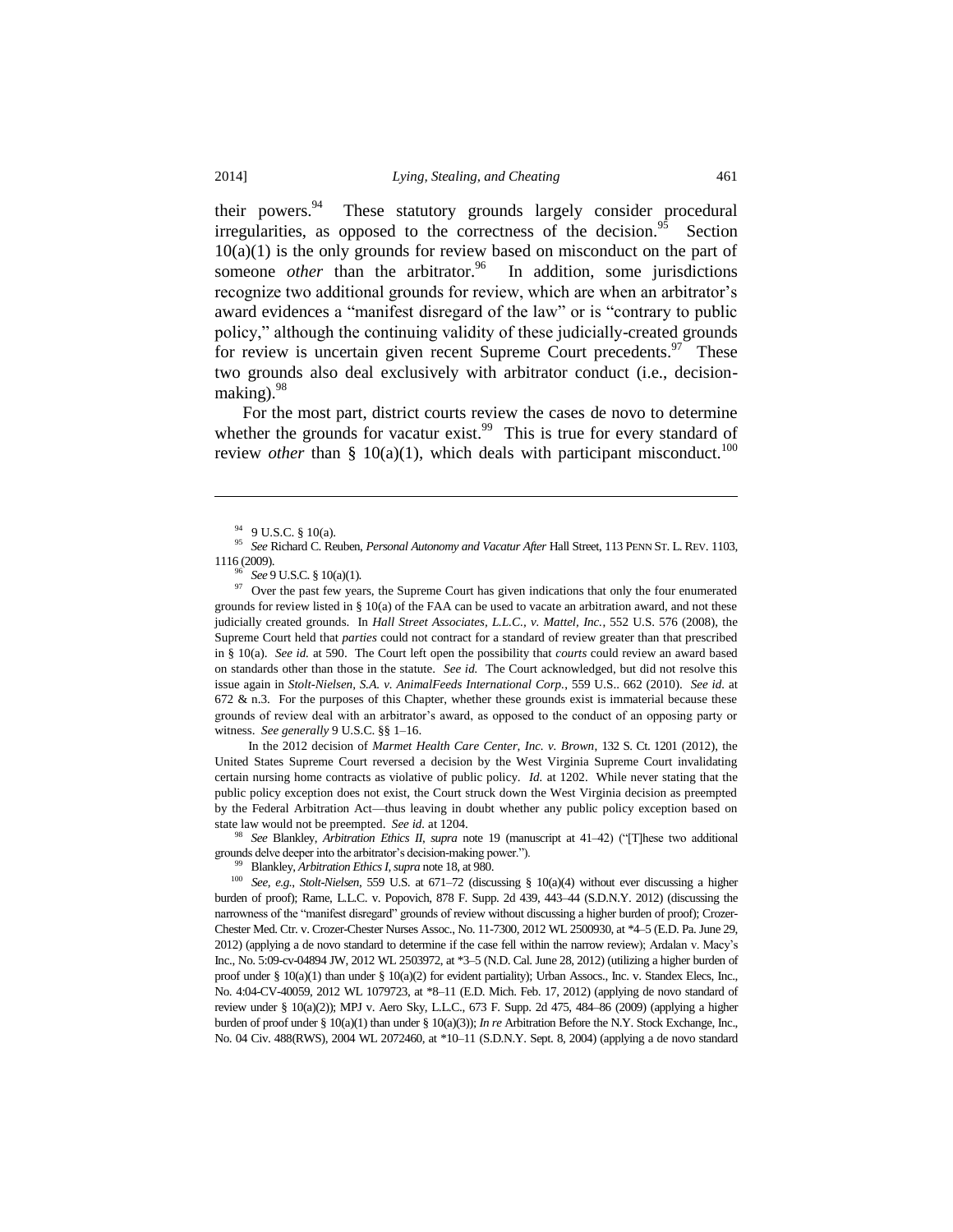For cases dealing with participant misconduct, the case law has developed a significantly higher standard of proof, in addition to the narrow grounds for vacatur.<sup>101</sup>

Under  $\S$  10(a)(1), an arbitration award can be vacated if the moving party can establish "corruption, fraud, or undue means" on the part of any arbitration participant—i.e., the section is not limited to arbitrators.<sup>102</sup> These are the only grounds for review available to challenge an award on the basis of participant conduct *other* than the arbitrator.<sup>103</sup> As the federal common law developed under  $\S$  10(a)(1), the courts added a requirement that the standard be met by "clear and convincing evidence."<sup>104</sup> More than likely, this higher evidentiary burden stems from the fact that to prove a *cause of action* for fraud requires a burden of "clear and convincing" evidence.<sup>105</sup> This heightened burden, however, is completely unwarranted because the parties are seeking no greater relief than vacatur under any other section.<sup>106</sup> Unlike a cause of action for fraud, the parties cannot get civil damages—or punitive damages—on a motion for vacatur based on fraud. $107$ 

As noted in my previous scholarship, removing the heightened burden would best comport with the interests of justice and due process.<sup>108</sup> Being a realist, however, I recognize that the courts are unlikely to change their judicially-created tests. Given these significant ethical questions, this paper recommends that arbitrators take a more active role as the ethics enforcers within their own forum, even when this requirement is uncomfortable or jeopardizes an arbitrator's future employment as a paid neutral.

under § 10(a)(3)).

<sup>101</sup> Blankley, *Arbitration Ethics I*, *supra* note 18, at 932.

<sup>102</sup> 9 U.S.C. § 10(a)(1) (2012).

<sup>103</sup> *See id.* § 10(a)(1).

<sup>&</sup>lt;sup>104</sup> Lafarge Conseils Et Etudes, S.A. v. Kaiser Cement & Gypsum Corp., 791 F.2d 1334, 1339 (9th Cir. 1986) (vacating only if the alleged "fraud" was (1) not discoverable upon the exercise of due diligence prior to the arbitration, (2) materially related to an issue in the arbitration, and (3) established by clear and convincing evidence); *see also* Smith West, L.L.C. v. Mohnach Payne Inc., No. 1 CA-CV 09-0568, 2010 WL 2471051, at \*2 (Ariz. Ct. App. June 17, 2010) ("[A] party seeking to vacate an arbitration award claiming fraud must show 'that the fraud was (1) not discoverable upon the exercise of due diligence prior to the arbitration, (2) materially related to an issue in the arbitration, and (3) established by clear and convincing evidence.'") (citing *Lafarge Conseils Et Etudes, S.A.*, 791 F.2d at 1339). This test appears to be the test that a majority of the courts employ when confronted with a motion for vacatur on the grounds of fraud while other tests are employed in a minority of jurisdictions. *See, e.g.*, Prof'l Builders, Inc. v. Sedan Floral, Inc., 819 P.2d 1254, 1258 (Kan. Ct. App. 1991) ("'As a general rule any fraud or misconduct having a tendency to affect the award improperly will vitiate it and render it subject to impeachment.'") (quoting 6 C.J.S. *Arbitration* § 202 (2013)).

<sup>105</sup> *See, e.g.*, Flora v. Kingsbridge Homes, 625 N.Y.S.2d 680, 681 (N.Y. App. Div. 1995) (requiring "clear and convincing evidence" to "state a cause of action for fraud").

<sup>106</sup> Blankley, *Arbitration Ethics I*, *supra* note 18, at 981–82.

<sup>107</sup> *See id.* at 982.

<sup>108</sup> Blankley, *Arbitration Ethics II*, *supra* note 19 (manuscript at 63–64).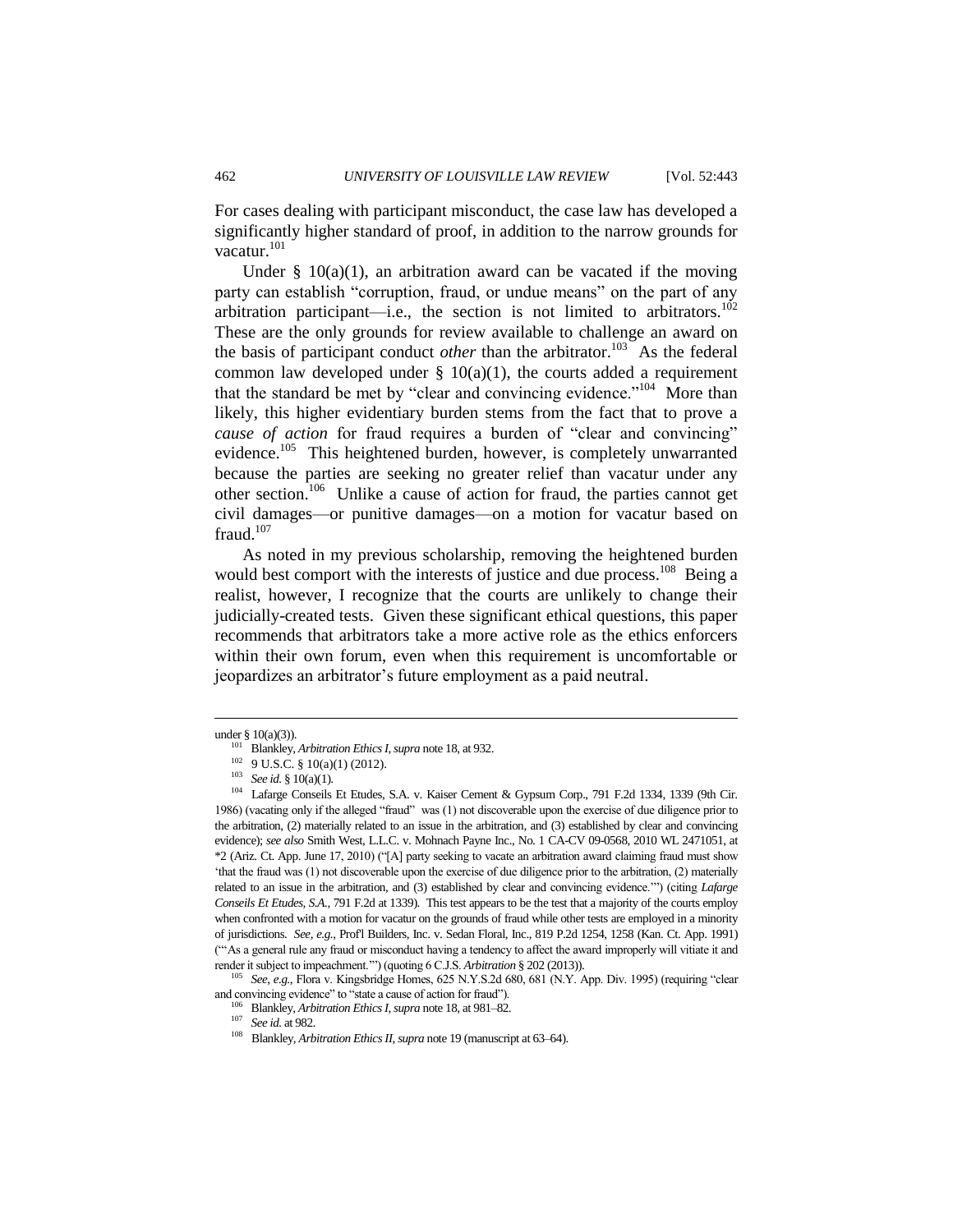#### V. ARBITRATORS AS ETHICS ENFORCERS

Arbitrators, as hearing presiders, are the natural first line of defense for dealing with unethical conduct within their own forum. Given the uncertainty of the applicability of the criminal  $law<sup>109</sup>$  and the extraordinarily high burden for vacatur,  $110$  the arbitrator stands at the perfect position for dealing with ethics abuses. The role of ethics enforcer may be not only unfamiliar for arbitrators but also uncomfortable. Arbitrators who are party chosen and party paid, may be less likely to find unethical conduct for a whole host of reasons, including a belief that the people who hired them are "good" attorneys, a fear (legitimate or not) of fewer future referrals, and a fear (legitimate or not) of disappointing the same people who hired them. In order to provide a fair forum, however, an arbitrator needs to be vigilant and responsive to unethical conduct in the forum.

This Part considers three primary reasons why arbitrators should be acting as ethics enforcers. First, arbitrators have always been put in this role, whether or not they would have called themselves "ethics enforcers."<sup>111</sup> Second, arbitrators are in the best position to handle these types of issues, either on motion or sua sponte, because they are closest to the issue and can better assess participant credibility.<sup>112</sup> Third, arbitrators have a myriad of tools available at their disposal to deal with participant misconduct that other venues do not have.<sup>113</sup> This Part considers these three areas in greater detail.

#### *A. Historically, Arbitrators Acted in This Role*

As a historical matter, the law and the courts have been relatively "hands off" regarding arbitration issues. This treatment is unsurprising given that the primary purpose of arbitration is to provide an alternative forum to resolve disputes. With no one assuming the role of overseeing arbitration, arbitrators must be responsible for managing their own tribunal and correcting wrongdoing within the forum.<sup>114</sup>

<sup>109</sup> Blankley, *Arbitration Ethics I*, *supra* note 18, at 926.

<sup>110</sup> Stolt-Nielsen S.A. v. AnimalFeeds Int'l Corp., 559 U.S. 662, 671 (2010) ("Petitioners contend that the decision of the arbitration panel must be vacated, but in order to obtain that relief, they must clear a high hurdle.").

<sup>111</sup> *See infra* Part V.A.

<sup>112</sup> *See infra* Part V.B.

<sup>113</sup> *See infra* Part V.B.

<sup>114</sup> Bennett, *supra* note 80, at 42.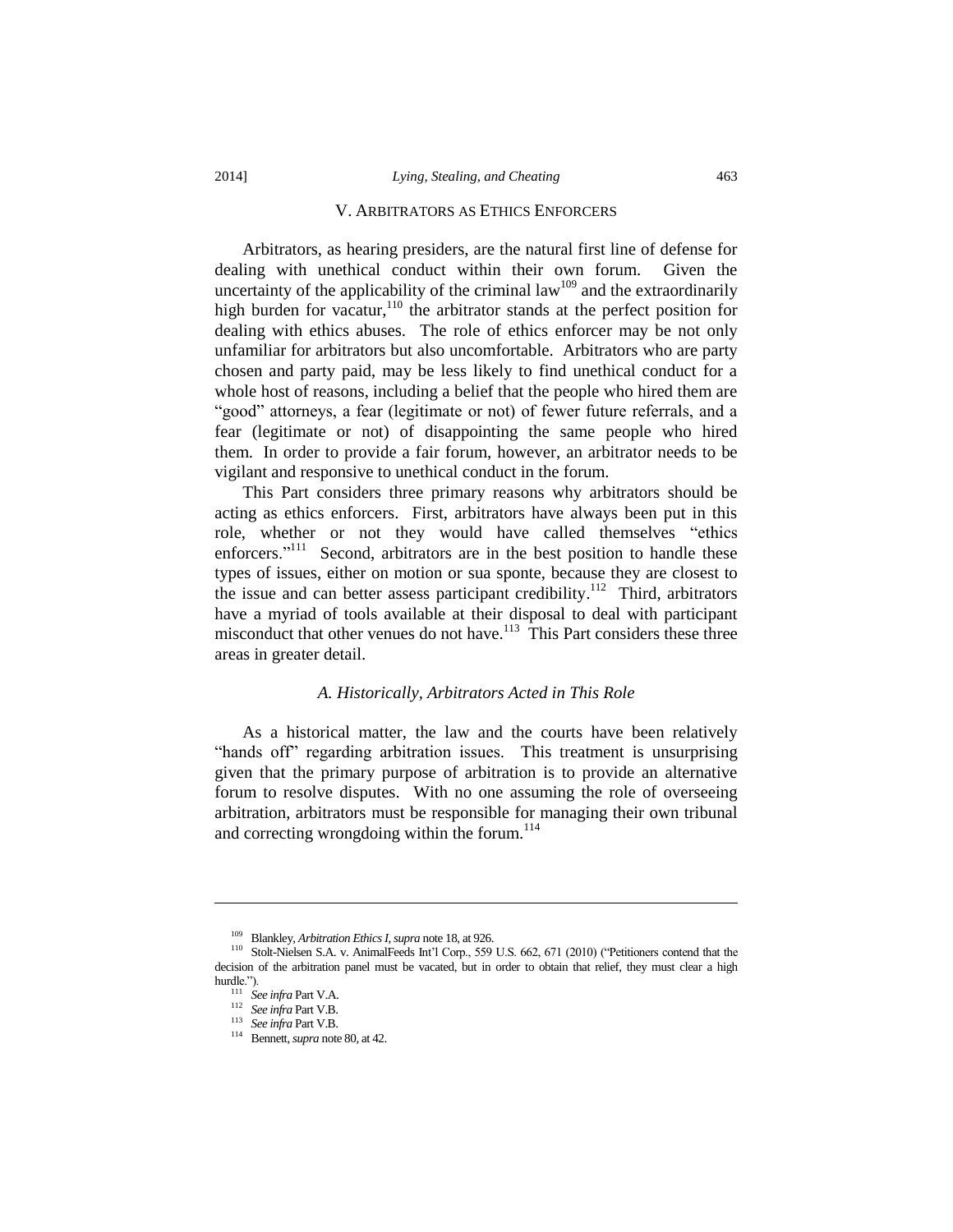#### 1. Federal Law Provides Little Guidance on Arbitration

The laws governing arbitration are extraordinarily sparse. The FAA for instance, contains a mere sixteen provisions and that have remained largely unchanged since  $1925$ <sup>115</sup> The FAA, for the most part, does not deal with the actions of the arbitrator within the tribunal.<sup>116</sup> The first four provisions of the FAA deal with the "front end" of arbitration law—or how a case gets into arbitration.<sup>117</sup> These first four sections make agreements to arbitrate enforceable by specific performance,<sup>118</sup> provide for a stay of litigation filed in the federal district courts in lieu of arbitration, $119$  and allow courts to issue orders compelling the parties to arbitrate. $120$  Four of the last provisions of the FAA deal with "back end" issues relating to the confirmation and vacatur of arbitral awards.<sup>121</sup> As discussed above,  $^{122}$ arbitration awards *must* be confirmed by a court, unless they are vacated or modified under the narrow grounds provided by the FAA.<sup>123</sup>

With respect to what actually occurs in arbitration, the FAA is amazingly silent. The FAA provides that a court can appoint an arbitrator if the parties are unable to do so.<sup>124</sup> In addition, the FAA gives arbitrators a subpoena power that allows them to compel the presence of witnesses and the production of documents for use in an arbitration hearing.<sup>125</sup> These two

<sup>116</sup> *See* 9 U.S.C. §§ 1–16.

<sup>117</sup> *See id.* §§ 1–4.

 $\overline{\phantom{a}}$ 

<sup>121</sup> *See id.* §§ 9–12.

<sup>125</sup> *Id.* § 7 (providing subpoena power).

<sup>115</sup> As originally enacted, the FAA contained fourteen provisions. Pub. L. No. 68-401, 43 Stat. 883 (codified as amended at 9 U.S.C. §§ 1–16 (2012)). In 1970, Congress enacted Chapter Two of the FAA to deal with the enforceability of international arbitration awards. Pub. L. No. 91-368, 84 Stat. 692 (1970) (codified at 9 U.S.C. §§ 201–208 (2012)). Chapter Two, however, does not deal with domestic arbitration or with the workings of the arbitral tribunal at all. *See id.*

<sup>&</sup>lt;sup>118</sup> *Id.* § 2 ("A written provision in . . . a contract evidencing a transaction involving commerce to settle by arbitration a controversy thereafter arising out of such contract or transaction . . . *shall be valid, irrevocable, and enforceable*, save upon such grounds as exist at law or in equity for the revocation of any contract.") (emphasis added).

<sup>&</sup>lt;sup>119</sup> *Id.* § 3 ("If any suit or proceeding be brought in any of the courts of the United States upon any issue referable to arbitration under an agreement in writing . . . , the court in which such suit is pending, . . . shall on application of one of the parties stay the trial of the action until such arbitration has been had in accordance with the terms of the agreement . . . .").

<sup>&</sup>lt;sup>120</sup> *Id.* § 4 ("[T]he court shall make an order directing the parties to proceed to arbitration in accordance with the terms of the agreement.").

<sup>122</sup> *Id.* § 9.

<sup>&</sup>lt;sup>123</sup> *Id.* §§ 9-11.

<sup>&</sup>lt;sup>124</sup> *Id.* § 5 (allowing a court to appoint an arbitrator if the parties' own selection method does not result in the appointment of an arbitrator or if other reasons exist as to why the parties cannot determine on their own who will arbitrate their dispute).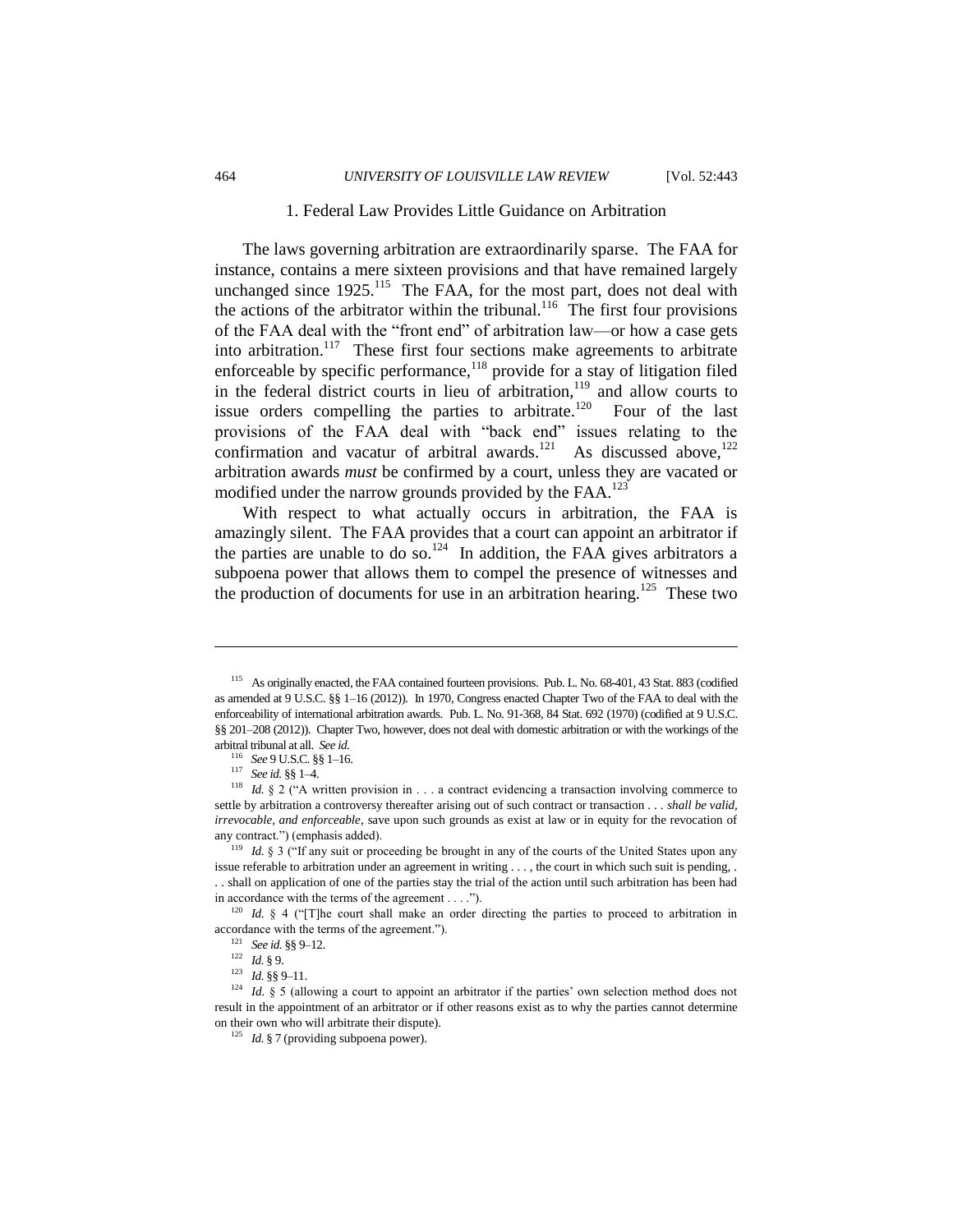provisions are the only provisions dealing with the hearing itself (and even including  $\S$  5 on the appointment of arbitrators is somewhat of a stretch).<sup>126</sup> Otherwise, the FAA is silent on how an arbitrator should conduct an arbitration hearing.<sup>127</sup>

Notably, the FAA says absolutely nothing about arbitration *procedure* or *evidentiary burdens*. The FAA contains no provisions regarding discovery, besides those noted above regarding subpoenaing persons and documents.<sup>128</sup> Thus, the FAA gives the arbitrators little guidance on issues such as prehearing exchanges of documents between the parties, depositions, and interrogatories.<sup>129</sup> In addition, the FAA is silent on the issue of what constitutes admissible evidence.<sup>130</sup> The only guidance that arbitrators have stems from FAA  $\S$  10, dealing with vacatur.<sup>131</sup> Under  $\S$  $10(a)(3)$ , an arbitration award may be subject to vacatur if the arbitrator refuses to consider evidence that is "pertinent and material to the controversy."<sup>132</sup> With this guidance arbitrators are likely to admit all evidence to help insulate the decision from vacatur.<sup>133</sup> Citing this section, arbitrators often admit all evidence—with the caveat—"for what it's worth."<sup>134</sup> If a close question exists with respect to allegedly fraudulent evidence or perjured testimony, the unfortunate outcome is that the evidence will likely be admitted "for what it's worth," with the hope that the arbitrator would later determine that the evidence actually is not of any probative value. Clearly, though, the pressure felt on arbitrators to admit evidence could have the effect of making the forum even *less* fair, especially if the arbitrators are not vigilant in determining the veracity of witnesses and the genuineness of documents.

 $\overline{\phantom{a}}$ 

<sup>126</sup> *See id.* §§ 1–16.

<sup>127</sup> *See id.*

<sup>&</sup>lt;sup>128</sup> See id. Admittedly, the FAA was enacted prior to our modern rules of procedure, which were first enacted in 1938. Jay S. Goodman, *On the Fiftieth Anniversary of the Federal Rules of Civil Procedure: What Did the Drafters Intend?*, 21 SUFFOLK U. L. REV. 351, 351–52 (1987). The current system of full discovery before trial was certainly not the norm at the time of the FAA's passage. *See id.*

<sup>129</sup> *See* 9 U.S.C. §§ 1–16.

<sup>&</sup>lt;sup>130</sup> *See id.* § 7 (discussing only the materiality of evidence).

<sup>131</sup> *See id.* § 10.

<sup>132</sup> *Id.* § 10(a)(3).

<sup>133</sup> *See id.* § 10.

<sup>134</sup> *See, e.g.*, Bernstein v. On-Line Software Int'l, Inc., 648 N.Y.S.2d 602, 604 (N.Y. App. Div. 1996); 1 GRENIG, *supra* note 38, § 8:61; Marvin F. Hill, Jr. & Tammy M. Westhoff, *"I'll Take It for What It Is Worth"— The Use of Hearsay Evidence by Labor Arbitrators: A Primer and Modest Proposal*, 1998 J. DISP. RESOL. 1 (1998); Evan J. Spelfogel, *Legal and Practical Implications of ADR and Arbitration in Employment Disputes*, 11 HOFSTRA LAB. L.J. 247, 266 (1993).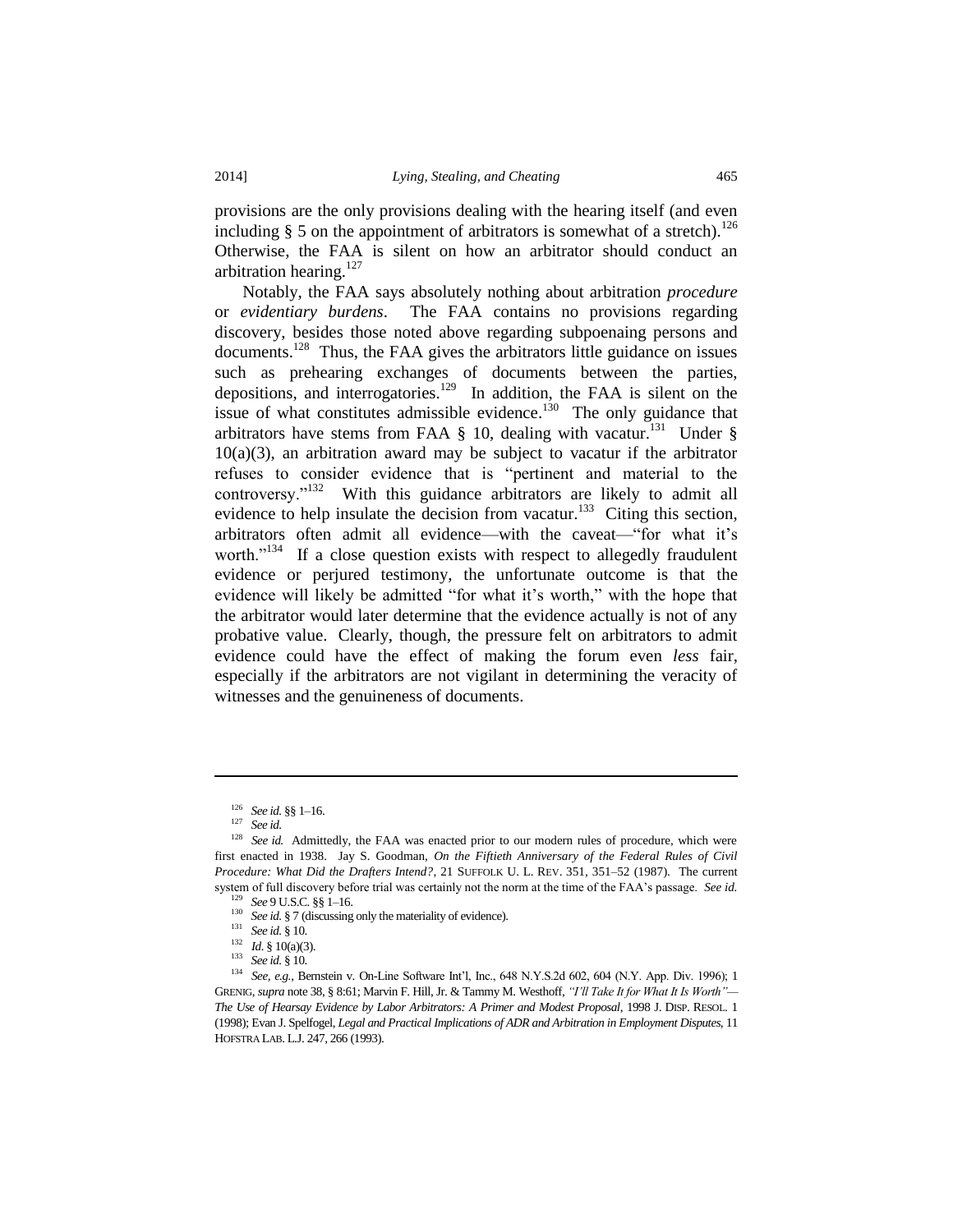The FAA does not impose any types of evidentiary burdens of proof or any requirement that the arbitrators follow the law.<sup>135</sup> Arbitration is known as a tribunal of equity, and the arbitrator's flexibility in applying the law or the business custom has long been a reason why parties choose arbitration.<sup>136</sup> Unfortunately, this flexibility, if unchecked, could create a forum that is hospitable to ethics abuses.

Just as the FAA fails to address issues regarding procedure and evidentiary burdens, the FAA is also largely silent on the issue of wrongful conduct within the forum. The only hint of federal law dealing with unethical conduct can be found in the review provision,  $\S$  10(a)(1), discussed above,<sup>137</sup> that allows vacatur of an arbitral award for "corruption, fraud, or undue means"<sup>138</sup> committed by an arbitration participant. Arbitrator misconduct is also grounds for vacatur.<sup>139</sup> The FAA does not define "corruption," "fraud," or "undue means," or give any guidance as to how these matters should be handled *before* or *during* the arbitration.<sup>140</sup>

The FAA's silence on nearly all matters dealing with the arbitral process gives arbitrators and parties flexibility and creativity within the forum.<sup>141</sup> Parties can then craft a process that meets their needs, and arbitrators can enforce the procedure chosen by contract in the manner that they see fit.<sup>142</sup> With regard to ethical misconduct, the lack of statutory and common law gives arbitrators great flexibility to police their own tribunals *if they choose* to exercise that flexibility.<sup>143</sup> If arbitrators abide by their

l

<sup>137</sup> *See supra* notes 102–07 and accompanying text.

- $139$  9 U.S.C. § 10(a)(2)–(4).
- <sup>140</sup> *See id.* § 10.

<sup>135</sup> *See* 9 U.S.C. §§ 1–16.

<sup>136</sup> *See* John Arrastia, Jr. & Christi L. Underwood, *Arbitration v. Litigation: You Control the Process v. The Process Controls You*, DISP. RESOL. J., Nov. 2009–Jan. 2010, at 31, 32–34; Margaret Moses, *Can Parties Tell Courts What to Do? Expanded Judicial Review of Arbitral Awards*, 52 U. KAN. L. REV. 429, 443 (2004); Jessica Richardson & Rebekah Barlow Yalcinkaya, *Speed, Efficiency and Flexibility: A Call to Return to Arbitration's Traditional Roots*, 9 U.C.DAVIS BUS. L.J. 111 (2009).

 $138$  9 U.S.C. § 10(a)(1).

<sup>141</sup> *See, e.g.*, Volt Info. Scis., Inc. v. Bd. of Trs. of Leland Stanford Jr. Univ., 489 U.S. 468, 476 (1989) (noting that the parties have the ability to set their own choice-of-law clause given the FAA's silence on the issue); *see also* Michelle Eviston & Richard Bales, *Capping the Costs of Consumer and Employment Arbitration*, 42 U. TOL. L. REV. 903, 905 (2011) (noting with criticism that the FAA's silence on the issue of fees consumers can pay for arbitration services leads to a situation in which varying arbitrators and provider organizations charge different amounts for those services); R. Jeremy Sugg, *Interim Relief and International Commercial Arbitration in North Carolina: Where We Are and Where We Should Be Looking*, 30 CAMPBELL L. REV. 389, 398–99 (2008) (noting the wide gaps in the FAA and discussing the need for states to fill in issues of arbitration procedure where the FAA does not specifically speak to the issues).

<sup>142</sup> *See* sources cited *supra* note 141.

<sup>143</sup> *See supra* Parts IV, V.A.1.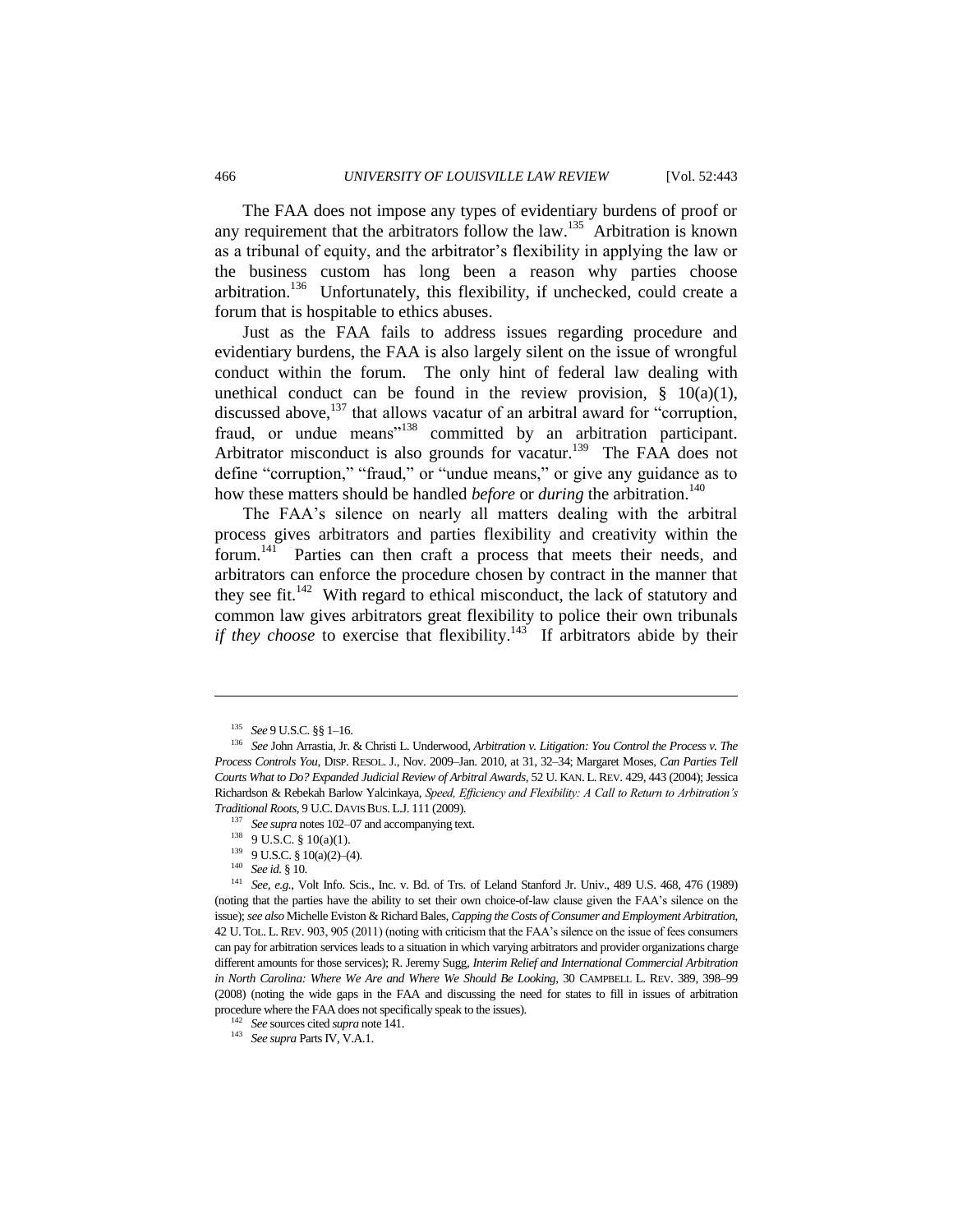powers as stated in the contract, they have considerable control over the process.<sup>144</sup> Given their position, they *should* be the first line of defense in dealing with ethical issues arising in the forum. Of course, the arbitrators must recognize this duty and take action despite monetary and social pressure to let things slide.

2. State Law Is Likewise Liberal on Regulating Arbitration Conduct

For the most part, the state law of arbitration mimics the federal law of arbitration. Interestingly, Congress modeled the FAA after the New York Arbitration Act, and the states and the federal government have long simultaneously regulated arbitration.<sup>145</sup> At the time of the enactment of the FAA, the common law of arbitration and state laws governed.<sup>146</sup> By the mid-1950s, the National Conference of Commissioners on Uniform State Laws convened and promulgated the Uniform Arbitration Act (UAA).<sup>147</sup> As this section notes, neither the UAA nor the preceding statutory or common law gave much attention to the issue of participant ethics.<sup>148</sup>

# 3. Early Statutory and Common Law Did Not Address Issues of Ethics

For the most part, the common law and state statutes in place around the time of the passage of the FAA were silent on the issue of ethics. As a practical matter, arbitrations at the time consisted largely of merchant disputes (i.e., business to business disputes) that disputed issues relating to goods sold (quality, timeliness, quantity, etc.).<sup>149</sup> The arbitrators issued

<sup>147</sup> *Id.* at 153.

l

<sup>148</sup> *See id.* at 154.

<sup>144</sup> *See* sources cited *supra* note 141.

<sup>145</sup> *See* David Horton, *Unconscionability Wars*, 106 NW. U. L.REV. 387, 406 (2012) (noting how the drafter of the FAA drafted the legislation modeled on the New York law); Rhonda Wasserman, *Legal Process in a Box, or What Class Action Waivers Teach Us About Law-Making*, 44 LOY. U. CHI. L.J. 391, 395 (2012) (describing the FAA as having been "[m]odeled after statutes enacted in New Jersey and New York"); David M. Sholl, Note, *It's My Party and I'll Arbitrate if I Want To: Are We Signing Away Our Right to Litigate Tort Claims?*, 37 NOVA L.REV. 205, 213 (2012) (noting how the FAA was modeled after New York law already in effect at the time).

<sup>146</sup> *See* Amy J. Schmitz, *Ending a Mud Bowl: Defining Arbitration's Finality Through Functional Analysis,*  37 GA. L. REV. 123, 141 (2002) (noting how "courts used public policy and contract interpretation to prevent arbitration and enforcement of awards under varied state laws that applied before uniform acceptance of the FAA/UAA model.").

<sup>149</sup> *See* Michael L. Rustad et al., *An Empirical Study of Predispute Mandatory Arbitration Clauses in Social Media Terms of Service Agreements*, 34 U. ARK. LITTLE ROCK L. REV. 643, 675 (2012) (noting that the "original intended use of the FAA was for the business community to regulate among its members") (citation omitted) (internal quotation marks omitted); David S. Schwartz, *Claim-Suppressing*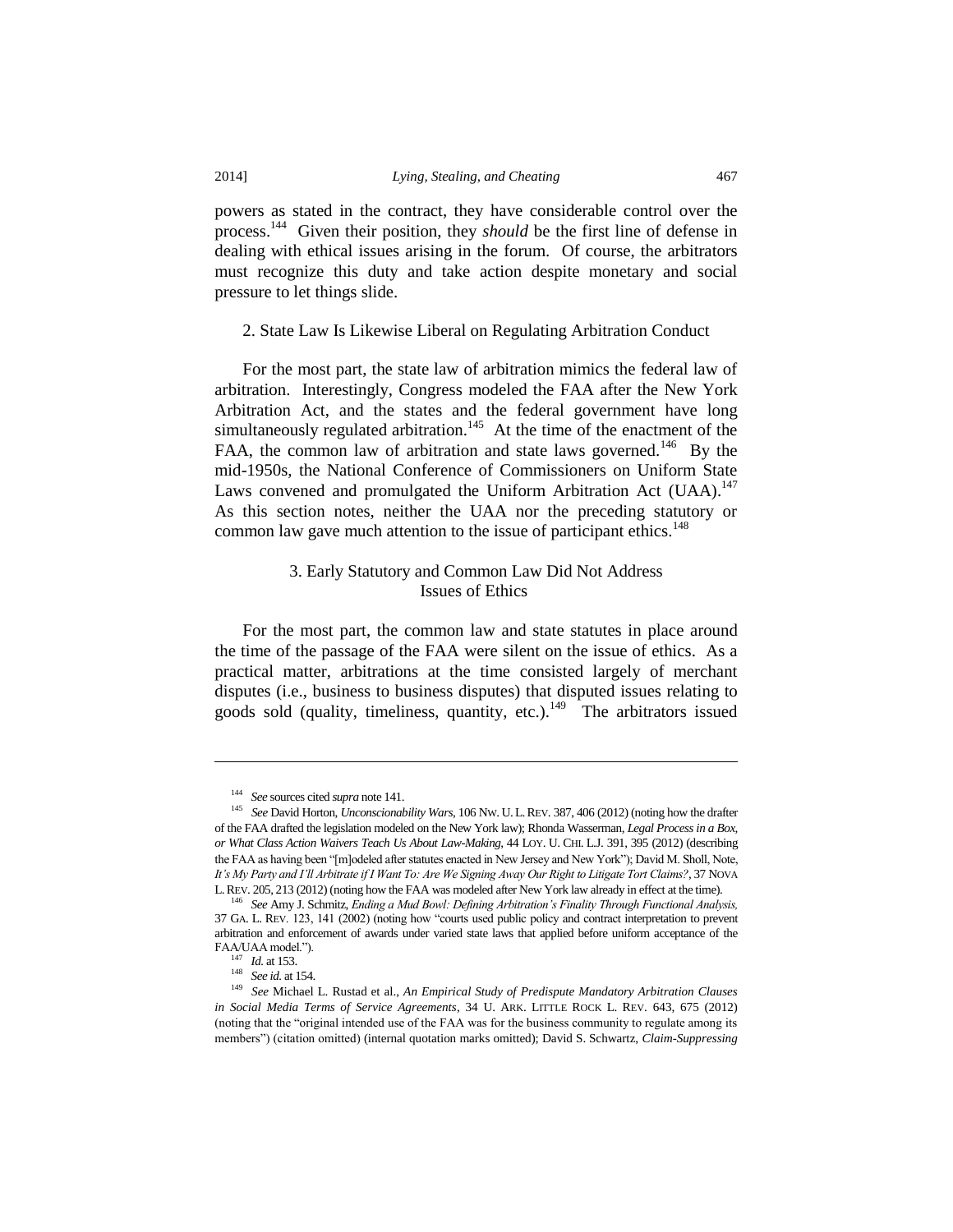awards based on equity and business norms, not necessarily the law.<sup>150</sup> At that time, arbitrators often worked as full-time tradesmen (not lawyers) who understood the norms of the particular industry at hand.<sup>151</sup> Thus, the laws in place retained flexibility to deal with these types of trade and business disputes. $152$ 

At common law, no subpoena power existed for arbitrators, and arbitrators could not compel the attendance of witnesses or the production of documents.<sup>153</sup> While many states had statutory law allowing for compulsory process, the right was not uniform across the nation at that time.<sup>154</sup> A treatise from 1930 (published five years after the passage of the FAA) expresses concern about parties trying to curry favor with the arbitrators through bribery and other bad actions.<sup>155</sup> The treatise also mentions that inappropriate contact with the arbitrators—both in terms of hospitality offered and ex parte communications—could subject an arbitration award to later vacatur by the courts.<sup>156</sup> With respect to party misconduct affecting evidence, the treatise contemplates the possibility and guesses that an award based on such trickery and deceit would be subject to vacatur:

It remains to observe the case where a party resorts to false evidence and trickery to win his case. Is a party under any obligation to act in good faith and aid the arbitrators, as lay judges of his own choosing, to an honest judgment upon the merits of the case? Rules of the law of evidence and court procedure . . . are largely removed. If a party may not subserve his own ends by bribes, secret influence and surreptitious reports against the adverse party, may he, notwithstanding, take the benefit of perjured evidence and trickery in the formal presentation of his case before lay arbitrators? Strange as it seems, the cases are not entirely in accord upon this question. The prevailing view, however, is that a party may not have the benefit of his perjury and trickery; his award will be vacated for such

*Arbitration: The New Rules*, 87 IND. L.J. 239, 240–41 (2012) (noting that traditional arbitration involves self-regulation within the normative community of a trade association).

<sup>150</sup> *See* Soia Mentschikoff, *Commercial Arbitration*, 61 COLUM. L. REV. 846, 849 (1961) (describing arbitration within a trade association).

<sup>151</sup> *Id.* at 854 ("Mercantile disputes have been decided by merchants in the Anglo-American world since at least the thirteenth century.").

<sup>152</sup> *See id.* at 854–55.

<sup>153</sup> WESLEY A. STURGES, A TREATISE ON COMMERCIAL ARBITRATIONS AND AWARDS 390 (1930).

<sup>154</sup> *See id.* at 391–420 (citing statutes in Alabama, Arizona, Arkansas, California, Colorado, Connecticut, Florida, Georgia, Hawaii, Illinois, Indiana, Kentucky, Louisiana, Mississippi, Missouri, Nevada, North Carolina, New Hampshire, New Jersey, New York, North Dakota, Ohio, Oregon, Pennsylvania, Rhode Island, South Carolina, Tennessee, Utah, Washington, Wisconsin, and Wyoming).

<sup>155</sup> *Id.* at 472 ("Bribery, by a party, of any one of the arbitrators is, of course, sufficient cause to invalidate an award rendered in favor of such party.").

<sup>156</sup> *Id.* at 473–74.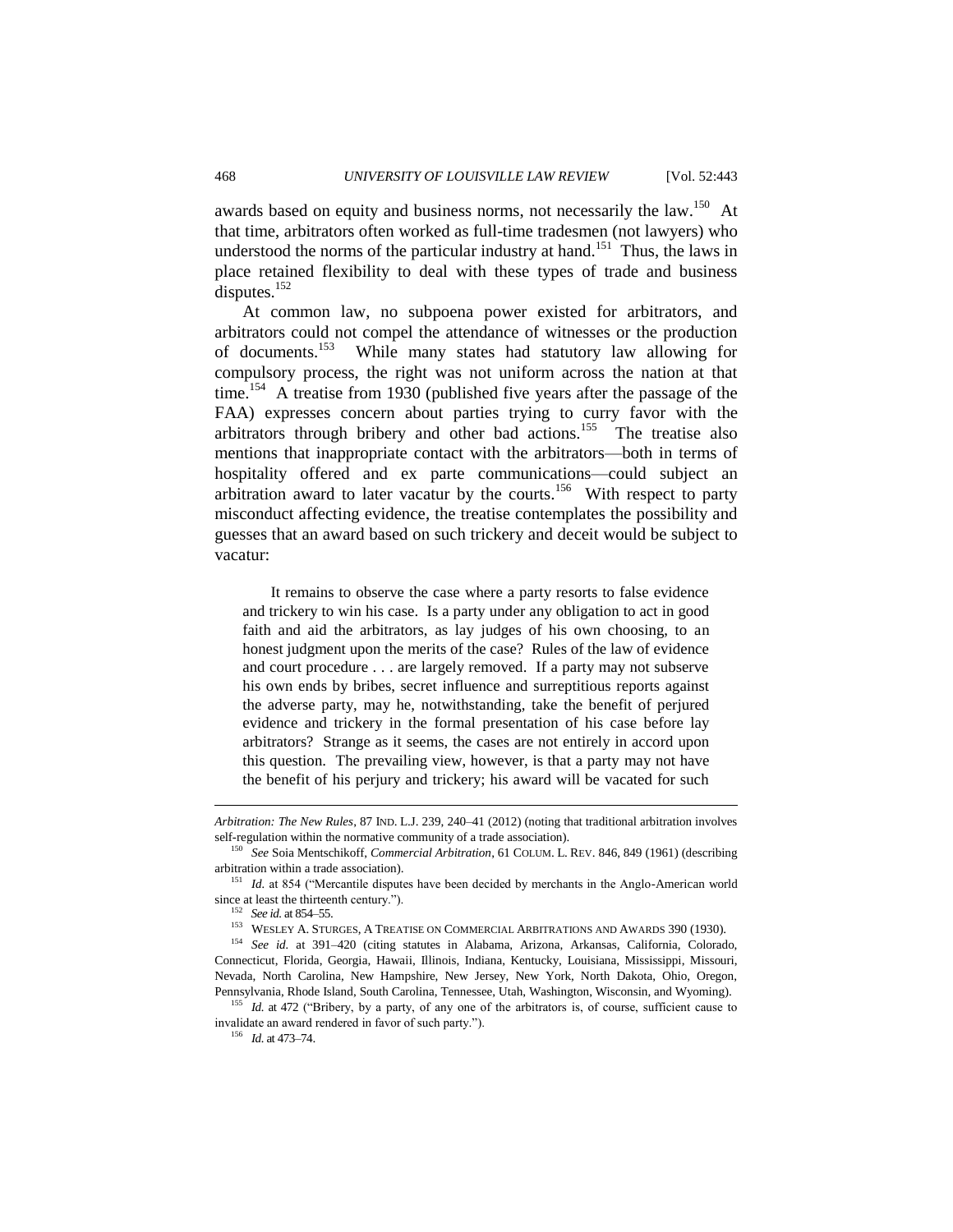action.<sup>157</sup>

This passage is particularly interesting because it recognizes the possibility for participant misconduct, but does not discuss the arbitrator's role in dealing with the wrongdoing.<sup>158</sup> These passages from the 1930 treatise consist primarily of the courts' response to unethical conduct *after the fact* and not on dealing with the conduct in the first instance at the tribunal level.<sup>159</sup>

Although arbitrators have significant discretion in conducting their hearings, arbitrators at the time did not believe they had any real discretion to exclude evidence.<sup>160</sup> Because the rules regarding vacatur allow a party to vacate an award on the arbitrator's *refusal* to consider evidence (as opposed to considering improper evidence),<sup>161</sup> arbitrators at the time of the passage of the FAA were, like present-day arbitrators, particularly unlikely to exclude evidence under any circumstances.<sup>162</sup> This preference towards admitting evidence particularly hurts parties acting in good faith because they are abiding by the rules, while a less scrupulous participant is stacking the deck in his favor.

Perhaps one of the reasons why the idea of perjury was lacking from the discussion of arbitrator powers at the time of the passage of the FAA was because witnesses at the hearings were not (and still are not) required to testify under oath.<sup>163</sup> If no oath is given, then witnesses cannot possibly commit perjury, which requires a false statement under oath.<sup>164</sup> Even if an oath was administered, courts at the time of the passage of the FAA were hesitant to find perjury within the arbitral forum.<sup>165</sup> The Sturges treatise cites a Missouri case from 1837, in which the court found that no action for

 $\overline{\phantom{a}}$ 

<sup>&</sup>lt;sup>157</sup> *Id.* at 474 (citing cases from Alabama, Connecticut, Florida, Georgia, Maine, Michigan, New Hampshire, Oregon, West Virginia, and Tennessee).

<sup>158</sup> *See id.*

<sup>159</sup> *See* source cited *supra* notes 155–58.

<sup>&</sup>lt;sup>160</sup> STURGES, *supra* note 153, at 480. In fact, many state statutes at the time required arbitrators to hear all evidence brought before the tribunal, using the mandatory "shall" language. *See id*. at 483–86 (citing statutes from Indiana, Kentucky, Minnesota, Mississippi, Missouri, New York, and Wisconsin for the proposition of mandatory consideration of evidence by the tribunal).

<sup>161</sup> *See* 9 U.S.C. § 10(a)(3) (2012); *see also* STURGES, *supra* note 153, at 486 (citing the following states as having a vacatur provision similar to FAA Section 10: California, Connecticut, Hawaii, Idaho, Indiana, Louisiana, Michigan, Minnesota, Mississippi, Missouri, Montana, Nevada, New Jersey, New York, North Carolina, North Dakota, Pennsylvania, Utah, and Wyoming).

<sup>162</sup> *See* sources cited *supra* note 161.

<sup>&</sup>lt;sup>163</sup> STURGES, *supra* note 153, at 486 ("Apparently it is not necessary for witnesses to be sworn in a common law arbitration unless the parties require it.").

<sup>&</sup>lt;sup>164</sup> BLACK'S LAW DICTIONARY 1254 (9th ed. 2009).

<sup>165</sup> *See* STURGES, *supra* note 153, at 487.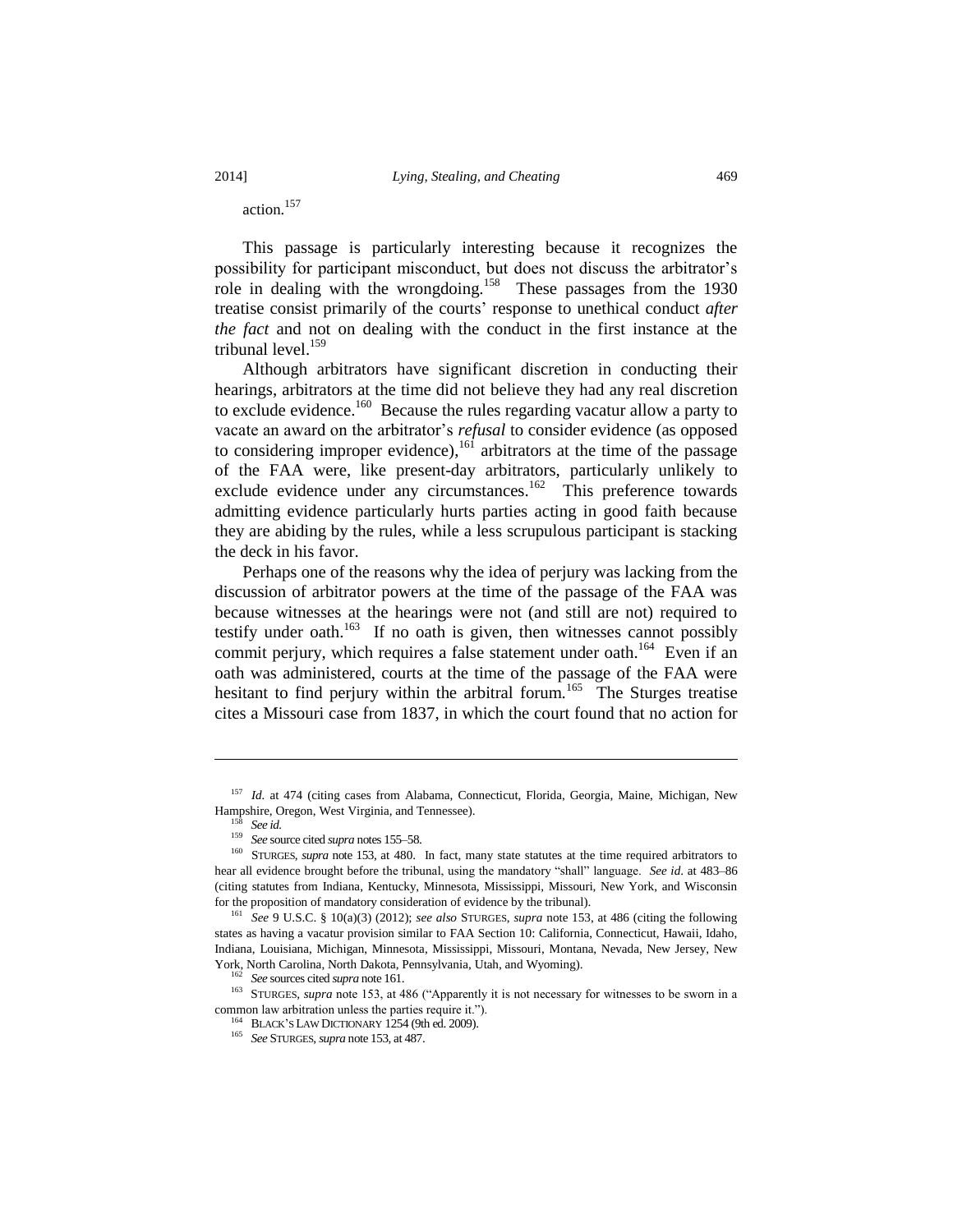perjury could exist despite alleged lying "under oath" because the oath was "voluntary," "extrajudicial," and otherwise not required.<sup>166</sup> The treatise rightfully expresses concerns about the holding of the Missouri case and posits that an oath administered in a jurisdiction that gives the arbitrators discretion to require testimony under oath might not be considered "voluntary" or "extrajudicial."<sup>167</sup>

Again, these sources largely concern the interplay between the courts and the arbitral tribunal and the effect of wrongdoing on an ultimate arbitral award. These sources do not say anything about the powers of the arbitrators in administrating their own tribunals. Perhaps the silence on the issue is obvious in that arbitrators have control over their tribunals and can exercise the authority that they wish, *provided* that it does not include the wrongful exclusion of evidence.<sup>168</sup> Although these sources provide little guidance, they are instructive in that the primary legal concerns were not on the happenings of the arbitral tribunal, but on the legal ramifications of arbitrator actions and awards.<sup>169</sup>

#### 4. Uniform Arbitration Act Adds Little Guidance on the Issue

In the 1950s, the National Conference of Commissioners on Uniform State Laws promulgated the UAA, which was approved by the House of Delegates of the American Bar Association in 1956.<sup>170</sup> Ultimately, all fifty states adopted the UAA, or a similar version of the arbitration laws.<sup>171</sup>

Like the FAA, the UAA is a relatively short piece of legislation that covers the "front end" and the "back end" issues dealing with arbitration. The UAA provides that agreements to arbitrate are valid and specifically enforceable.<sup>172</sup> The UAA allows for the appointment of arbitrators when the parties have been unable to do so,<sup>173</sup> and it specifies that the decision of a majority of the panel will be controlling on the parties, unless the contract

<sup>&</sup>lt;sup>166</sup> *Id.* (quoting Mahan v. Berry, 5 Mo. 21 (1837)).

<sup>167</sup> *Id.* at 487–88 (citing statutes from Alabama, Arkansas, California, Colorado, Connecticut, Idaho, Illinois, Kentucky, Michigan, Missouri, Montana, Nebraska, North Dakota, Oregon, Tennessee, and Washington).

<sup>168</sup> *Id.* at 480.

<sup>169</sup> *See* sources cited *supra* notes 155–58, 160–61, 163, 165 – 67.

<sup>170</sup> UNIF. ARBITRATION ACT intro. (1956), *available at* https://www.aaau.org/media/5046/uniform%20arbitr ation%20act.pdf.

<sup>171</sup> 83 AM.JUR. PROOF OF FACTS 3D *The Arbitration Contract—Making It and Breaking It* § 32 (2005).

<sup>&</sup>lt;sup>172</sup> UNIF. ARBITRATION ACT §§ 1-2 (making agreements to arbitrate valid and providing courts a mechanism to compel arbitration).

<sup>&</sup>lt;sup>173</sup> *Id.* § 3 (allowing appointment of arbitrators).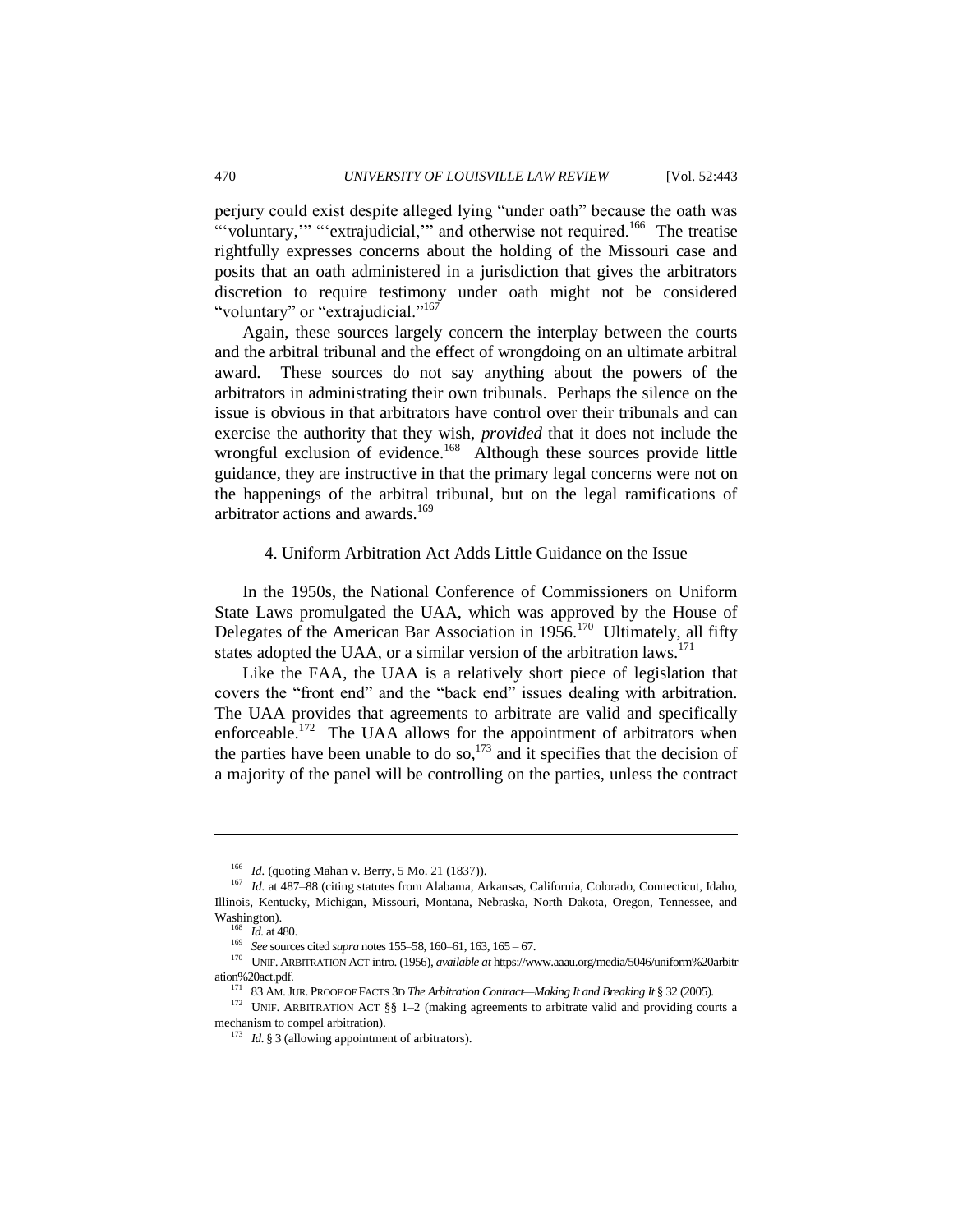between the parties provides otherwise.<sup>174</sup> Unlike the FAA, the UAA provides limited rules for arbitrators creating and changing awards,<sup>175</sup> but like the FAA, the UAA provides for the courts' involvement in confirming, vacating, and modifying an arbitration award.<sup>176</sup>

The UAA gives arbitrators *slightly* more guidance on the hearing and prehearing procedures than the FAA. The UAA provides that parties may be represented by counsel, $^{177}$  cross-examine witnesses at the hearing, present evidence on their case,  $178$  and obtain prehearing discovery in the form of subpoenas and depositions.<sup>179</sup> While these statutes provide some guidance on the issue of how arbitrators should preside over their tribunals, that guidance is limited and does not address the issue of ethics violations.<sup>180</sup> Again, the only indication of what to do in the event of ethics issues is in the review provision, which also allows for vacatur on the basis of "corruption, fraud or other undue means."<sup>181</sup> This provision, however, does not deal with the actions of the arbitrators at the tribunal, but the interaction between the tribunal and the courts.<sup>182</sup>

Thus, again, the arbitrators do not have a lot of guidance from the states on these issues. Perhaps the reason for the silence is the unspoken assumption that arbitrators are given wide latitude and discretion over the hearings themselves.<sup>183</sup> Certainly, the statutory law (both federal and state) gives the arbitrators wide discretion due to the silence.<sup>184</sup> In other words, statutory law does not *prohibit* the arbitrators from taking on the role of ethics enforcer. In fact, given the limited guidance on the issue, arbitrators are undoubtedly in the best position to do so.If arbitrators do not assume this role, no one will, and the forum will slowly devolve into one not worth using.

<sup>&</sup>lt;sup>174</sup> *Id.* § 4 (regarding majority rule of arbitrators).

<sup>&</sup>lt;sup>175</sup> *Id.* §§ 8–10 (describing requirements for the award; allowing arbitrators to modify or correct awards in certain instances; and requiring the arbitrators to account for the payment of arbitration fees and expenses in the award).

<sup>&</sup>lt;sup>176</sup> *Id.* §§ 11-13 (dealing with confirmation of award; dealing with vacating an award; and allowing for modification of the award under limited circumstances); *see also id.* §§ 14–18 (dealing with administrative issues relating to court involvement on motions before the court on arbitration issues).

<sup>&</sup>lt;sup>177</sup> *Id.* § 6 (allowing for representation of counsel throughout the arbitration process).

<sup>&</sup>lt;sup>178</sup> *Id.* § 5(b) (regarding hearing procedures).

<sup>&</sup>lt;sup>179</sup> *Id.* § 7 (regarding witnesses, subpoenas, and depositions).

<sup>180</sup> *See id.* §§ 1–25*.*

<sup>181</sup> *Id.* § 12.

<sup>182</sup> *See id.*

<sup>183</sup> *See infra* Part V.B.1–11. *See generally* UNIF. ARBITRATION ACT §§ 1–25.

<sup>184</sup> *See supra* note 183.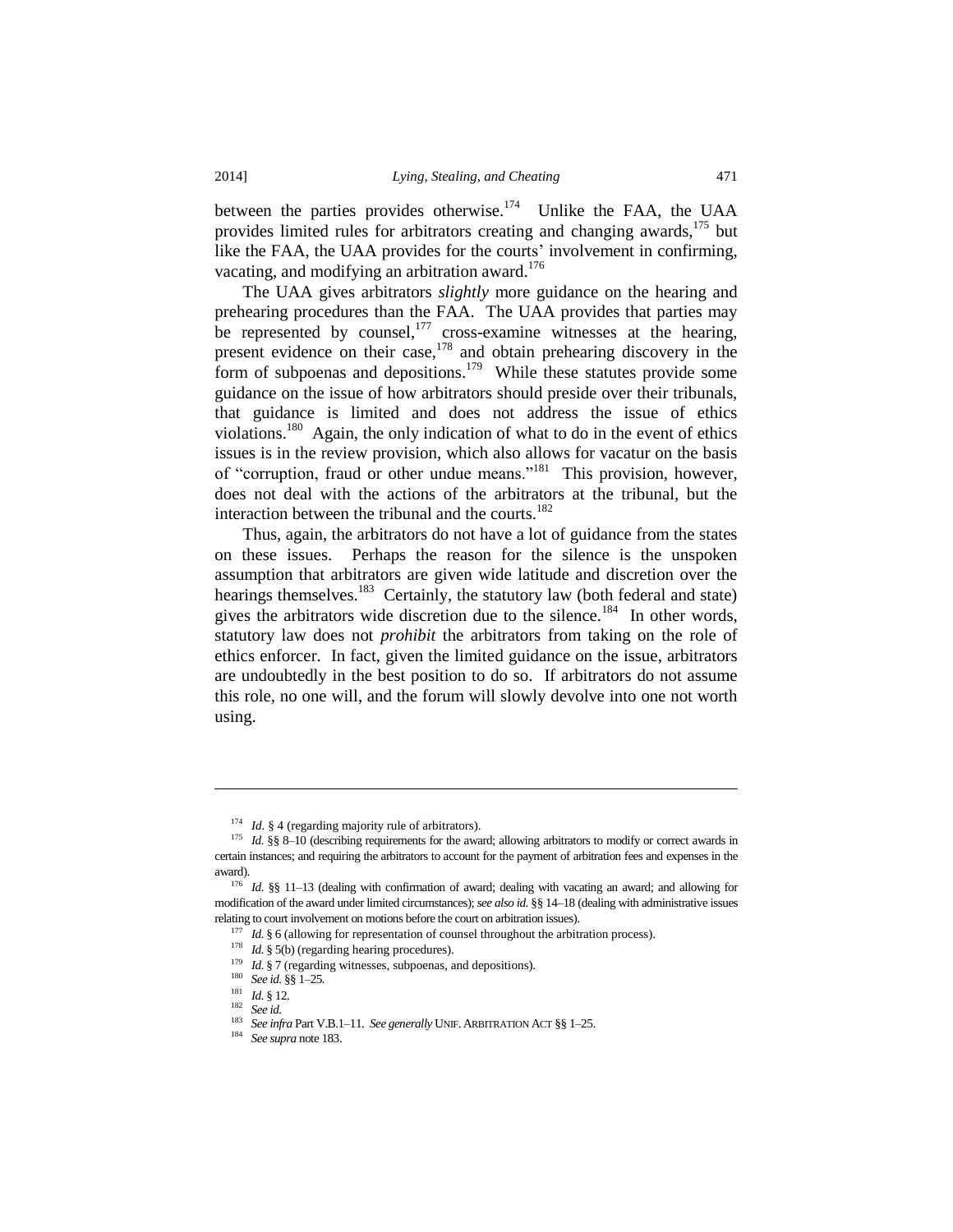# *B. Arbitrators Are in the Best Position To Deal with Ethics Issues*

Without a doubt, arbitrators are in the best position to deal with ethical issues when they arise. Arbitrators can deal with any ethical issues during the hearing, using a large number of tools to deal with the problems in the first instance.<sup>185</sup> Arbitrators can address any of these issues upon a motion or inquiry by a party, but they are also able to raise the issue sua sponte if they choose.<sup>186</sup> Given the extraordinarily limited interaction between the arbitral forum and the courts, including the limited grounds for review, handling wrongful arbitration conduct within the forum itself may be the only way for wrongdoing to be addressed. With the ambiguous nature of the application of the laws on perjury, tampering, and other types of obstruction to the arbitral forum, arbitrators must be vigilant and responsive to participant misconduct.<sup>187</sup> The arbitrators are, for the most part, the first and last stop to deal with these types of issues.<sup>188</sup> Only the rarest of cases are overturned for participant "fraud,"<sup>189</sup> and the criminal law will be of little help for those seeking to right participant wrongs.<sup>190</sup>

Arbitrators are well equipped to deal with misconduct in the arbitral forum, and they already have all of the tools that they need, if they choose to do so. Perhaps arbitrators do not currently consider themselves to be "ethics enforcers," but they should. $191$  This section details the tools available to arbitrators that can be used in order to best police the arbitral forum—and these types of rules and regulations are already a part of our modern arbitration system. This section first considers the rules of major provider organizations giving the arbitrators considerable flexibility in controlling the tribunal and maintaining decorum within the forum. Arbitrators also have the power to assess credibility of witnesses and other types of evidence, and they can impose certain burden-shifting analyses in order to try to rectify participant misconduct. Finally, arbitrators do have

<sup>185</sup> *See infra* Part V.B.1–11.

<sup>&</sup>lt;sup>186</sup> See supra note 112 and accompanying text.

<sup>187</sup> *See supra* Part III.A–B.

<sup>188</sup> *See infra* Part V.B.9.

<sup>&</sup>lt;sup>189</sup> Blankley, *Arbitration Ethics II*, *supra* note 19 (manuscript at 44).

<sup>190</sup> *See supra* Part III.A–B.

In personal conversations regarding my previous two pieces on this topic, I heard from more than one arbitrator that this type of conduct simply does not happen in arbitration. In fact, one arbitrator noted that no unethical conduct existed in the "thirty years" the person was in the arbitral practice. The idea that not a single person had lied under oath, hid a document, or otherwise acted in an improper manner over the course of thirty years is simply unfathomable to me.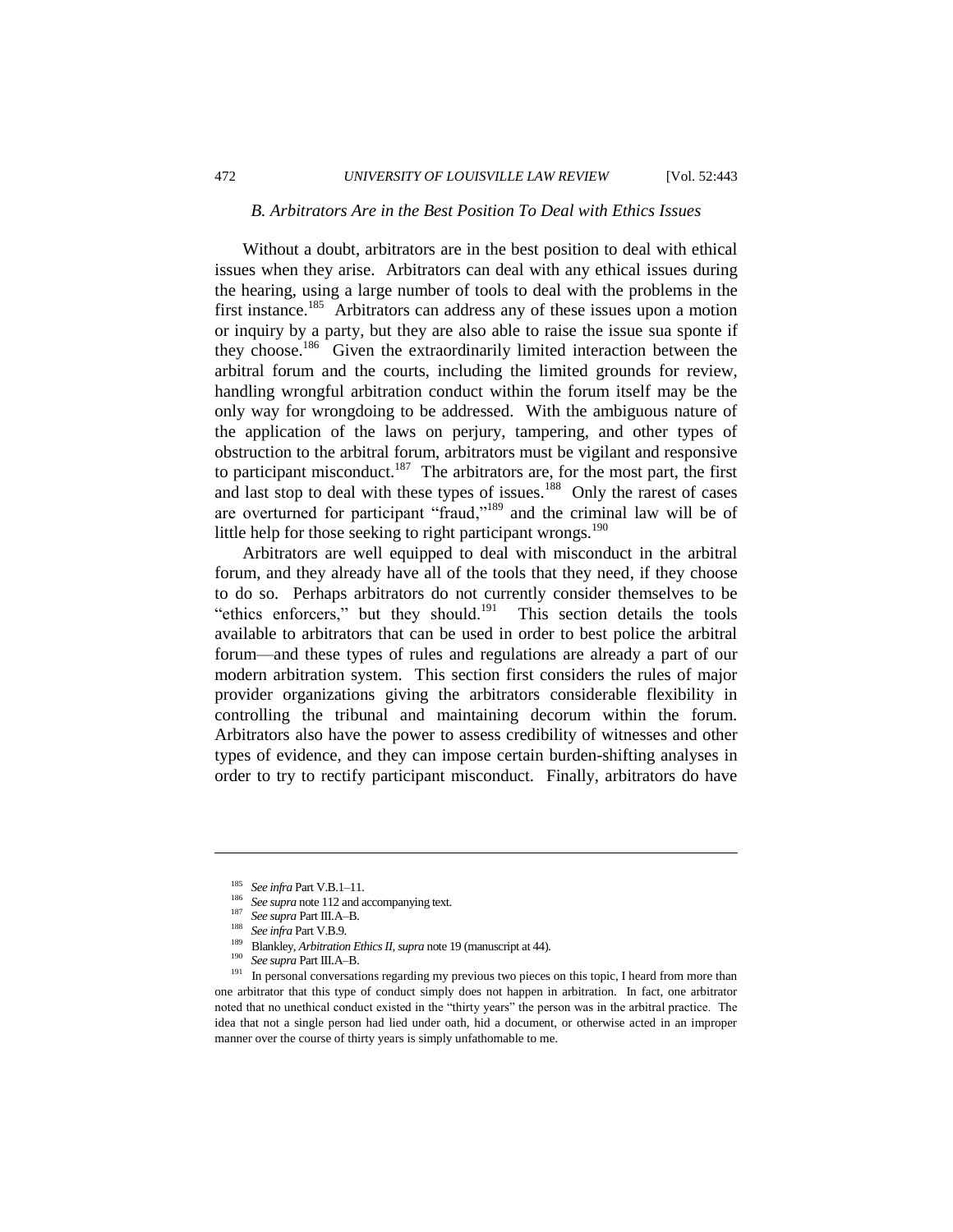the ability to award sanctions in egregious cases, and those awards will likely be held up by a court if the award is challenged.

If arbitrators utilize these tools, they will help ensure that the forum is fair and comports with the principles of due process and fundamental fairness. While arbitrators bear the majority of the role in this process, the arbitral providers can also help by creating clearer rules and engaging in increased arbitrator education. This section considers these ideas in turn.

### 1. Provider Organization Rules

Arbitrations can be classified in one of two ways: institutional or ad hoc. An institutional arbitration is administered by a provider organization,<sup>192</sup> such as the American Arbitration Association (AAA), Judicial Arbitration and Mediation Services (JAMS), the International Chamber of Commerce (ICC), or the London Court of International Arbitration (LCIA), to name a few. Ad hoc arbitration proceedings are simply those that take place outside of an administrative institution.<sup>193</sup>

While the parties ultimately control whether they prefer an institutional or an ad hoc arbitration proceeding, an institutional proceeding can provide the parties with a number of benefits. Using a provider organization can help with administrative tasks<sup>194</sup> and may provide a decision-maker that has been vetted by the institution.<sup>195</sup> Perhaps the biggest reason parties choose to have a provider organization administer the case is to ensure that the proceeding is bound by a certain set of rules.<sup>196</sup> Of course, some parties

<sup>192</sup> *See, e.g.*, Elizabeth Varner, *Arbitrating Cultural Property Disputes*, 13 CARDOZO J. CONFLICT RESOL. 477, 499 (2012) ("The agreement should state whether the parties want to use an arbitral institution or ad hoc arbitration.").

<sup>193</sup> S.I. Strong, *Navigating the Borders Between International Commercial Arbitration and U.S. Federal Courts: A Jurisprudential GPS*, 2012 J. DISP. RESOL. 119, 129 (2012) ("Arbitrations that are not administered by an institutional body proceed 'ad hoc.'").

<sup>194</sup> *See* Varner, *supra* note 192, at 499–500; *see also* Joseph T. McLaughlin & Kathleen M. Scanlon, *Updated: A Master Checklist For Drafting Contract Clauses in Transnational Matters*, 27 ALTERNATIVES TO HIGH COST LITIG. 97, 104 (2009) (noting that provider organizations can help with administrative tasks as well as an award likely to withstand judicial scrutiny).

<sup>195</sup> Maya Ganguly, *Tribunals and Taxation: An Investigation of Arbitration in Recent US Tax Conventions*, 29 WISC. INT'L L.J. 735, 740–41 (2012) (noting that in the international sphere, awards of arbitrators on the rosters of arbitral providers will likely be well regarded because of the standards in place by the organizations).

<sup>196</sup> *See, e.g.*, Jack M. Graves, *Arbitration as Contract: The Need for a Fully Developed and Comprehensive Set of Statutory Legal Rules*, 2 WM. & MARY BUS. L. REV. 227, 278 (2011) ("There is obviously a substantial difference between including fifteen pages of detailed arbitration procedures and agreeing to arbitrate under a well-known set of institutional rules, which happen themselves to be fifteen pages long."); Thomas J. Stipanowich, *Arbitration and Choice: Taking Charge of the "New Litigation"*,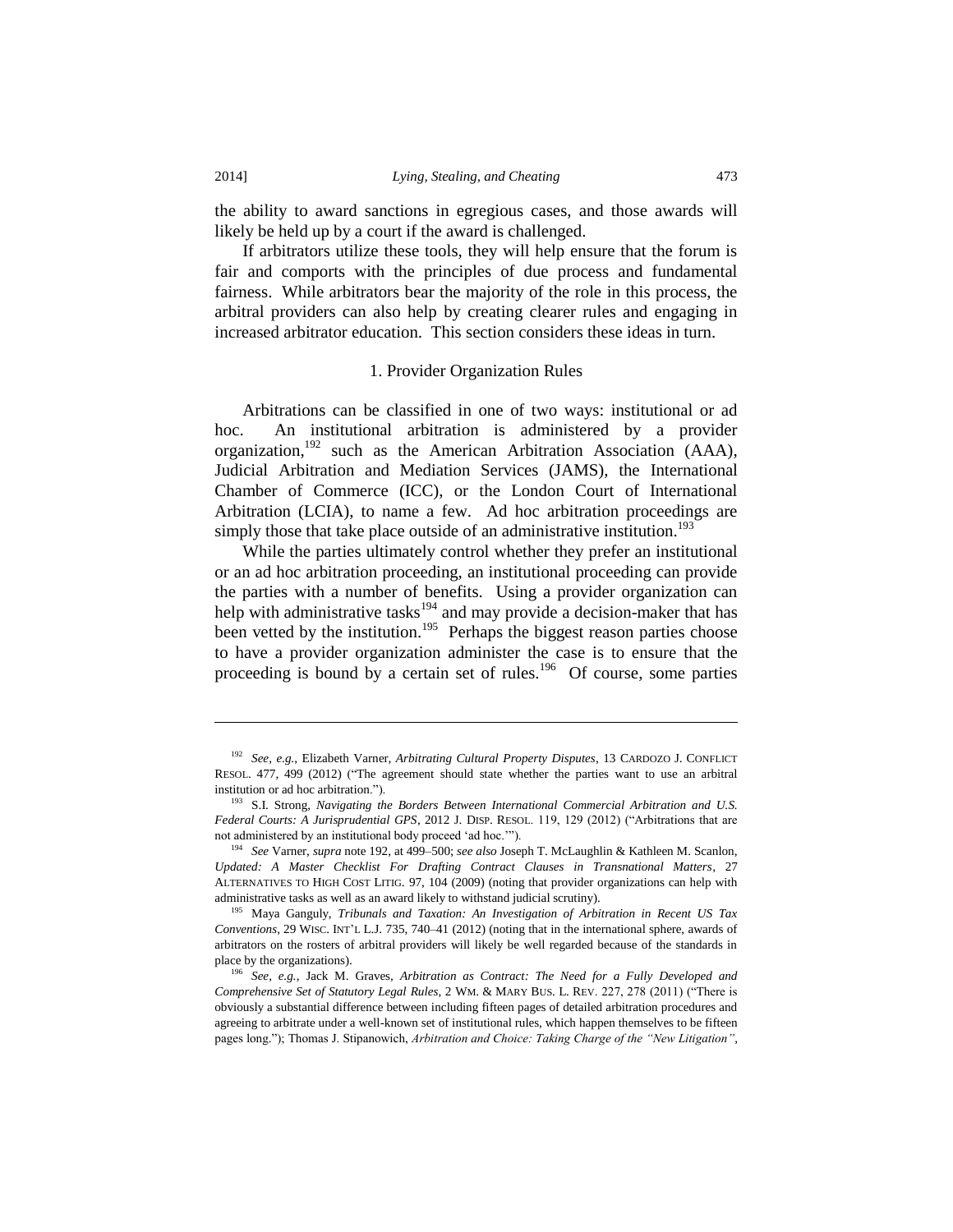choose not to use an institutional provider because of cost and time considerations.<sup>197</sup> Even if parties are engaged in an ad hoc proceeding, they can still choose to be bound to a certain provider organization's rules.<sup>198</sup> For instance, parties to a contract for an ad hoc proceeding might still require that "the arbitrator(s) follow AAA rules."

As a general matter, provider organization rules give arbitrators an extraordinary amount of flexibility in how they run their own tribunal. The flexibility afforded to arbitrators extends to nearly all procedural matters, including ruling on evidence or motions, swearing in witnesses, and other issues relating to the orderly disposition of the arbitral process.<sup>199</sup> This section sets out rules from three major provider organizations, both nationally<sup>200</sup> and internationally,<sup>201</sup> to demonstrate the great amount of discretion afforded to arbitrators.

<sup>198</sup> Strong, *supra* note 193, at 129 ("[P]arties can decide to adopt procedural rules published by an arbitral institution, even if the process is not administered by that organization. These arbitrations are still referred to as ad hoc proceedings, even though they are governed by published procedural rules. However, most published rule sets require any parties using those rules to have their arbitration administered by the organization that promulgated the rules.").

<sup>199</sup> *See id.*

<sup>7</sup> DEPAUL BUS. & COM. L.J. 383, 430 (2009) ("While arbitration need not be 'administered,' many business parties prefer to incorporate the rules of an administering institution or 'provider organization' in their agreement.").

<sup>197</sup> *See, e.g.*, Graves, *supra* note 196, at 278 ("The parties may be attempting to save money by omitting any institutional reference. In fact, this is exactly why parties sometimes choose ad hoc over institutional arbitration.") (citations omitted). A common perception in the arbitration field is that an administered proceeding will be more costly because of the added cost of administrative fees. *See, e.g.*, *id.* Adding an administrator into the dispute resolution process also potentially lengthens the process because of scheduling difficulties. *See* McLaughlin & Scanlon, *supra* note 194, at 101–02. One study attempted to determine the costs differences in institutional and ad hoc proceedings, but the study found no statistically significant correlation between the cost of arbitration and whether the proceeding was administered by a provider organization. *Big Spends, But Also Big Awards: The Chartered Institute Surveys Arbitration Costs,* 29 ALTERNATIVES TO HIGH COST LITIG. 185, 185 (2011). In the study, approximately two-thirds of the cases used a provider organization, while the remaining one-third were ad hoc arbitrations. *Id.*

<sup>&</sup>lt;sup>200</sup> At the time of publication, the United States only has two major arbitration provider organizations, the AAA and JAMS. *See* JON LEIBOWITZ ET AL., FED. TRADE COMM'N, REPAIRING A BROKEN SYSTEM: PROTECTING CONSUMERS IN DEBT COLLECTION LITIGATION AND ARBITRATION, at \*3, \*29 (2010), *available at* 2010 WL 2788172. Previously, a third major provider, the National Arbitration Foundation, was extraordinarily active in the area of consumer arbitration, but the NAF has become largely obsolete following a series of lawsuits claiming that the NAF had improper ties with some of the repeat player debt-collection claimants. *Id.*; *see also* Nancy A. Welsh, *What is "(Im)partial Enough" in a World of Embedded Neutrals?*, 52 ARIZ. L.REV. 395, 405– 06 (2010); Carrick Mollenkamp et al., *Turmoil in Arbitration Empire Upends Credit-Card Disputes*, WALL ST. J., Oct. 15, 2009, at A1, *available at* [http://online.wsj.com/news/articles/SB125548128115183913.](http://online.wsj.com/news/articles/SB125548128115183913) 

<sup>201</sup> *See About ICC*, INT'L CHAMBER OF COMMERCE, http://www.iccwbo.org/about-icc/ (last visited Mar. 22, 2014).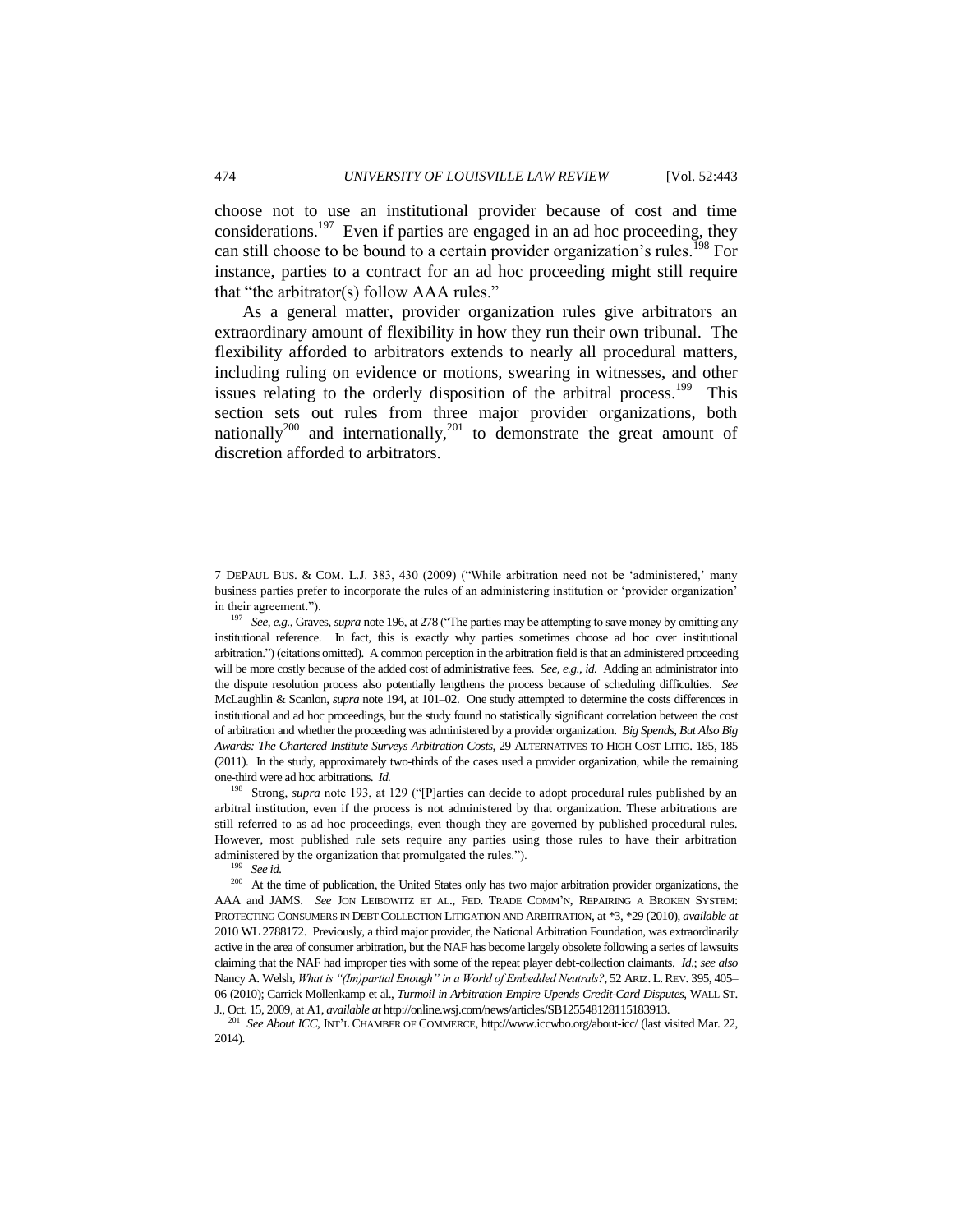#### 2. The American Arbitration Association

The AAA is quite possibly the largest arbitration provider organization in the United States, so starting with the AAA makes sense. The AAA develops and maintains over forty different sets of arbitration rules. AAA rules generally apply to subject-matter specific disputes.<sup>202</sup> For example, the AAA has rules for commercial disputes, consumer disputes, real estate disputes, insurance disputes, labor and employment disputes, health care disputes, accounting disputes, and the like. $2\overline{03}$  Although many sets of rules are similar, they are tailored to meet the special needs of different industries.<sup>204</sup> For the purpose of this discussion, however, a handful of rules from across a wide variety of disputes will be used for illustrative purpose to demonstrate the discretion afforded arbitrators as a matter of course.

Arbitrators have powers over their tribunals from the moment that they are appointed. Prior to the hearing, AAA rules allow arbitrators considerable flexibility to require parties to exchange information.<sup>205</sup> This type of flexibility allows arbitrators to resolve disputes about missing documents and witnesses that arise prior to the hearing.<sup>206</sup> Arbitrators could use these types of rules to compel the production of documents and resolve disputes regarding potential forgeries.<sup>207</sup> Many of the AAA codes also provide that an arbitrator can order "interim measures" that would allow for the preservation of evidence.<sup>208</sup> If an arbitrator were to hear that one party

l

<sup>206</sup> *See* COMMERCIAL ARBITRATION RULES, *supra* note 205, at R. 21.

<sup>207</sup> *See id.*

<sup>208</sup> *Id.* at O-4 (explaining the "Interim Award" rule) ("If after consideration the emergency arbitrator is satisfied that the party seeking the emergency relief has shown that immediate and irreparable loss or damage

<sup>202</sup> *See Search Rules*, AMERICAN ARBITRATION ASSOCIATION, http://www.adr.org/aaa (follow "Rules and Procedures" hyperlink; then follow "Rules" hyperlink).

<sup>203</sup> *See id.* Currently, the AAA has seventy-four sets of rules. *Id.*

<sup>204</sup> *See id.*

<sup>205</sup> *See, e.g.*, AM. ARBITRATION ASS'N, COMMERCIAL ARBITRATION RULES AND MEDIATION PROCEDURES (INCLUDING PROCEDURES FOR LARGE, COMPLEX COMMERCIAL DISPUTES) R. 21 (2009) [hereinafter COMMERCIAL ARBITRATION RULES] (detailing the "Exchange of Information" rule) ("(a) . . . [T]he arbitrator may direct i) the production of documents and other information, and ii) the identification of any witnesses to be called. . . . (c) The arbitrator is authorized to resolve any disputes concerning the exchange of information."); *see also* AM. ARBITRATION ASS'N, CONSTRUCTION ARBITRATION RULES AND MEDIATION PROCEDURES (INCLUDING PROCEDURES FOR LARGE, COMPLEX CONSTRUCTION DISPUTES) R. 24 (2009) [hereinafter CONSTRUCTION ARBITRATION RULES]; AM. ARBITRATION ASS'N, HEALTHCARE PAYOR PROVIDER ARBITRATION RULES R. 20 (2011) [hereinafter HEALTHCARE ARBITRATION RULES]; AM. ARBITRATION ASS'N, INS. ARBITRATION RULES AND MEDIATION PROCEDURES R. 16 (2008) [hereinafter INS. ARBITRATION RULES]; AM. ARBITRATION ASS'N, WILLS AND TRUSTS ARBITRATION RULES AND MEDIATION PROCEDURES (INCLUDING PROCEDURES FOR LARGE, COMPLEX COMMERCIAL DISPUTES) R. 20 (2012) [hereinafter WILLS AND TRUSTS ARBITRATION RULES]. The rules with explicit provisions for "Large, Complex Disputes" contain even more discretion on the issue of pre-hearing evidentiary exchanges. *See, e.g.*, sources cited *supra*.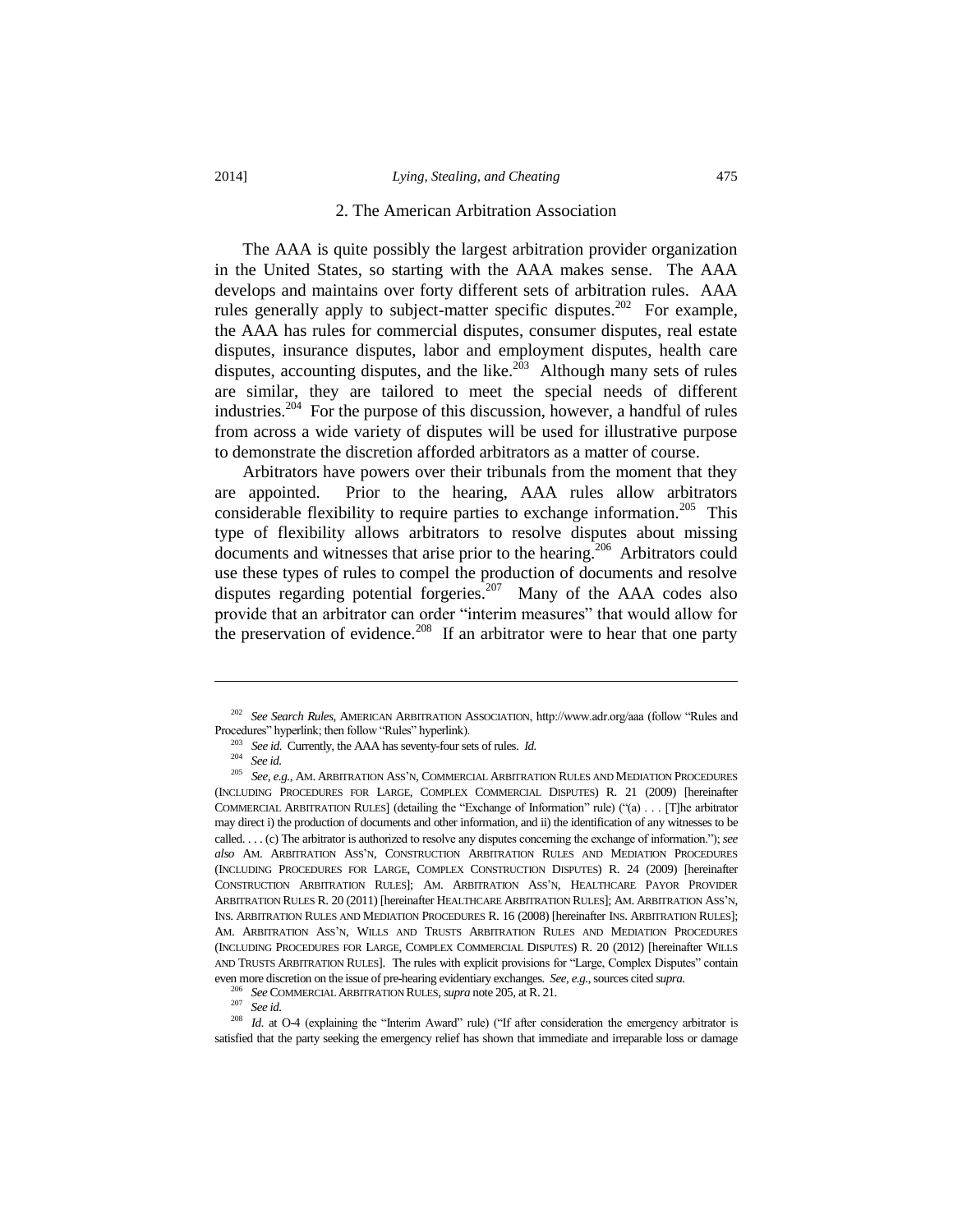or another might discard or otherwise spoil evidence, the arbitrator would be able to provide for an interim measure to keep the parties from destroying valuable evidence. $209$ 

At the hearing, the arbitrator can require witnesses to testify under oath as a matter of course or if they are concerned about the veracity of witness testimony.<sup>210</sup> In addition to their statutory powers to subpoena witnesses and documents, arbitrators also hold this power by virtue of the arbitral rules.<sup>211</sup> Arbitrators, then, have the power to subpoena witnesses who have been difficult to find or otherwise uncooperative in the prehearing process.<sup>212</sup> At the hearing, the arbitrator has wide latitude on evidentiary matters and can admit or exclude evidence under a broad, discretionary standard.<sup>213</sup> Under this type of rule, an arbitrator has the discretion to refuse

<sup>210</sup> COMMERCIAL ARBITRATION RULES, *supra* note 205, at R. 25 (detailing the rule on "Oaths") ("The arbitrator may require witnesses to testify under oath administered by any duly qualified person and, if it is required by law or requested by any party, shall do so."); *see also* COMMERCIAL FINANCE RULES, *supra* note 208, at R. 25; CONSTRUCTION ARBITRATION RULES, *supra* note 205, at R. 27; EMP'T ARBITRATION RULES, *supra* note 208, at R. 25; HEALTHCARE ARBITRATION RULES, *supra* note 205, at R. 24; INS. ARBITRATION RULES, *supra* note 205, at R. 20; AM. ARBITRATION ASS'N, LABOR ARBITRATION RULES R. 23 (2013); PROF'L ACCOUNTING DISPUTE RULES, *supra* note 208, at R. 27; REAL ESTATE ARBITRATION RULES, *supra* note 208, at R. 29; WILLS AND TRUSTS ARBITRATION RULES, *supra* note 205, at R. 24; AM.ARBITRATION ASS'N, WIRELESS INDUS. ARBITRATION RULES R. 26 (2009).

<sup>211</sup> COMMERCIAL ARBITRATION RULES, *supra* note 205, at R. 31(d) (detailing the rule on "Evidence") ("An arbitrator or other person authorized by law to subpoena witnesses or documents may do so upon the request of any party or independently."); *see also* CONSTRUCTION ARBITRATION RULES, *supra* note 205, at R. 33(d); HEALTHCARE ARBITRATION RULES, *supra* note 205, at R. 30(d); AM. ARBITRATION ASS'N, HOME CONSTR. ARBITRATION RULES AND MEDIATION PROCEDURES ARB-32(d) (2007) [hereinafter HOME CONSTR. ARBITRATION RULES]; INS. ARBITRATION RULES, *supra* note 205, at R. 25(d); LABOR ARBITRATION RULES, *supra* note 210, at R. 27; PROF'L ACCOUNTING DISPUTE RULES, *supra* note 208, at R. 31; REAL ESTATE ARBITRATION RULES, *supra* note 208, at R. 33; WILLS AND TRUSTS ARBITRATION RULES, *supra* note 205, at R. 31(d); WIRELESS INDUS. ARBITRATION RULES, *supra* note 210, at R. 30.

See, e.g., COMMERCIAL ARBITRATION RULES, *supra* note 205, at R. 31(d).

<sup>213</sup> COMMERCIAL ARBITRATION RULES, *supra* note 205, at R. 31(b) (explaining further the rule on "Evidence") ("The arbitrator shall determine the admissibility, relevance, and materiality of the evidence offered and may exclude evidence deemed by the arbitrator to be cumulative or irrelevant."); *see also* COMMERCIAL FINANCE RULES, *supra* note 208, at R. 29; CONSTRUCTION ARBITRATION RULES, *supra* note 205, at R. 33(b); HEALTHCARE ARBITRATION RULES, *supra* note 205, at R. 30(b); HOME CONSTR. ARBITRATION RULES, *supra*  note 211, at ARB-32(b); INS. ARBITRATION RULES, *supra* note 205, at R. 25(b); LABOR ARBITRATION RULES, *supra* note 210, at R. 27; PROF'L ACCOUNTING DISPUTE RULES, *supra* note 208, at R. 31; REAL ESTATE

will result in the absence of emergency relief, and that such party is entitled to such relief, the emergency arbitrator may enter an interim award granting the relief and stating the reasons therefore."); *see also* AM. ARBITRATION ASS'N, EMP'T ARBITRATION RULES AND MEDIATION PROCEDURES R. 32 (2009) [hereinafter EMP'T ARBITRATION RULES]; AM. ARBITRATION ASS'N, COMMERCIAL FINANCE RULES (INCLUDING SAMPLE CLAUSES AND MEDIATION AND ARBITRATION RULES) R. 32 (2009) [hereinafter COMMERCIAL FINANCE RULES]; HEALTHCARE ARBITRATION RULES, *supra* note 205, at O-4; AM. ARBITRATION ASS'N, PROF'L ACCOUNTING AND RELATED SERVS. DISPUTE RESOLUTION RULES R. 34 (2009) [hereinafter PROF'L ACCOUNTING DISPUTE RULES]; AM. ARBITRATION ASS'N, REAL ESTATE INDUS. ARBITRATION RULES (INCLUDING A MEDIATION ALTERNATIVE) R. 36 (2009) [hereinafter REAL ESTATE ARBITRATION RULES]; WILLS AND TRUSTS ARBITRATION RULES, *supra* note 205, at R. 34, O-4.

<sup>209</sup> *See, e.g.*, COMMERCIAL ARBITRATION RULES, *supra* note 205, at O-4.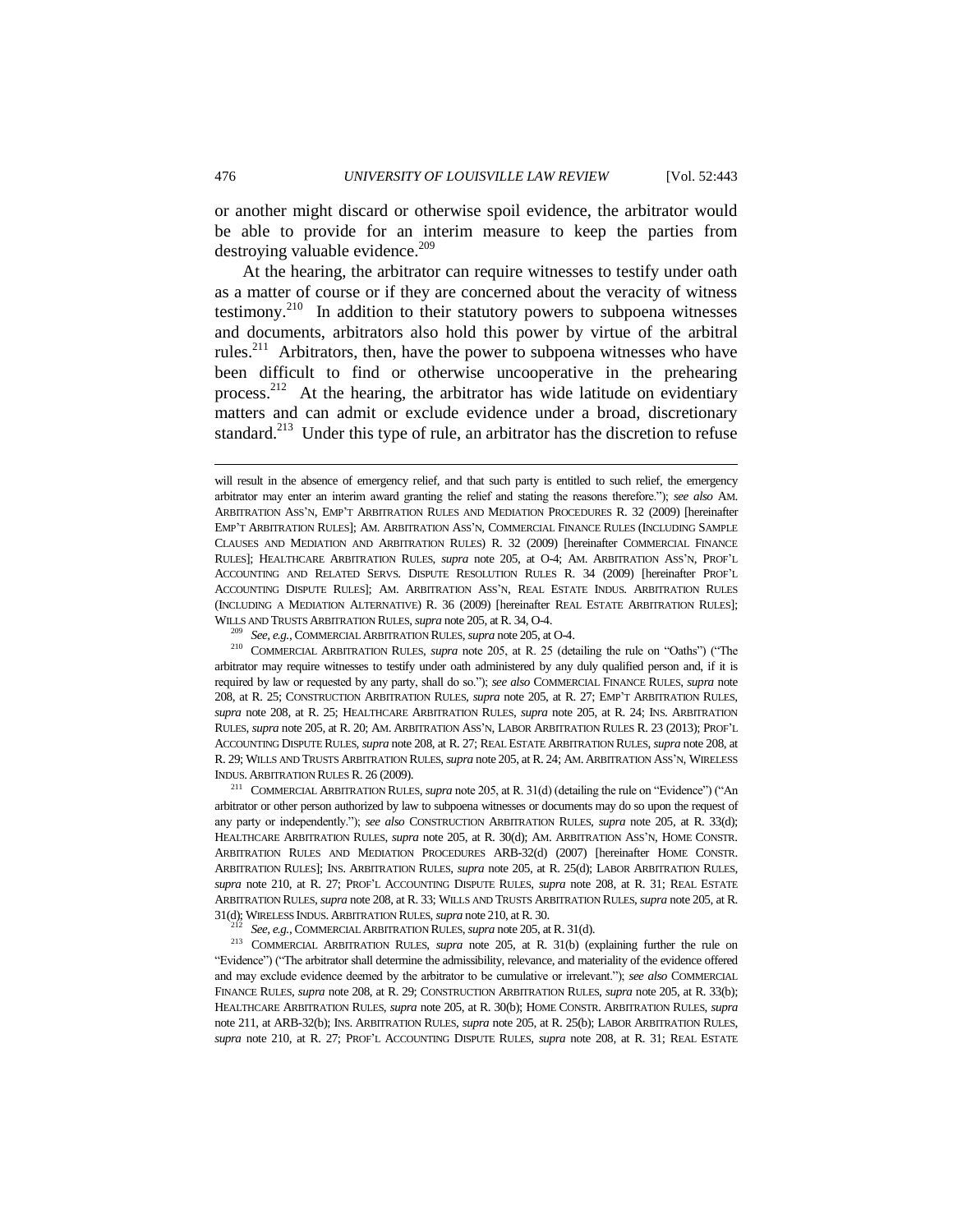to admit evidence that appears to be false or can simply consider the value of the evidence "for what it's worth" at the time the arbitrators render an award.<sup>214</sup> With respect to their award, arbitrators have great flexibility to render an award that is "just and equitable," provided the award falls within the grant of the arbitrators' powers.<sup>215</sup> These awards can, therefore, reflect misconduct occurring within the tribunal and right the wrong at the first level.<sup>216</sup> Finally, the arbitrator has great discretion to interpret the rules "as they relate to the arbitrator's powers and duties,"<sup>217</sup> which gives added flexibility to deal with situations, like participant misconduct, not directly addressed in the rules.

The AAA rules, however, suffer from a lack of specificity on the issue of ethics enforcement, and the rules would be greatly improved if they gave arbitrators the specific ability to remedy ethical wrongs in the forum. Once rules are in place, the AAA would also have to educate its arbitrators on those new rules and the continuing obligation on arbitrators to ensure that the process is fair and comports with minimum due process requirements. Given the AAA's commitment to due process (though the use of Due Process Protocols), this type of change would fit well within the AAA's mission. Such a simple change would greatly cue arbitrators to their role in the process.

#### 3. JAMS Rules

JAMS is a provider organization specializing in providing former judiciary employees as mediators and arbitrators.<sup>218</sup> Like the AAA, JAMS

ARBITRATION RULES, *supra* note 208, at R. 33; WILLS AND TRUSTS ARBITRATION RULES, *supra* note 205, at R. 31(b); WIRELESS INDUS. ARBITRATION RULES, *supra* note 210, at R. 30.

<sup>214</sup> *See, e.g.*, COMMERCIAL ARBITRATION RULES, *supra* note 205, at R. 30(b).

<sup>215</sup> COMMERCIAL ARBITRATION RULES, *supra* note 205, at R. 43(a) (detailing the rule for "Scope of Award"); *see also* COMMERCIAL FINANCE RULES, *supra* note 208, at R. 41; CONSTRUCTION ARBITRATION RULES, *supra* note 205, at R. 45; EMP'T ARBITRATION RULES, *supra* note 208, at R. 39; HEALTHCARE ARBITRATION RULES, *supra* note 205, at R. 42; HOME CONSTR. ARBITRATION RULES, *supra* note 211, at ARB-43; INS. ARBITRATION RULES, *supra* note 205, at R. 35; PROF'L ACCOUNTING DISPUTE RULES, *supra* note 208, at R. 43; REAL ESTATE ARBITRATION RULES, *supra* note 208, at R. 45; WILLS AND TRUSTS ARBITRATION RULES, *supra* note 205, at R. 43; WIRELESS INDUS. ARBITRATION RULES, *supra* note 210, at R. 41.

<sup>216</sup> *See, e.g.*, COMMERCIAL ARBITRATION RULES, *supra* note 205, at R. 43.

<sup>217</sup> COMMERCIAL ARBITRATION RULES, *supra* note 205, at R. 53 (detailing the "Interpretation and Application of Rules"); *see also* COMMERCIAL FINANCE RULES, *supra* note 208, at R. 16; CONSTRUCTION ARBITRATION RULES, *supra* note 205, at R. 8; EMP'T ARBITRATION RULES, *supra* note 208, at R. 48; HEALTHCARE ARBITRATION RULES, *supra* note 205, at R. 53; HOME CONSTR. ARBITRATION RULES, *supra* note 211, at ARB-49; INS. ARBITRATION RULES, *supra* note 205, at R. 43; LABOR ARBITRATION RULES, *supra* note 210, at R. 47; PROF'L ACCOUNTING DISPUTE RULES, *supra* note 208, at R. 52; REAL ESTATE ARBITRATION RULES, *supra* note 208, at R. 55; WILLS AND TRUSTS ARBITRATION RULES, *supra* note 205, at R. 53; WIRELESS INDUS. ARBITRATION RULES, *supra* note 210, at R. 52.

JAMS, JUDICIAL ARBITRATION AND MEDIATION SERVS.,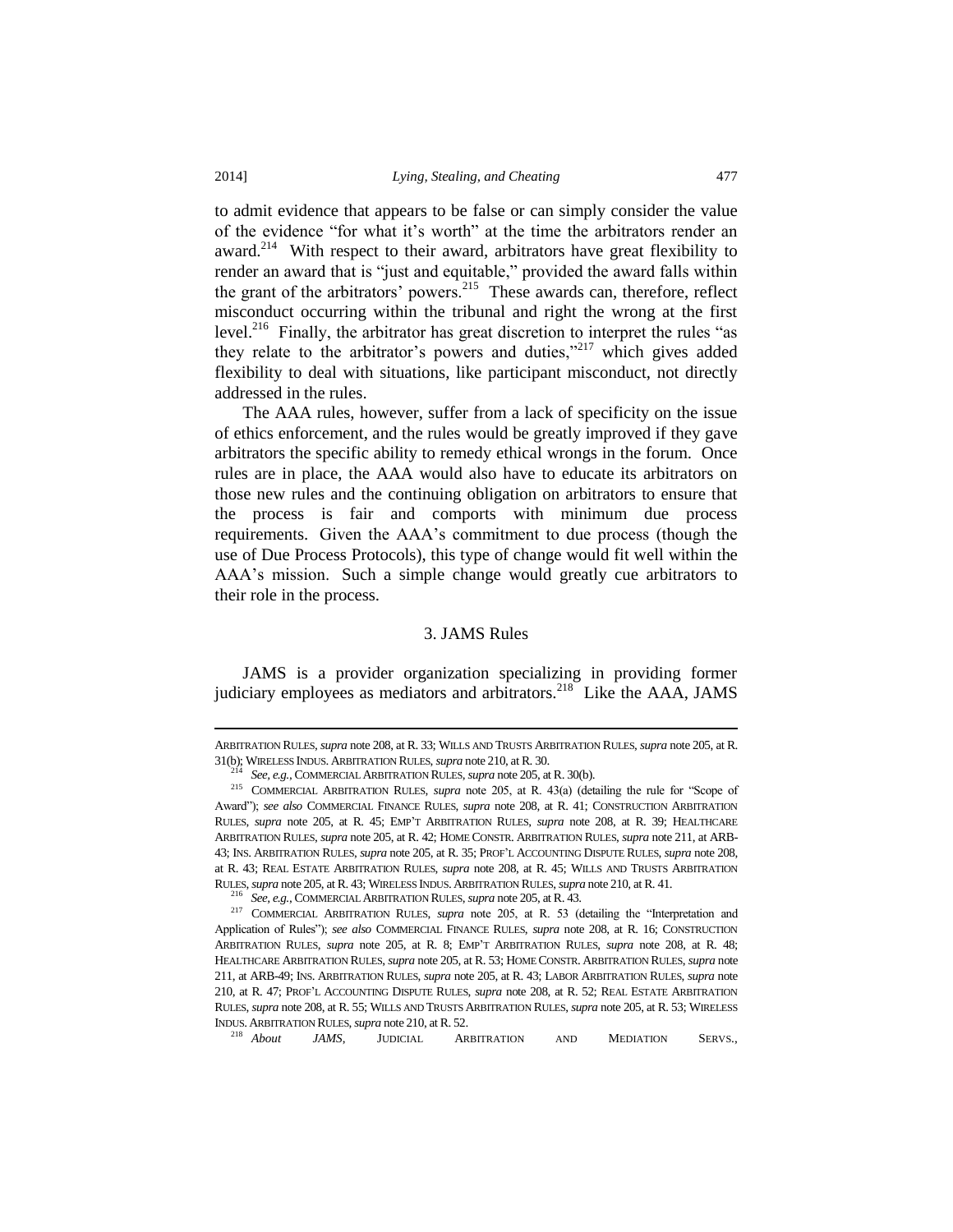provides neutrals and administrative support for a wide variety of cases, but JAMS has far fewer sets of rules than the AAA, with a large number of disputes falling under the "JAMS Comprehensive Arbitration Rules and Procedures."<sup>219</sup> This set of rules provides the basic outline of an arbitration administered by JAMS, which contains ample flexibility for arbitrators to address ethical issues and other types of participant wrongdoing.<sup>220</sup> Unlike the AAA rules, the JAMS rules have already taken steps to help eradicate unethical conduct in the forum.

Under JAMS rules, prior to the arbitration hearing, the parties have a duty to engage in a "good faith" exchange of documentary evidence, including electronically stored information  $(ESI).^{221}$  Information not exchanged prior to the hearing can be excluded at the hearing as a consequence for nondisclosure.<sup>222</sup> This "good faith" requires participants to act in an ethical manner and not hide documentary evidence, and the arbitrator can certainly remind the parties of their obligation and try to determine whether the parties meet their obligations.<sup>223</sup> In addition to the parties' obligations, the arbitrator has discretion to rule on discovery disputes<sup>224</sup> and to issue subpoenas for witnesses and documents.<sup>225</sup>

<sup>220</sup> *See* sources cited *supra* note 219.

<sup>221</sup> JAMS COMPREHENSIVE RULES, *supra* note 219, at R. 17(a); *see also* JUDICIAL ARBITRATION AND MEDIATIONS SERVS., JAMS STREAMLINED ARBITRATION RULES AND PROCEDURES R. 13(a) (2009) [hereinafter JAMS STREAMLINED ARBITRATION RULES]; JUDICIAL ARBITRATION AND MEDIATION SERVS., JAMS ENG'G AND CONSTR. ARBITRATION RULES AND PROCEDURES R. 17(a) (2009) [hereinafter JAMS ENG'G AND CONSTR. ARBITRATION RULES]; JUDICIAL ARBITRATION AND MEDIATION SERVS., EMP'T ARBITRATION RULES AND PROCEDURES R. 17(a) (2009) [hereinafter JAMSEMP'T ARBITRATION RULES].

<sup>222</sup> JAMS COMPREHENSIVE RULES, *supra* note 219, at R. 17(c); *see also* JAMS STREAMLINED ARBITRATION RULES, *supra* note 221, at R. 13(b); JAMSENG'G AND CONSTR. ARBITRATION RULES, *supra* note 221, at R. 17(c); JAMSEMP'T ARBITRATION RULES, *supra* note 221, at R. 17(c).

<sup>223</sup> *See, e.g.*, JAMSCOMPREHENSIVE RULES, *supra* note 219, at R. 17.

<sup>224</sup> *Id.* at R. 17(d); *see also* JAMS STREAMLINED ARBITRATION RULES, *supra* note 221, at R. 13(c); JAMS ENG'G AND CONSTR. ARBITRATION RULES, *supra* note 221, at R. 17(d); JAMS EMP'T ARBITRATION RULES, *supra* note 221, at R. 17(d).

<sup>225</sup> JAMS COMPREHENSIVE RULES, *supra* note 219, at R. 21 (securing witnesses and documents for the arbitration hearing); *see also* JAMS STREAMLINED ARBITRATION RULES, *supra* note 221, at R. 16; JAMSENG'G AND CONSTR. ARBITRATION RULES, *supra* note 221, at R. 17(d); JAMSEMP'T ARBITRATION RULES, *supra* note 221, at R. 21.

http://www.jamsadr.com/aboutus/xpqGC.aspx?xpST=AboutUs(last visited Mar. 22, 2014). JAMS neutrals are not exclusively former judges, but the organization prides itself in having a large roster with judicial experience. *Id.* The organization's website boasts: "Nearly 300 full-time neutrals, including retired judges and attorneys with proven track records." *Id.*

<sup>219</sup> *See generally* JUDICIAL ARBITRATION AND MEDIATION SERVS., JAMS COMPREHENSIVE ARBITRATION RULES AND PROCEDURES (2010) [hereinafter JAMS COMPREHENSIVE RULES], *available at* http://www.jamsadr.com/rules-comprehensive-arbitration/ (follow "English" hyperlink). JAMS does have additional rules for class action, construction, employment, expedited (e.g., streamlined), and international arbitrations. *See ADR Clauses, Rules, and Procedures*, JUDICIAL ARBITRATION AND MEDIATION SERVS., http://www.jamsadr.com/rules-clauses/ (last visited Mar. 22, 2014).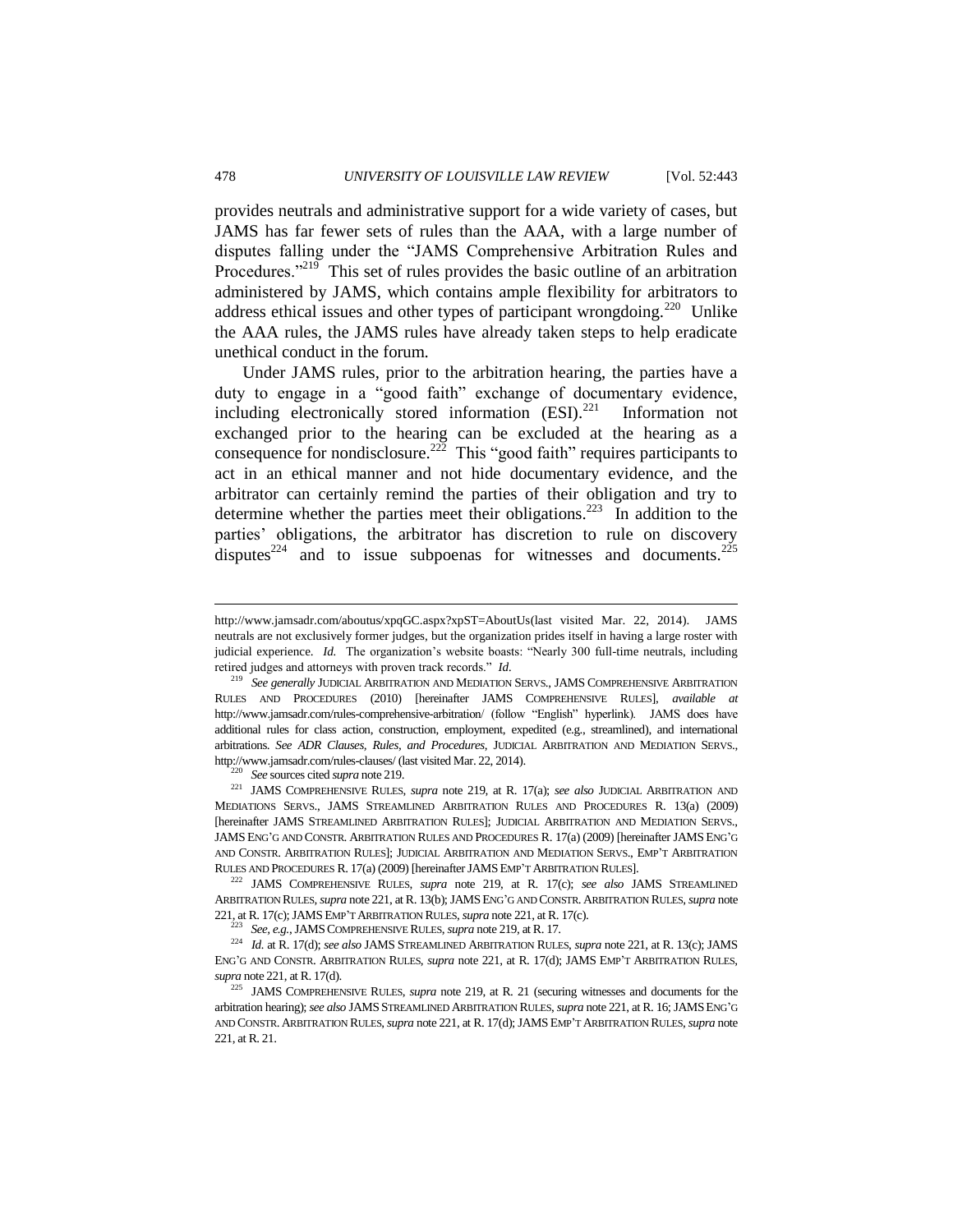Arbitrators who become aware of unethical conduct can deal with these types of issues on motion and try to resolve them even prior to the hearing.

As with the AAA rules, the arbitrators are afforded a great deal of discretion. Unlike the AAA rules, those discretionary rules are largely contained in the same provision.<sup>226</sup> JAMS Comprehensive Arbitration Rules and Procedures, Rule 22 gives the arbitrators a wide scope of power, including: (1) discretion to "vary the procedures if it is deemed reasonable and appropriate," (2) discretion to require that witnesses testify under oath, (3) flexibility to consult (but not be bound by) court evidentiary codes and procedures, and (4) flexibility to re-open a hearing prior to issuing an award for "good cause shown."<sup>227</sup> These rules give considerable flexibility and tools for an arbitrator to deal with ethical issues arising during the hearing process.<sup>228</sup> Arbitrators are free to disregard tainted evidence or issue orders to rectify unethical conduct.<sup>229</sup> Arbitrators also have the ability under these rules to issue "whatever interim measures are deemed necessary" to preserve evidence or otherwise maintain a fair forum.<sup>230</sup>

The JAMS rules recognize that attorneys and participants may not always act ethically and in good faith. To this end, the JAMS rules allow arbitrators to issue sanctions against parties who do not comply with the rules.<sup>231</sup> Rule 29 of the JAMS Comprehensive Arbitration Rules and Procedures gives the arbitrator the following powers:

The Arbitrator may order appropriate sanctions for failure of a Party to comply with its obligations under any of these Rules. These sanctions may include, but are not limited to, assessment of Arbitration fees and Arbitrator compensation and expenses; assessment of any other costs occasioned by the actionable conduct, including reasonable attorneys' fees; exclusion of certain evidence; drawing adverse inferences; or, in extreme cases, determining an issue or issues submitted to Arbitration

<sup>226</sup> *See, e.g.*, JAMSCOMPREHENSIVE RULES, *supra* note 219, at R. 22.

<sup>227</sup> *Id.* at R. 22 (detailing how the arbitration hearing will proceed); *see also* JAMS STREAMLINED ARBITRATION RULES, *supra* note 221, at R. 17; JAMS ENG'G AND CONSTR. ARBITRATION RULES, *supra* note 221, at R. 22; JAMSEMP'T ARBITRATION RULES, *supra* note 221, at R. 22.

<sup>228</sup> *See* sources cited *supra* note 227.

<sup>229</sup> *See* sources cited *supra* note 227.

<sup>230</sup> JAMS COMPREHENSIVE RULES, *supra* note 219, at R. 24 (detailing the "Awards" rule); *see also* JAMS STREAMLINED ARBITRATION RULES, *supra* note 221, at R. 19; JAMS ENG'G AND CONSTR. ARBITRATION RULES, *supra* note 221, at R. 24; JAMSEMP'T ARBITRATION RULES, *supra* note 221, at R. 24.

<sup>231</sup> JAMSCOMPREHENSIVE RULES, *supra* note 219, at R. 29 (detailing the "Sanctions" rule); *see also* JAMS STREAMLINED ARBITRATION RULES, *supra* note 221, at R. 24; JAMS ENG'G AND CONSTR. ARBITRATION RULES, *supra* note 221, at R. 29; JAMSEMP'T ARBITRATION RULES, *supra* note 221, at R. 29.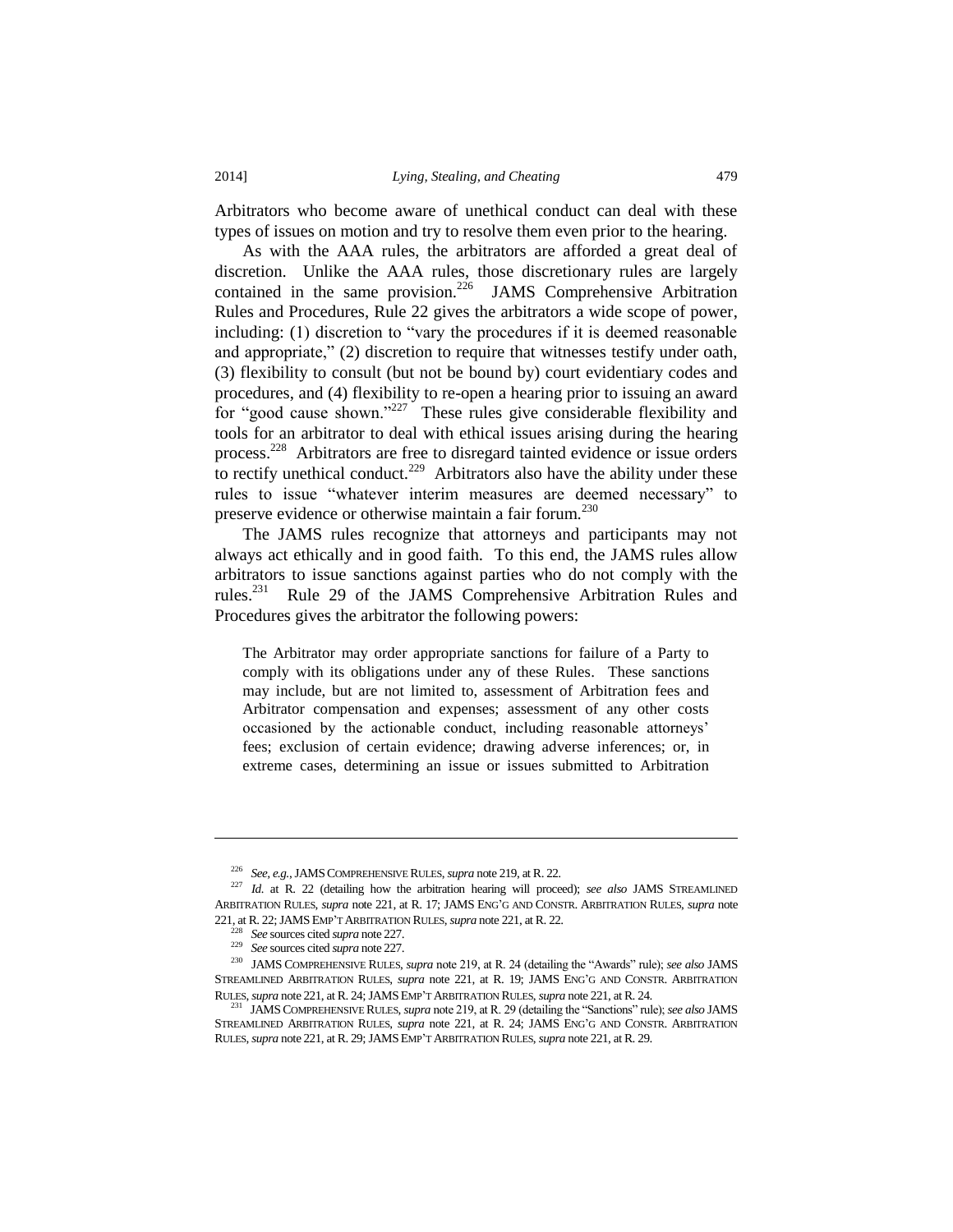adversely to the Party that has failed to comply.<sup>232</sup>

This sanctions rule allows arbitrators to right ethical wrongs in the first instance. While the previous rules give arbitrators the ability to require production of documents, support maintaining documents, and encouraging truthful testimony through testimony under oath, $^{233}$  the rule regarding sanctions goes further by giving arbitrators the authority to assess monetary damages or apply burden-shifting presumptions to right ethical wrongs.<sup>234</sup>

In this respect, JAMS is ahead of many of its institutional counterparts in terms of regulating participant conduct. These JAMS rules serve as a good starting point for other organizations to consider adding ethical conduct rules. In addition, JAMS would be well served to train their arbitrators on issues of ethical conduct, helping them understand that arbitrators are the first and last true line of defense for a fair forum. Principles of fundamental fairness and due process require that JAMS and other provider organizations keep arbitrators informed of their duties as "ethics enforcer" and ultimate gatekeeper of the process.

#### 4. International Chamber of Commerce

Although this paper concerns domestic arbitration, as opposed to international arbitration, it is worth noting some of the highlights of at least one major international arbitral provider. As noted above, $235$  parties can choose to be bound by rules of a provider organization, even if they do not ultimately use that provider organization to administer the proceeding. In other words, parties to a contract could pick an international set of arbitration procedures, but agree to have the "seat" of the arbitration in the United States. This option might be particularly attractive to international parties or parties who are familiar with a specific set of international rules.<sup>236</sup> For illustrative purposes, this section considers the rules of the International Chamber of Commerce, a large organization devoted to

<sup>232</sup> JAMSCOMPREHENSIVE RULES, *supra* note 219, at R. 29.

<sup>233</sup> *See supra* notes 221–30 and accompanying text.

<sup>234</sup> *See* JAMSCOMPREHENSIVE RULES, *supra* note 219, at R. 29.

<sup>&</sup>lt;sup>235</sup> *See supra* note 198 and accompanying text.

<sup>236</sup> *See* source cited *supra* note 195.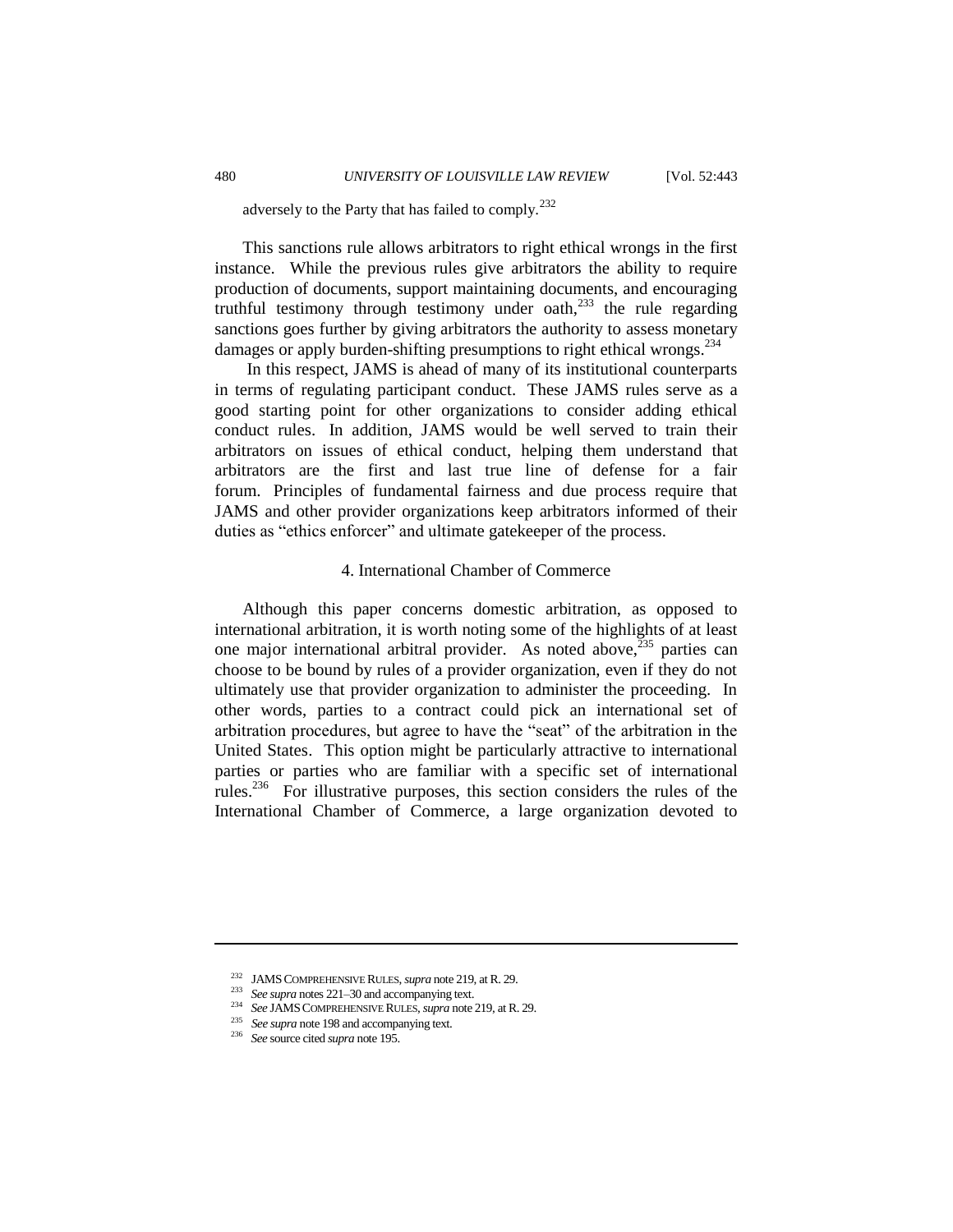l

worldwide business policy issues.<sup>237</sup> The ICC also provides dispute resolution services through the ICC International Court of Arbitration.<sup>238</sup>

Under the ICC rules, arbitrators have great flexibility to design procedures to make arbitration a cost and time-effective manner of dispute resolution for the parties.<sup>239</sup> The arbitrators' primary responsibility is to determine the facts of the case, and they have a number of tools to help them do so.<sup>240</sup> As is common in international arbitrations, the arbitrators may consider long affidavits in lieu of directly examining testimony, or they may require the attendance of witnesses at hearings.<sup>241</sup> Arbitrators concerned about perjured testimony or falsified documents would have the power to independently request additional evidence on those points in order to quell their concerns.<sup>242</sup> The ICC rules also have a provision allowing arbitrators to issue interim awards, which, broadly read, could include an award requiring parties to maintain evidence to ensure its preservation.<sup>243</sup> Arbitrators working under these rules can also tax arbitration costs to a party who engaged in certain types of misconduct—especially if the misconduct prolongs the dispute resolution process.<sup>244</sup> As with the other sets of rules, the arbitrator has great flexibility to interpret all of the rules and gaps in the rules—to promote fair dispute resolution. $245$ 

<sup>243</sup> *See id.* at art. 28.

<sup>237</sup> *See generally* INT'L CHAMBER OF COMMERCE (ICC) RULES OF ARBITRATION (Int'l Chamber of Commerce 2010) [hereinafter ICC ARBITRATION RULES], *available at* http://www.iccwbo.org/Products-and-Services/Arbitration-and-ADR/Arbitration/Rules-of-arbitration/ICC-Rules-of-Arbitration/.

<sup>238</sup> *Functions of the ICC International Court of Arbitration,* INT'L CHAMBER OF COMMERCE, [http://www.iccwbo.org/About-ICC/Organization/Dispute-Resolution-Services/ICC-International-Court-of-](http://www.iccwbo.org/About-ICC/Organization/Dispute-Resolution-Services/ICC-International-Court-of-Arbitration/Functions-of-the-ICC-International-Court-of-Arbitration/)[Arbitration/Functions-of-the-ICC-International-Court-of-Arbitration/](http://www.iccwbo.org/About-ICC/Organization/Dispute-Resolution-Services/ICC-International-Court-of-Arbitration/Functions-of-the-ICC-International-Court-of-Arbitration/) (last visited Mar. 22, 2014).

<sup>&</sup>lt;sup>239</sup> ICC ARBITRATION RULES, *supra* note 237, at art. 22(1) ("The arbitral tribunal and the parties shall make every effort to conduct the arbitration in an expeditious and cost-effective manner, having regard to the complexity and value of the dispute."); *id.* at art. 24(2) ("During or following such conference, the arbitral tribunal shall establish the procedural timetable that it intends to follow for the conduct of the arbitration. The procedural timetable and any modifications thereto shall be communicated to the Court and the parties.").

<sup>240</sup> *See id.* at art. 25, 26.

<sup>&</sup>lt;sup>241</sup> *Id.* (requiring arbitrators to act in an expeditious manner; giving the arbitrators flexibility over the manner in which they determine facts; giving the arbitrators the power to request additional information or expert opinions; and allowing arbitrators to hold hearings as necessary).

<sup>242</sup> *See id.* at art. 25.

<sup>&</sup>lt;sup>244</sup> *Id.* at art. 37 ("In making decisions as to costs, the arbitral tribunal may take into account such circumstances as it considers relevant, including the extent to which each party has conducted the arbitration in an expeditious and cost-effective manner.").

*Id.* at art. 19 ("The proceedings before the arbitral tribunal shall be governed by the Rules and, where the Rules are silent, by any rules which the parties or, failing them, the arbitral tribunal may settle on, whether or not reference is thereby made to the rules of procedure of a national law to be applied to the arbitration."); *id.* at art. 41 ("In all matters not expressly provided for in the Rules, the Court and the arbitral tribunal shall act in the spirit of the Rules and shall make every effort to make sure that the award is enforceable at law.").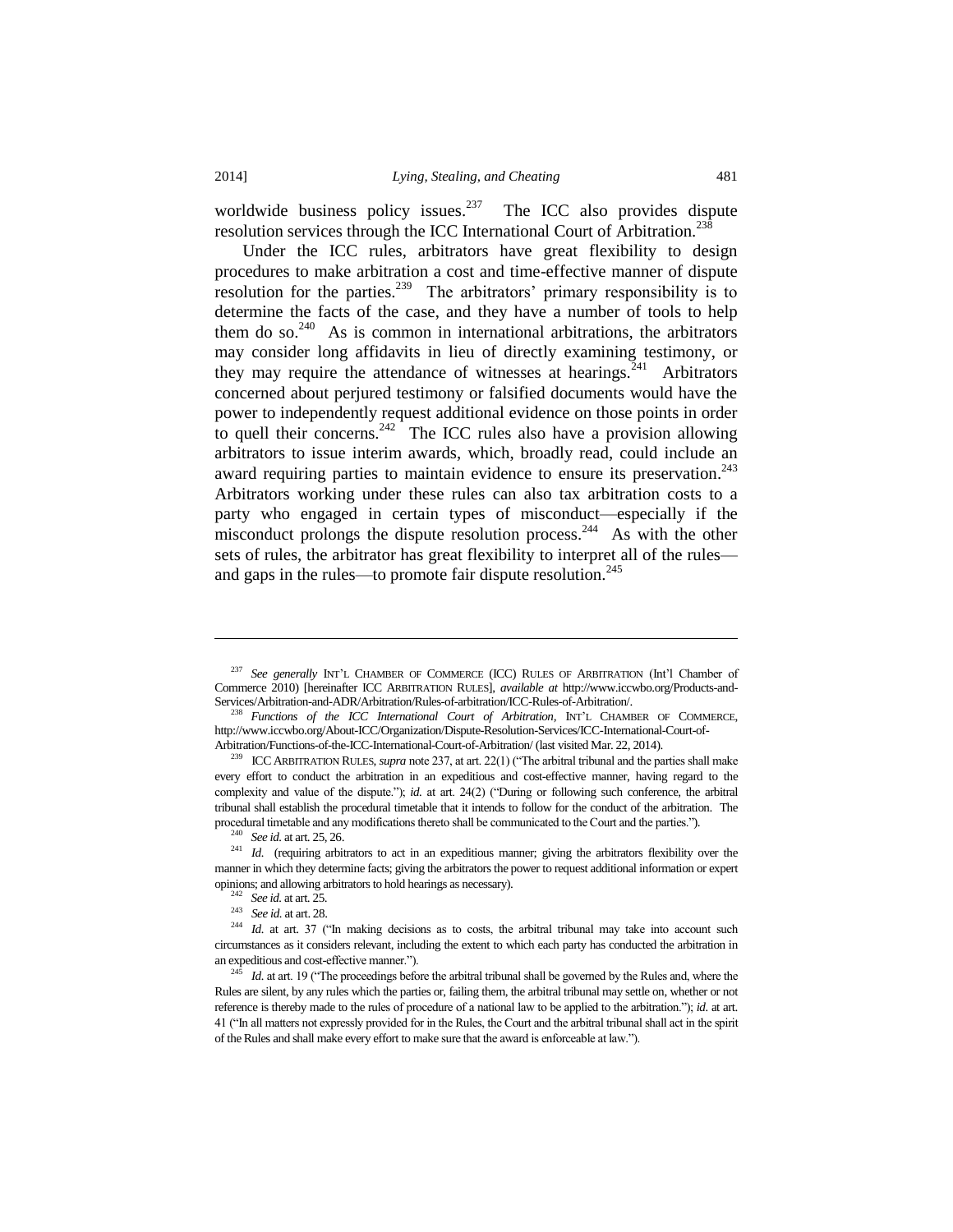Thus, arbitrators practicing under a set of rules promulgated by a respected provider organization already have a number of tools to deal with unethical issues. The rules often provide a direct answer—or at least indirect support—to deal with lying witnesses, absent witnesses, tampered documents, hidden documents, and other types of misconduct within the arbitral forum.<sup>246</sup> These types of rules give the arbitrators little excuse for not addressing unethical behavior in the first instance prior to or at the hearing, or whenever the issue arises by the parties or sua sponte. The rules, however, could be strengthened by specifically adding provisions regarding participant misconduct and the ability of arbitrators to sanction wrongdoers for violating the rules.

#### 5. Assessing Credibility Through Live Witness Testimony

When arbitrators conduct hearings, they will undoubtedly assess the credibility of witnesses and observe the demeanor of the parties and counselors. Although this particular "tool" for arbitrators may seem obvious, it is a valuable and readily available way for arbitrators to curb lying in arbitration, and may help resolve any lingering questions about the genuineness of documents.<sup>247</sup>

The tradition in common law countries, such as the United States, is for arbitrators to hold live hearings with witnesses who testify on both direct and cross-examination.<sup>248</sup> In contrast, witness testimony plays a less important role in civil law systems and written statements often replace the witness' direct testimony.<sup>249</sup> Arbitration, with roots in both systems, provides parties the option to choose either type of system.<sup>250</sup> Arbitrators have great flexibility to hear witness testimony—under direct examination,

<sup>246</sup> *See supra* Part V.B.2–4.

<sup>247</sup> *See* Ariana R. Levinson, *Lawyering Skills, Principles and Methods Offer Insight as to Best Practices for Arbitration,* 60 BAYLOR L.REV. 1, 46–47 (2008).

<sup>248</sup> *See, e.g.*, John A. Wolf & Kelly M. Preteroti, *Written Witness Statements—A Practical Bridge of the Cultural Divide*, DISP. RESOL. J., May–July 2007, at 82, 84 ("The right of confrontation has long been a bedrock principle in common law litigation. As a result, written witness statements are generally considered inadmissible hearsay.").

<sup>&</sup>lt;sup>249</sup> *Id.* at 85 ("Written witness statements replace direct oral testimony of the parties' witnesses."); *see also* Barbara Black, *Is Securities Arbitration Fair to Investors?*, 25 PACE L. REV. 1, 13–14 (2004) ("[M]ost disputes between customers and brokers involve issues of credibility, and the arbitrator has no opportunity to assess the credibility of the parties. Under the current system, the arbitrator can call a hearing to resolve these issues, but arbitrators understandably may be reluctant to do so, since it defeats the purpose of a simplified arbitration.").

<sup>250</sup> *See* Kimberly R. Wagner, *The Perfect Circle: Arbitration's Favors Become Its Flaws in an Era of Nationalization and Regulation*, 12 PEPP.DISP.RESOL.J. 159, 164 (2012).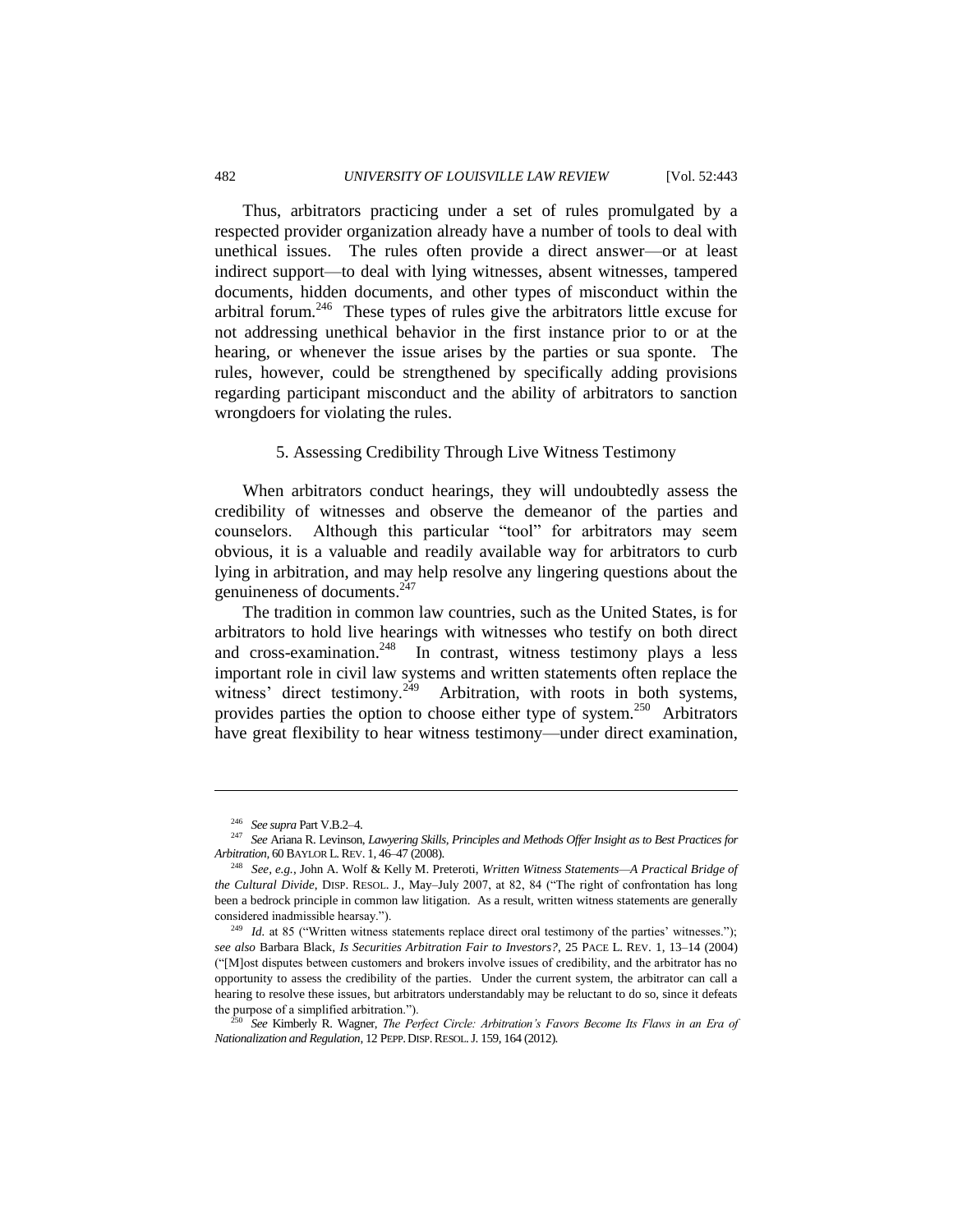$\overline{a}$ 

cross-examination, or both—or to conduct "paper proceedings," in which no live testimony takes place at all.<sup>251</sup> While paper proceedings and limited witness testimony promotes the efficiency of the arbitration proceeding, limited contact with witnesses (fact and expert) can deprive the arbitral tribunal of valuable contextual information.<sup>252</sup>

Live witness testimony gives the arbitrator a first-hand chance to assess the veracity of the witness. Like trial judges, administrative judges, and other fact finders, arbitrators are in the best position to weigh conflicting evidence and determine the truth amidst varying versions of stories or outright conflicting testimony.<sup>253</sup> If an arbitrator has questions about who to believe, the arbitrator can observe the demeanor of witnesses, including how they answer questions, the tone of their voice, the speed of their speech, and their body language, in order to determine who to believe.<sup>254</sup> Of course, none of these methods of assessing credibility and determining the truth are foolproof, $^{255}$  but the arbitrators will likely be the only people in the room who will be unbiased and in a position to make that assessment.<sup>256</sup>

<sup>253</sup> *See, e.g.*, Jones v. E.P.A., No. 2012-3167, 2013 WL 1316940, at \*3 n.4 (Fed. Cir. Apr. 3, 2013) ("However, it is not the function of this court to 're-weigh conflicting evidence,' so this argument [regarding credibility] does not provide a basis for upsetting the arbitrator's factual findings."); DuBois v. Macy's Retail Holdings, Inc., No. 11 CV 4904(NGG)(LB), 2012 WL 4060739, at \*7 (E.D.N.Y. Aug. 17, 2012) ("It is the role of the arbitrators to make factual findings, weigh evidence, and assess the credibility of witnesses.") (citation omitted); Int'l Bhd. of Teamsters, Local 701 v. CBF Trucking, Inc., No. Civ. 09-5525, 2010 WL 2400400, at \*3 (D.N.J. June 10, 2010) ("However, it is the arbitrator's role to assess a witness's credibility and the Court may not overturn an award simply because it may have reached a different determination."); Fairchild Corp. v. Alcoa, Inc., 510 F. Supp. 2d 280, 288 (S.D.N.Y. 2007) ("The Arbitrator had opportunity to assess the credibility of the witnesses and the reliability of the evidence, taking into account the record as a whole.").

<sup>254</sup> *See* Ronald J. Allen, *Rationality and the Taming of Complexity*, 62 ALA. L.REV. 1047, 1055 (2011).

<sup>255</sup> Consider the following passage cited in Allen, *supra* note 254:

Is the witness sweating or twitching, and if so is it through innocent nerves, the pressure of prevarication, a medical problem, or simply a distasteful habit picked up during a regrettable childhood? Does body language suggest truthfulness or evasion; is slouching evidence of lying or comfort in telling a straightforward story? Does the witness look the examiner straight in the eye, and if so is it evidence of commendable character or the confidence of an accomplished snake oil salesman? Does the voice inflection suggest the rectitude of the

<sup>251</sup> *See, e.g.*, JAMSCOMPREHENSIVE RULES, *supra* note 219, at R. 22.

<sup>252</sup> Claude R. Thomson & Annie M.K. Finn, *Managing an International Arbitration*, DISP. RESOL. J., May–July 2005, at 74, 80 ("[Witness statements] do not substitute for a proper examination-in-chief. Second, having a direct examination affords the arbitrator an opportunity to assess the credibility of the witness while presenting evidence in his or her own words, without leading by counsel."); Wolf & Preteroti, *supra* note 248, at 87 ("For example, if there is a concern that the arbitrators will not have a sufficient opportunity to assess the credibility of a particular witness, the arbitrator could order a brief direct examination.").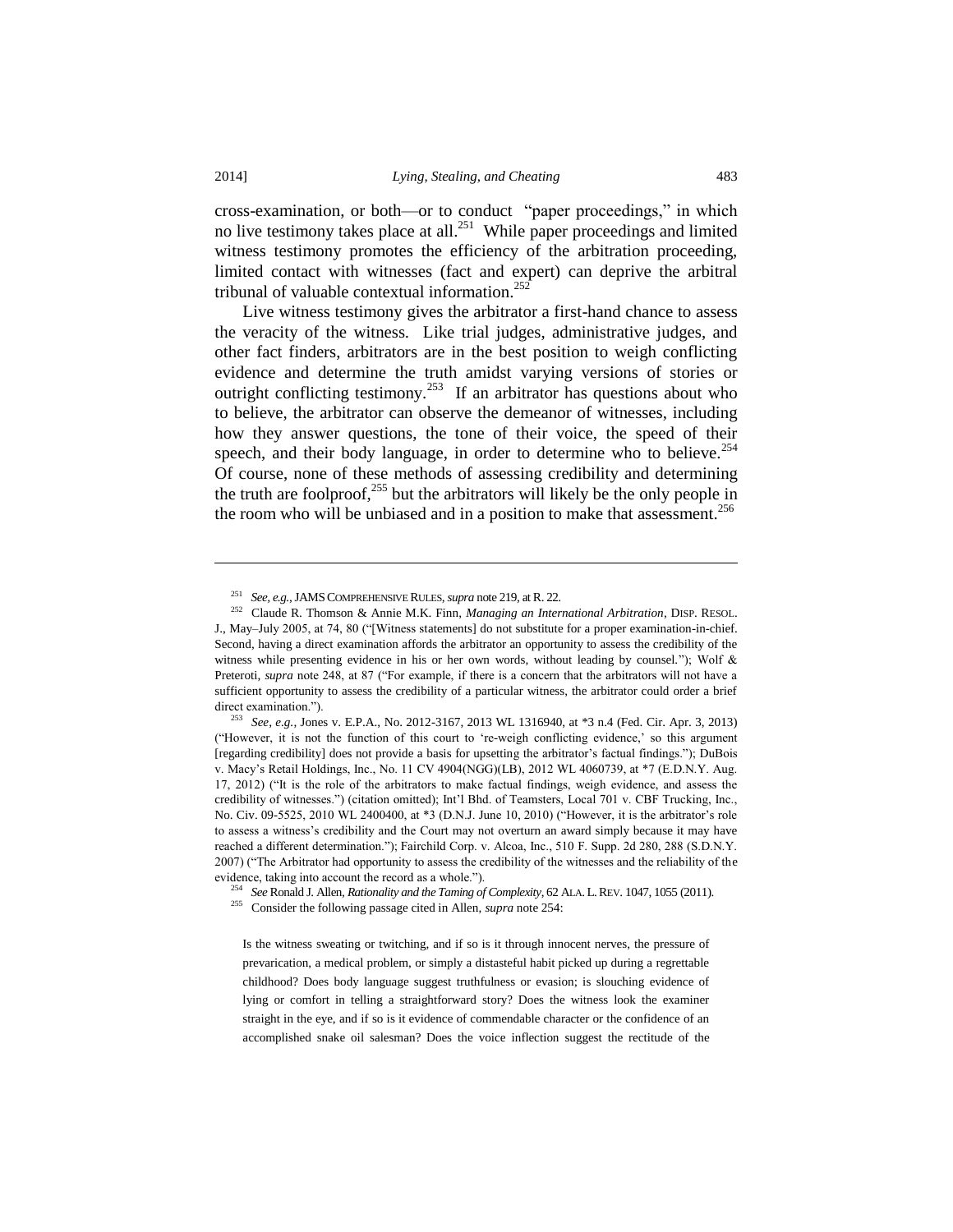Arbitration offers a relatively unique opportunity for decision-makers to step in and question witnesses directly.<sup>257</sup> Although American trial practice generally does not involve judges directly questioning the witness, domestic arbitrators will regularly ask witnesses questions in order to flesh out facts, clarify confusing points, and otherwise aid the arbitrators in making their decisions.<sup>258</sup> Some arbitration procedures, such as those conducted by the Financial Industry Regulatory Authority (FINRA) specifically alert participants that the "arbitrators may also question these witnesses."<sup>259</sup> Arbitrators, then, with lingering questions about conflicting testimony or the reliability of evidence cannot only observe witnesses' testimony but also seek clarification on these issues by questioning witnesses themselves.<sup>260</sup>

Relying on arbitrators to determine the veracity of witnesses is not without its drawbacks, however. Empirical research demonstrates that triallevel judges are not particularly accurate at determining the truthfulness of witnesses.<sup>261</sup> If trial judges are not successful at distinguishing between truth tellers and liars, then arbitrators may not be any better. Perhaps, though, vigilance to demeanor, voice tone, hesitations, body language, and contradictions could make all fact-finders more accurate in this regard.

If arbitrators are vigilant during the hearing, then they can best assess the veracity of the witnesses and try to determine who is telling the truth. Perhaps if arbitrators remain constantly aware and critical of the truthfulness of witnesses, they can make more accurate determinations regarding veracity. If arbitrators can accurately distinguish between truth tellers and liars, the arbitral forum will be fairer.

<sup>256</sup> *See* Blankley, *Arbitration Ethics I*, *supra* note 18, at 976.

<sup>257</sup> J.S. "Chris" Christie, Jr., *Preparing For and Prevailing at an Arbitration Hearing*, 32 AM. J. TRIAL ADVOC. 265, 277 (2008) ("The arbitrator may ask questions of witnesses and is generally given discretion to conduct the arbitration hearing to expedite resolution."); Levinson, *supra* note 247, at 27 ("Sometimes the arbitrator will intervene with questions for the witnesses.").

<sup>258</sup> *See supra* note 257 and accompanying text.

 $\overline{a}$ 

righteous or is it strained, and does a strained voice indicate fabrication or concern over the outcome of the case?

*Id.* (citation omitted); *see also* Danielle E. Chojnacki et al., *An Empirical Basis for the Admission of Expert Testimony on False Confessions*, 40 ARIZ. ST. L.J. 1, 31 (2008) (citing studies showing that even individuals trained in deception techniques have a difficult time in determining whether a person is lying based on the individual's body language).

<sup>259</sup> *Hearings*, FINRA ARBITRATION & MEDIATION, [http://www.finra.org/ArbitrationAndMediation](http://www.finra.org/ArbitrationAndMediation%20/Arbitration/Process/Hearings/index.htm)  [/Arbitration/Process/Hearings/index.htm](http://www.finra.org/ArbitrationAndMediation%20/Arbitration/Process/Hearings/index.htm) (last visited Mar. 22, 2014).

<sup>260</sup> *See, e.g.*, *id.*

<sup>261</sup> *See* sources cited *supra* note 255.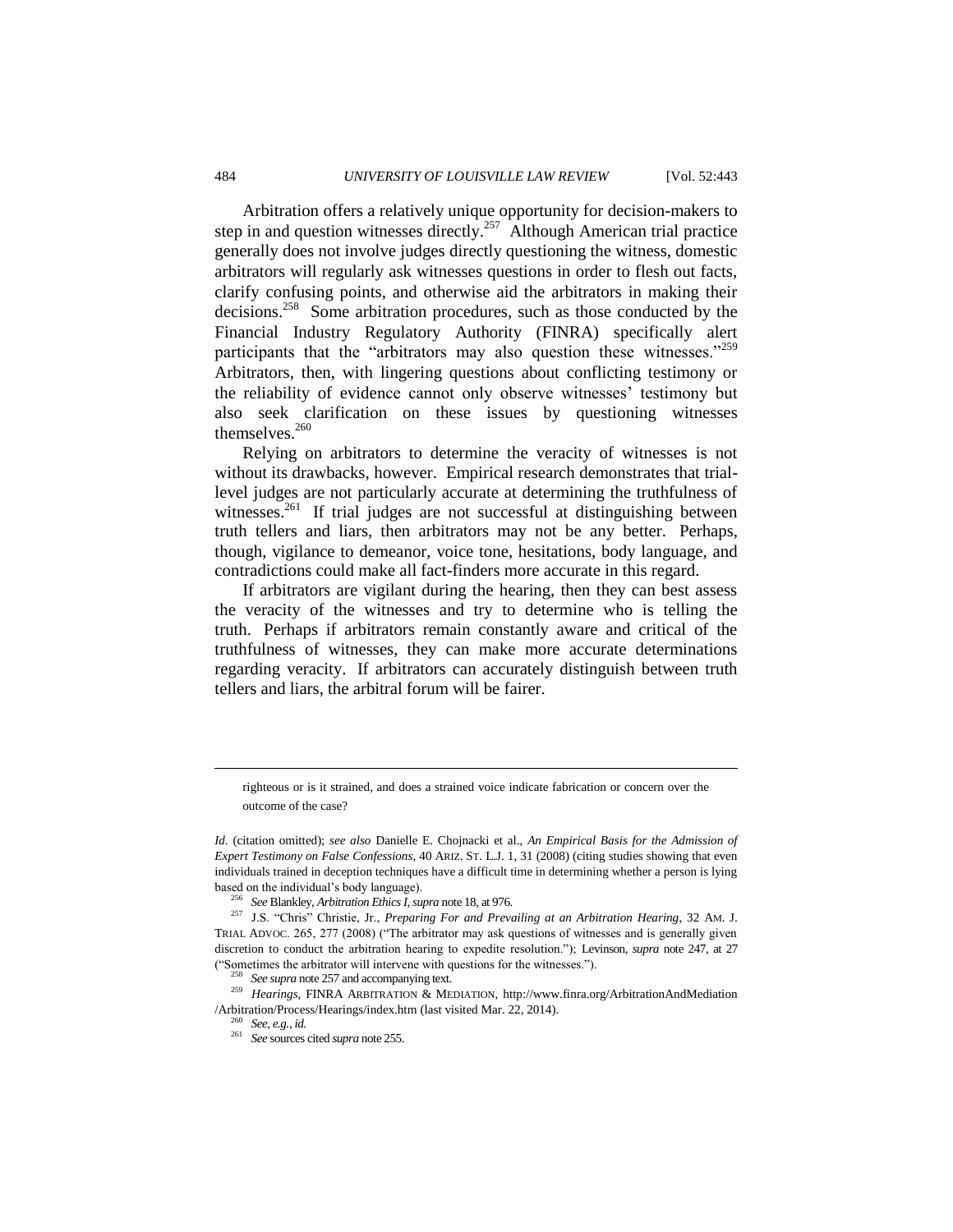#### 6. Adverse Inference and Other Presumptions

In the American legal system, if a party withholds documents in bad faith, the "victim" party can move for a jury instruction that the document would have contained information adverse to the nonproducing party. $262$ The court determines whether the burden is satisfied and considers whether a party acted in bad faith.<sup>263</sup> Awarding one party an adverse inference is a common remedy when a court determines that a party has spoliated evidence.<sup>264</sup>

Arbitrators, too, can make adverse inferences in the event that a party acts in bad faith and spoliates evidence. Because arbitrations do not involve juries, arbitrators who find that an adverse inference is warranted would simply apply the inference themselves when determining the award.<sup>265</sup> In this way, the adverse inference would operate in the same manner as if a judge presiding over a bench trial were to find an adverse inference warranted in a trial proceeding.<sup>266</sup> The arbitrator would simply determine if the adverse inference should apply, and if so, apply the inference.<sup>267</sup>

Some arbitral provider rules, such as JAMS, specifically allow arbitrators to award an adverse inference as a sanction for unethical conduct. As noted above,<sup>268</sup> JAMS rules offer arbitrators a wide variety of sanctions, including the possibility of "drawing adverse inferences" in the appropriate cases.<sup>269</sup> If other provider organizations incorporated this type of rule, no question would exist with respect to the availability of the

<sup>262</sup> *See* Reinsdorf v. Sketchers U.S.A., Inc., No. CV 10-7181 DDP (SSx), 2013 WL 3878685, at \*19–21 (C.D. Cal. July 19, 2013) (describing the standard for spoliation); Kostic v. A&M Univ. at Commerce, No. 3:10 cv-2265-M, 2013 WL 3356263, at \*2 (N.D. Tex. July 3, 2013) ("Under the spoliation doctrine, a jury may draw an adverse inference 'that a party who intentionally destroys important evidence in bad faith did so because the contents of those documents were unfavorable to that party.'"); Research Found. of State Univ. of N.Y. v. Nektar Therapeutics, No. 1:09-cv-1292 (GLS/CFH), 2013 WL 2145652, at \*10 (N.D.N.Y May 15, 2013) (finding no adverse jury instruction warranted under the circumstances); Drakeford v. Univ. of Chicago Hosps., No. 1-11- 1366, 2013 WL 3296586, at \*11 (Ill. Ct. App. June 28, 2013) ("In this case, the jury was allowed to draw adverse inferences from the fact that certain hospital documents and alleged handwritten notes were missing from the infant's medical chart.").

<sup>263</sup> *See* Peeler v. KVH Indus., Inc., No. 8:12-cv-1584-T-33TGW, 2013 WL 3871420, at \*4 (M.D. Fla. July 25, 2013) (discussing the test for spoliation and the resulting adverse inference if the test is met); Gen. Motors Acceptance Corp. v. N.Y. Cent. Mut. Fire Ins. Co., 961 N.Y.S.2d 142, 144–46 (N.Y. App. Div. 2013) (finding adverse inference warranted under the facts of the case).

<sup>264</sup> *See* Cecilia Hallinan, Comment, *Balancing the Scales After Evidence Is Spoiled: Does Pennsylvania's Approach Sufficiently Protect the Injured Party*, 44 VILL. L.REV. 947, 950 (1999).

<sup>265</sup> *See* Blankley, *Arbitration Ethics I*, *supra* note 18, at 954.

<sup>266</sup> *See id.* 

<sup>267</sup> *See id.* 

<sup>268</sup> *See supra* note 227 and accompanying text.

<sup>269</sup> JAMSCOMPREHENSIVE RULES, *supra* note 219, at R. 29.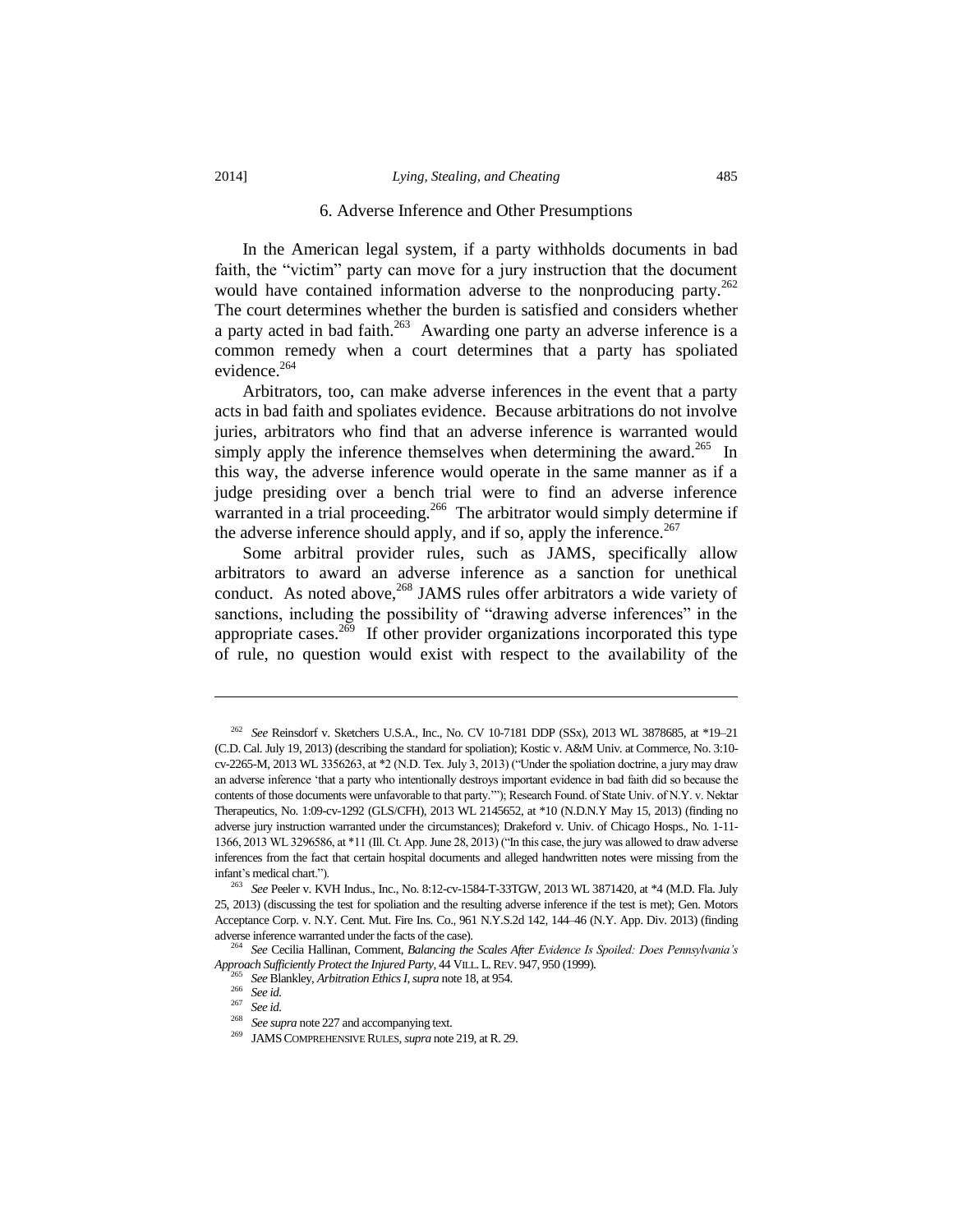adverse inference sanction. Other provider organizations and the common law give arbitrators such flexibility (as noted above) to award sanctions, and this authority is well within an arbitrator's inherent powers to manage proceedings.<sup>270</sup> As discussed in more detail below, courts will largely affirm an adverse inference drawn by an arbitrator when a party withholds documents in bad faith.<sup>271</sup>

Of course, using adverse inference remedies and other types of evidentiary presumptions are limited measures to deal with unethical conduct in the forum. This type of sanction, traditionally, has only been utilized in the area of document destruction or willful, bad faith nonproduction.<sup>272</sup> An adverse inference would not address other types of wrongful conduct, such as lying and falsifying documents, and would provide little help in this situation.<sup>273</sup> But if arbitrators begin to use this type of tool, it would have the effect of leveling the playing field and ensuring that the parties receive a fair forum.

#### 7. Awarding Monetary Sanctions

Another potential sanction for parties who act unethically and otherwise in bad faith could be the imposition of monetary sanctions on the wrongful party or law firm involved. This type of sanction is also available in the American legal system. $274$  For instance, if attorneys sign a document in bad faith or commit discovery abuses, the law firm or the client may be liable for sanctions, such as attorneys' fees to remedy the wrongdoing.<sup>275</sup> Arbitrators are also free to sanction parties for unethical conduct within the forum  $^{276}$ 

Much like the ability to apply adverse inferences, some arbitration codes already explicitly allow the use of monetary sanctions in the event of

 $\overline{a}$ 

<sup>270</sup> *See, e.g.*, Seagate Tech., L.L.C. v. W. Digital Corp., 834 N.W.2d 555, 563 (Minn. Ct. App. 2013); COMMERCIAL ARBITRATION RULES, *supra* note 205, at R. 58.

<sup>271</sup> *See infra* Part VI.

<sup>272</sup> *See* Wm. Grayson Lambert, *Keeping the Inference in the Adverse Inference Instruction: Ensuring the Instruction is an Effective Sanction in Electronic Discovery Cases*, 64 S.C.L.REV. 681, 685–687 (2013).

<sup>273</sup> *Cf.* T. Patrick Gumkowski, Note, *Protecting the Integrity of the Rhode Island Judicial System and Assuring an Adequate Remedy for Victims of Spoliation: Why an Independent Cause of Action for the Spoliation of Evidence Is the Solution*, 10 ROGER WILLIAMS U. L. REV. 795, 814–816 (2005); Maria A. Losavio, *Synthesis of Louisiana Law on Spoliation of Evidence - Compared to the Rest of the Country, Did We Handle It Correctly?*, 58 LA. L. REV. 837, 862 (1998).

<sup>&</sup>lt;sup>274</sup> *See, e.g.*, FED. R. CIV. P. 11(c) (allowing a court to sanction "any attorney, law firm, or party that violated the rule or is responsible for the violation" of the rule requiring the filing of pleadings in good faith); FED.R.CIV. P. 37(b) (providing for the possibility of sanctioning a party for disobeying discovery orders).

<sup>275</sup> *See* sources cited *supra* note 274.

<sup>276</sup> *See, e.g.*, JAMSCOMPREHENSIVE RULES, *supra* note 219, at R. 29.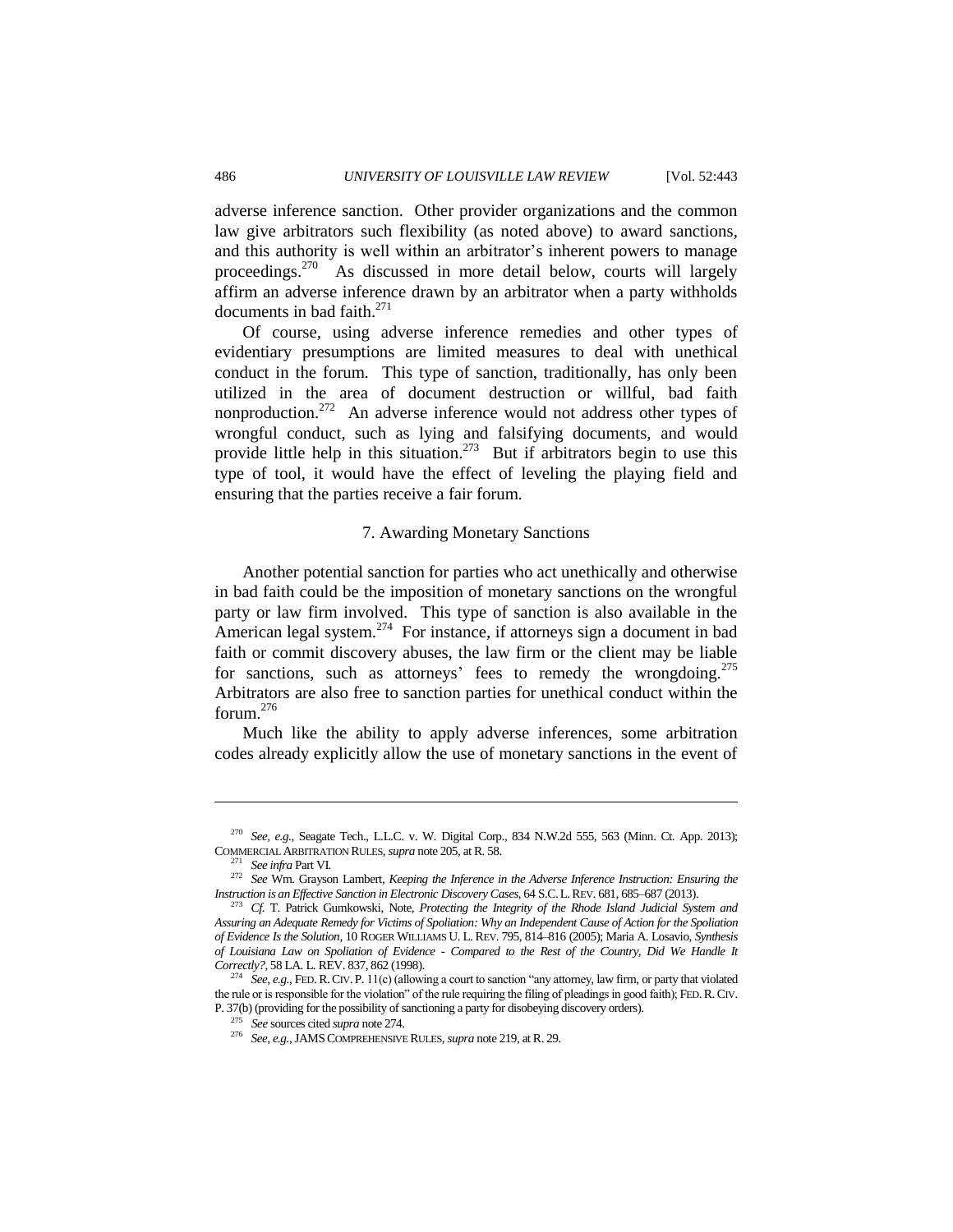party or attorney misconduct. The JAMS sanction provisions specifically allow for such financial penalties in appropriate situations: "These sanctions may include, but are not limited to, assessment of Arbitration fees and Arbitrator compensation and expenses; assessment of any other costs occasioned by the actionable conduct, including reasonable attorneys' fees."<sup>277</sup> The International Bar Association recently released the IBA Rules on the Taking of Evidence in International Arbitration as a guideline for a single set of rules for those from both common law and civil law countries.<sup>278</sup> With respect to discovery issues, the rules require the parties to act in "good faith," and the "Arbitral Tribunal may, in addition to any other measures available under these Rules, take such failure into account in its assignment of the costs of arbitration, including costs arising out of or in connection with the taking of evidence." $279$  Other sets of rules give flexibility to the arbitrator that would likely give them plenty of authority to address discovery issues by issuing sanctions.<sup>280</sup> If more provider organizations gave explicit flexibility to arbitrators to allow for the award of monetary sanctions, then this would be another tool that all arbitrators could use in order to correct misconduct and ensure a fair forum.

Unlike the remedy of making an adverse inference, the remedy of sanctions could be used for any type of unethical conduct. Sanctions could be appropriate to punish a party giving perjured testimony by awarding a disproportionate amount of costs onto the guilty party. Sanctions for unethical discovery wrongs could include attorneys' fees for discovery work (such as depositions or fees for preparing discovery motions) or an assessment of costs. The arbitrator has considerable flexibility to right a wide variety of wrongs with financial consequences.<sup>281</sup> This type of tool helps ensure that the forum is fair by compensating the wronged party for having to defend against unethical tactics.

<sup>277</sup> *Id.* 

<sup>278</sup> *See generally* INT'L BAR ASS'N, IBA RULES ON THE TAKING OF EVIDENCE IN INT'L ARBITRATION (2010) [hereinafter IBA RULES], *available at* http://www.ibanet.org/Document/Default.aspx?DocumentUid=683 36C49-4106-46BF-A1C6-A8F0880444DC.

<sup>&</sup>lt;sup>279</sup> *Id.* at art. 9, cmt. 7. In comment 6, the IBA Rules also note the possibility that the arbitrator could employ an adverse inference or other presumption for wrongful non-disclosure of documentary evidence. *Id.* at art. 9, cmt. 6.

<sup>280</sup> *See* COMMERCIAL ARBITRATION RULES, *supra* note 205, at R. 58.

<sup>281</sup> *See id.*; JAMSCOMPREHENSIVE RULES, *supra* note 219, at R. 29.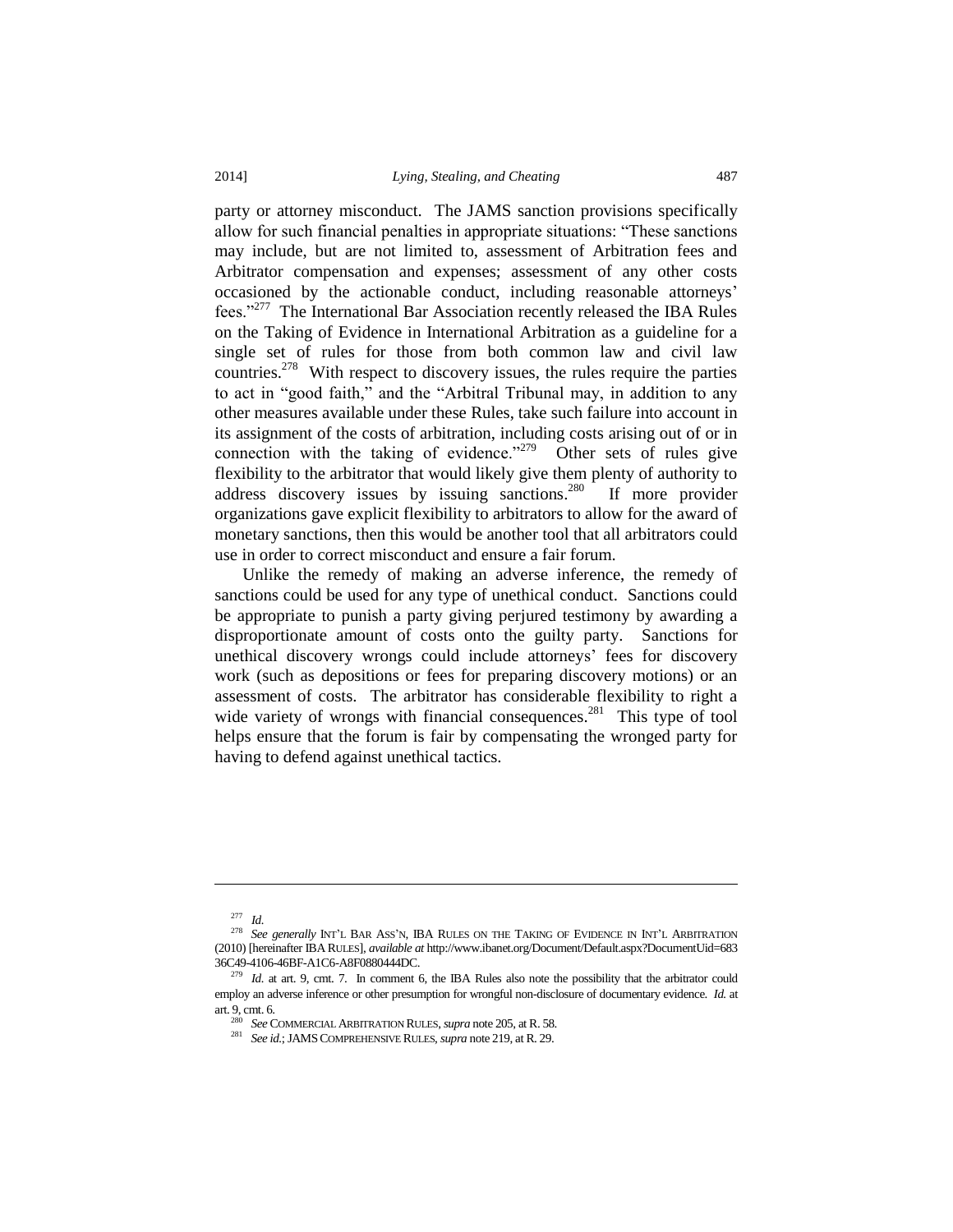#### 8. Sanctioning a Party by Dismissing a Claim or Defense

For very serious wrongs, an arbitrator could impose the ultimate penalty—outright dismissal of a claim or defense. This type of remedy for a wrong is rarely used in the American legal system, but it is an option in extreme cases.<sup>282</sup> A court may sanction a party by dismissing a claim or defense if that party engages in serious misconduct, such as fabricated testimony (lay or expert) or reports, or other evidence.<sup>283</sup> If perjury is serious enough, a court could impose this type of sanction if the court found that the remedy was appropriate under the circumstances.<sup>284</sup>

Arbitrators, too, could dismiss claims or defenses as a remedy for wanton misconduct in the forum. Again, the JAMS rules explicitly give the arbitrator this power, if the arbitrator chooses to exercise it. $285$  The flexibility in other sets of rules would probably also allow an arbitrator to dismiss a claim or defense for an egregious violation of ethical rules.<sup>286</sup> More explicit instruction from other provider organizations to give arbitrators this power would help provide a fair forum. The ability to sanction parties by dismissing claims and defenses would serve both as a deterrent and as a remedial measure.

Although the ability to dismiss a claim or defense is within the realm of what an arbitrator is permitted to do, arbitrators would likely be justifiably hesitant to actually resort to this remedy. Unlike judges, arbitrators do not issue "default" judgments.<sup>287</sup> If one party—usually the respondent—fails to appear, the claimant still must make a case and prove entitlement to the

<sup>282</sup> *See, e.g.*, Warren v. Estate of Wade, No. 12-11037, 2013 WL 3927796, at \*1 (5th Cir. July 31, 2013) ("In addition, we warn Warren that frivolous, repetitive, or otherwise abusive filings will invite the imposition of sanctions, including dismissal, monetary sanctions, and/or restrictions on his ability to file pleadings in this court and any court subject to this court's jurisdiction."); Pietraroia v. Ne. Utils., 756 A.2d 845, 854 (Conn. 2000) ("[T]he sanction of dismissal should be imposed only as a last resort, and where it would be the only reasonable remedy available to vindicate the legitimate interests of" the other party and the court); Arzuman v. Saud, 843 So. 2d 950, 952 (Fla. Dist. Ct. App. 2003) (holding that trial courts should reserve the dismissal sanction "for instances where the defaulting party's misconduct is correspondingly egregious").

<sup>283</sup> *See, e.g.*, Brown v. Oil States Skagit Smatco, L.L.C., 664 F.3d 71, 77–79 (5th Cir. 2011).

<sup>284</sup> *Id.*

<sup>&</sup>lt;sup>285</sup> JAMS COMPREHENSIVE RULES, *supra* note 219, at R. 29 ("The Arbitrator may order appropriate sanctions for failure of a Party to comply with its obligations under any of these Rules. These sanctions may include . . . , in extreme cases, determining an issue or issues submitted to Arbitration adversely to the Party that has failed to comply.").

<sup>286</sup> *See, e.g.*, FIN. INDUS. REGULATORY AUTH., CODE OF ARBITRATION PROCEDURE FOR CUSTOMER DISPUTES R. 12212 (2012).

<sup>287</sup> *See* Roger Haydock, *Setting the Record Straight About Contractual Arbitration*, W. VA. LAW., Nov.– Dec. 2006, at 12, 12 ("'Default' arbitration awards do not exist under FORUM rules. If a respondent fails to answer, the arbitrator is required to issue an award based upon a 'timely review of the merits' of that claim.") (citation omitted).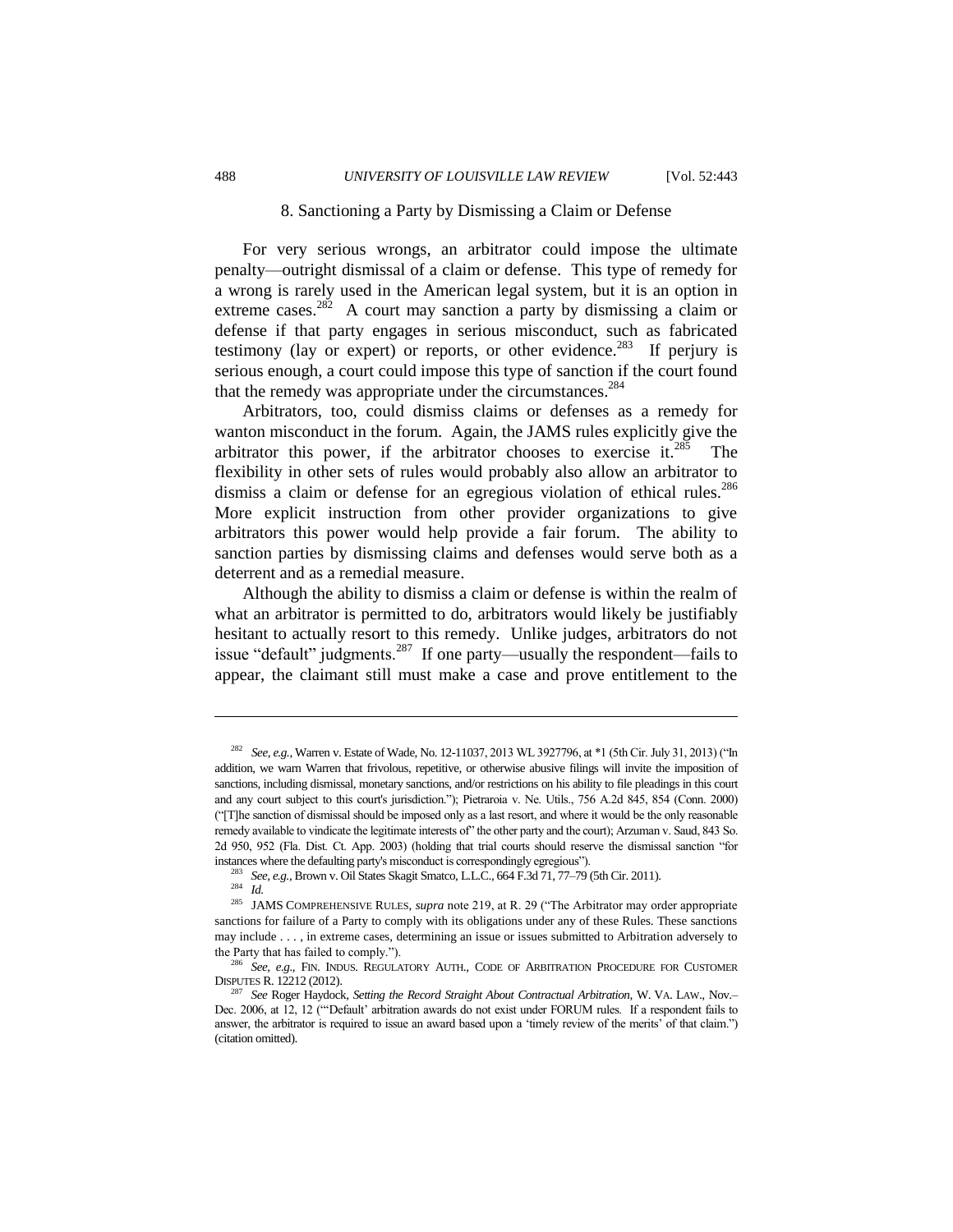relief sought.<sup>288</sup> Dismissing a claim or defense as a sanction would be a dramatic step for an arbitrator, and an arbitrator rightfully might refuse to grant this type of remedy on the basis that an award arising out of such a sanction might be subject to vacatur by the courts.<sup>289</sup> Specifically, the courts can vacate an award if an arbitrator refused to consider evidence.<sup>290</sup> and issuing sanctions might be construed as a refusal to consider certain evidence. The much safer ground for an arbitrator would be to consider the evidence "for what it's worth" and then find against the party who has engaged in unethical behavior.<sup>291</sup> The ability to use this remedy, however, is a powerful tool for either deterrent effect or for remedial use. Having this type of extreme tool in the toolbox would help make arbitration a fairer forum able to effectively remedy wrongdoing.

#### 9. Continuum of Possibilities

This section has demonstrated that arbitrators have a wide variety of tools at their disposal to become the first hand "ethics enforcers" of their own tribunals. These measures can be as unobtrusive as asking a witness some clarifying questions to issuing monetary or other types of sanctions upon determining that wrongful conduct has occurred.<sup>292</sup> The arbitrators who are on the ground and witnessing the conduct of the attorneys, witnesses, experts, and clients first-hand are in the best position to deal with ethical issues as they arise. $293$ 

Arbitrators must embrace their roles as ethics enforcers and understand how they are likely the first and the last resort for dealing with unethical conduct in the forum. Counselors, too, must become comfortable with taking these types of issues to arbitrators in the first instance because courts will not hear these types of motions while an arbitration is pending, and waiting until after an award is handed down would likely result in a waiver

 $\overline{a}$ 

<sup>288</sup> *See id.*; Irene C. Warshauer, *Electronic Discovery in Arbitration: Privilege Issues and Spoliation of Evidence*, DISP. RESOL. J., Nov. 2006–Jan. 2007, at 9, 14 (noting that there would be little likelihood for an arbitrator to issue a default judgment against a party for failure to produce certain types of electronic data).

<sup>289</sup> *See* Kashner Davidson Sec. Corp. v. Mscisz, 531 F.3d 68, 78–79 (1st Cir. 2008) (vacating arbitration award based on arbitrator's improper dismissal of a counterclaim as a sanction). *But see* AmeriCredit Fin. Servs., Inc. v. Oxford Mgmt. Servs., 627 F. Supp. 2d 85, 96 (E.D.N.Y. 2008) (holding that even if dismissal of counterclaim was a sanction, it did not warrant vacating the arbitration award).

<sup>&</sup>lt;sup>290</sup> 9 U.S.C. § 10(a)(3) (2012) (allowing vacatur of an award when the arbitrators "refus[ed] to hear evidence pertinent and material to the controversy").

<sup>291</sup> *See supra* notes 133–34 and accompanying text.

<sup>292</sup> *See supra* Part V.B.5–8.

<sup>293</sup> *See supra* notes 186–92 and accompanying text.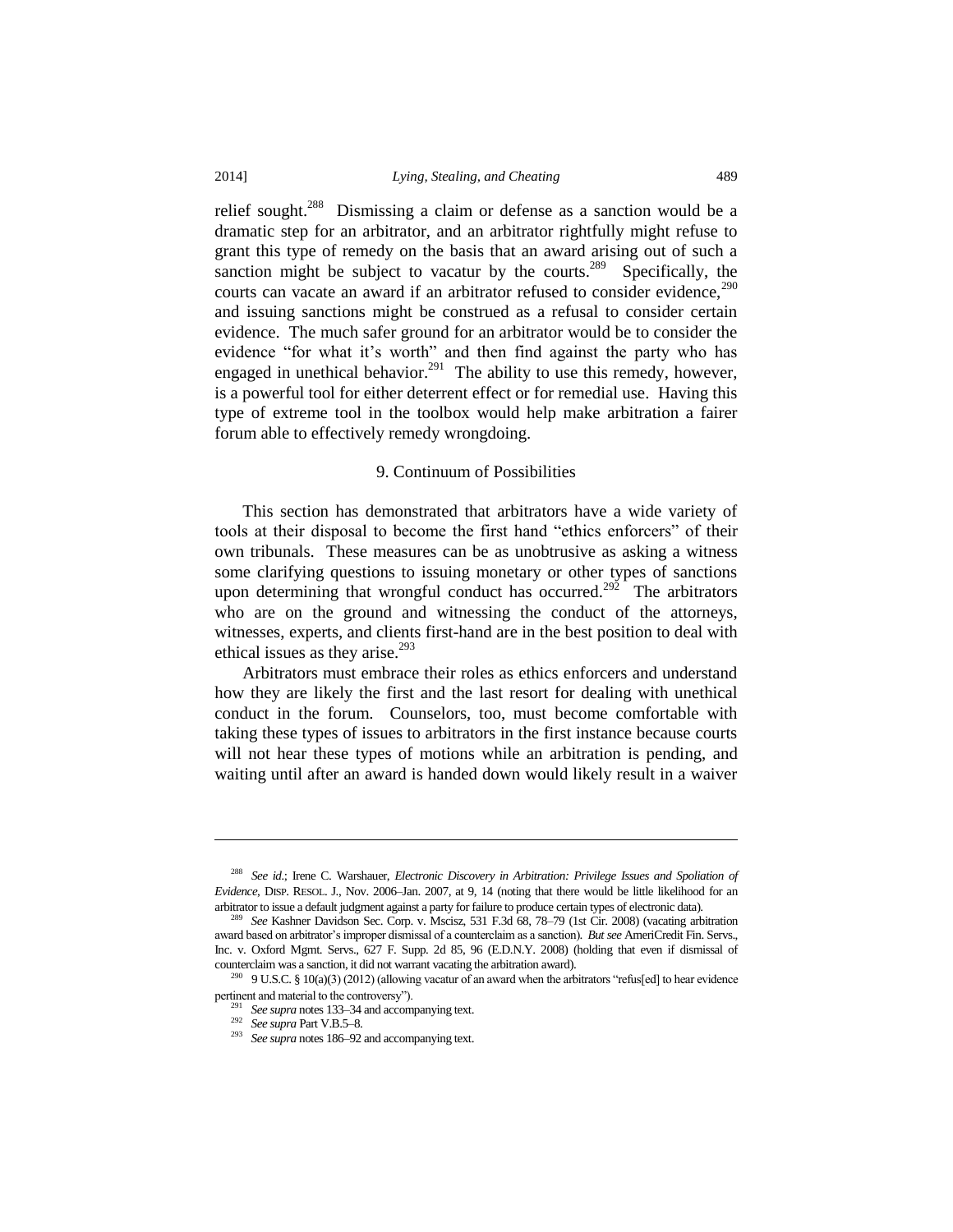of the issue.<sup>294</sup> If the arbitrators do not take steps to remedy ethical wrongs, those wrongs will likely go unpunished, creating an injustice for the victim parties.<sup>295</sup> If ethical issues on a system-wide basis are not remedied, arbitration would become an unfair forum in which parties could resort to any means in order to "win."<sup>296</sup> Arbitrators, then, must be the first and likely the last resort for dealing with these types of wrongs unless and until the law changes to give additional remedies to deal with participant wrongs, such as changing the criminal laws and slightly loosening the standard for vacatur of awards based on participant misconduct.<sup>297</sup>

#### 10. Arbitrators Must Step out of Their "Comfort Zone"

Admittedly, acting as an "ethics enforcer" is not a comfortable spot for anyone, much less an arbitrator. As noted above, arbitrators are chosen on the open market, usually by the counsel for the parties. Many people would like to be arbitrators, and the profession is a difficult one to break into.<sup>298</sup> For the most part, being chosen as an arbitrator is an honor. Being chosen as an arbitrator is also a potentially lucrative prospect. Arbitrators can charge upwards of \$500 per hour or more, depending on the type of case and the agreements of the parties.<sup>299</sup> Arbitrators who perform well have the potential of receiving repeat business from the parties or their counsel.

Given this situation, arbitrators may be hesitant to be as vigilant as they need to be in order to deal with misconduct in the forum. Arbitrators may simply be blind to the fact that the parties who chose them would actually commit unethical conduct. At a more cynical level, a worry exists that arbitrators would intentionally overlook unethical conduct on the part of a

 $294$  If a party does not raise an issue to the arbitrator in the first instance, that issue is waived if an attorney later tries to use that theory as a basis upon which to vacate an award. *See* Goff v. Dakota, Minn., & E. R.R. Corp., 276 F.3d 992, 998 (8th Cir. 2002); Porush v. Lemire, 6 F. Supp. 2d 178, 182 (E.D.N.Y. 1998).

<sup>295</sup> *See* Bennett, *supra* note 80, at 39.

<sup>296</sup> In my first paper on this issue, I referred to this potential for creating a landscape of unethical behavior as the "wild west" of adjudication. *See* Blankley, *Arbitration Ethics I*, *supra* not[e 18,](#page-3-0) at 925.

<sup>297</sup> *See supra* notes 186–92 and accompanying text.

<sup>298</sup> *See generally* Sasha A. Carbone & Jeffrey T. Zaino, *Increasing Diversity Among Arbitrators*, N.Y. ST. B.A.J., Jan. 2012.

<sup>299</sup> *See, e.g.*, AM. ARBITRATION ASS'N, COMMERCIAL FEE SCHEDULE (2010), *available at* http://www.adr.org/aaa/ShowPDF?doc=ADRSTG\_004102; AM. ARBITRATION ASS'N, CONSTRUCTION FEE SCHEDULE (2010), *available at* http://www.adr.org/aaa/ShowPDF?doc=ADRSTG\_004254; AM. ARBITRATION ASS'N, LABOR ARBITRATION RULES FEE SCHEDULE (2013), *available at* http://www.adr.org/aaa/Show PDF?doc=ADRSTAGE2011024; AM. ARBITRATION ASS'N, EMPLOYMENT ARBITRATION RULES FEE SCHEDULE (2013), *available at* http://www.adr.org/aaa/ShowPDF?doc=ADRSTAGE 2011226.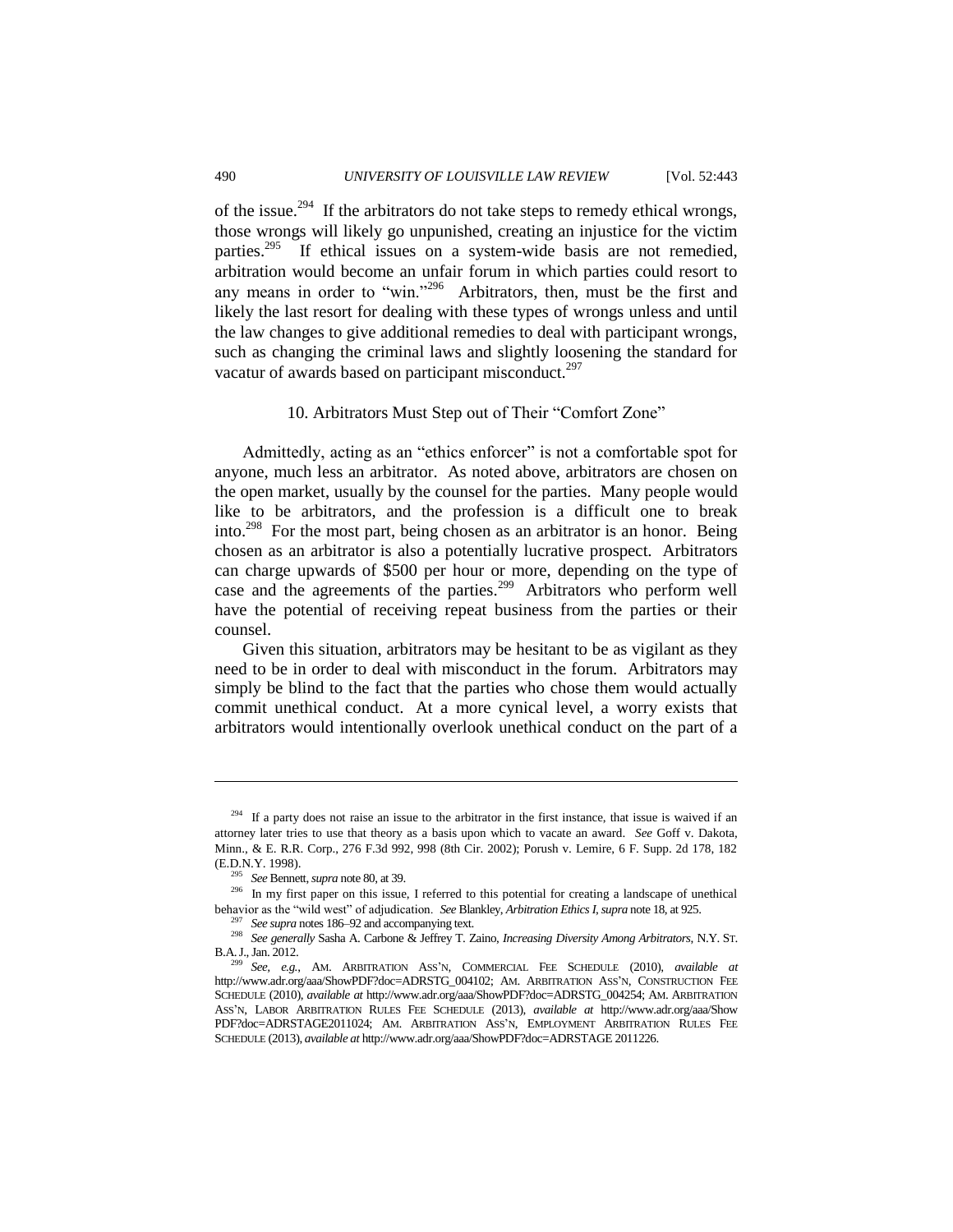party or counsel who is a "repeat player" in arbitration (and likely to re-hire the arbitrator), especially in a case against a "one shot player" who will likely never again employ an arbitrator.

Increased arbitrator education could hopefully alleviate some of these issues. A tightening of the arbitral provider rules would also give increased guidance to the arbitrators about the tools available to them to right ethical wrongs. Increased awareness of the arbitrators' ethical duties will ensure that arbitration is a forum comporting with due process and fundamental fairness.

11. These Types of Remedies Do Not "Litigationize" the Arbitral Forum

Whenever any proposed changes to the arbitral forum involve the use of judicial remedies and procedures, questions arise as to whether arbitration's inherent characteristics remain at the center of the process. This proposal does include certain aspects of arbitrators using the same remedies as courts and other adjudicators, but it still remains true to the fundamental goals of arbitration—namely flexibility and finality.<sup>300</sup>

Flexibility is one of the greatest hallmarks of the arbitral process.<sup>301</sup> Parties choose arbitration because the parties can design the process and arbitrators have the power to award remedies not available to courts. $302$ Giving arbitrators a wide array of tools to deal with ethical violations bolsters the flexibility afforded to arbitrators. Arbitrators face similar types of problems as judges and other adjudicators, $303$  so it seems fitting that they would be afforded similar tools to deal with ethical transgressions. Given that the arbitral forum is essentially a forum of equity,  $3\frac{304}{4}$  the more tools from which an arbitrator can choose, the easier the arbitrator can customize any type of sanction or penalty to the specific circumstances of the ethical violation.

 $\overline{a}$ 

<sup>300</sup> *See* discussion *infra* Part VI.

<sup>&</sup>lt;sup>301</sup> DAVID ST. JOHN SUTTON ET AL., RUSSELL ON ARBITRATION 1-024 (23rd ed. 2007).

<sup>302</sup> *Id*.

<sup>303</sup> *See* Boraks v. Am. Arbitration Ass'n, 517 N.W.2d 771, 772 (Mich. Ct. App. 1994) ("[T]he function of arbitrators is analogous to that of a court and their duties require the exercise of judgment, like public judicial  $officers \ldots$ ").

<sup>&</sup>lt;sup>304</sup> The American judicial system, for the most part, is a forum of law; however, arbitrators have considerably more flexibility to act from a theory of equity. Margaret M. Maggio & Richard A. Bales, Contracting Around the FAA: The Enforceability of Private Agreements to Expand Judicial Review of *Arbitration Awards*, 18 OHIO ST.J. ON DISP. RESOL. 151, 175–76 (2002) ("Courts, unfamiliar with the structure and procedure of arbitration, would be placed in an awkward position of reviewing the creative and flexible remedies available to arbitrators with experience and expertise very different from that of the judiciary applying traditional theories of remedy and equity in arriving at final judgments.").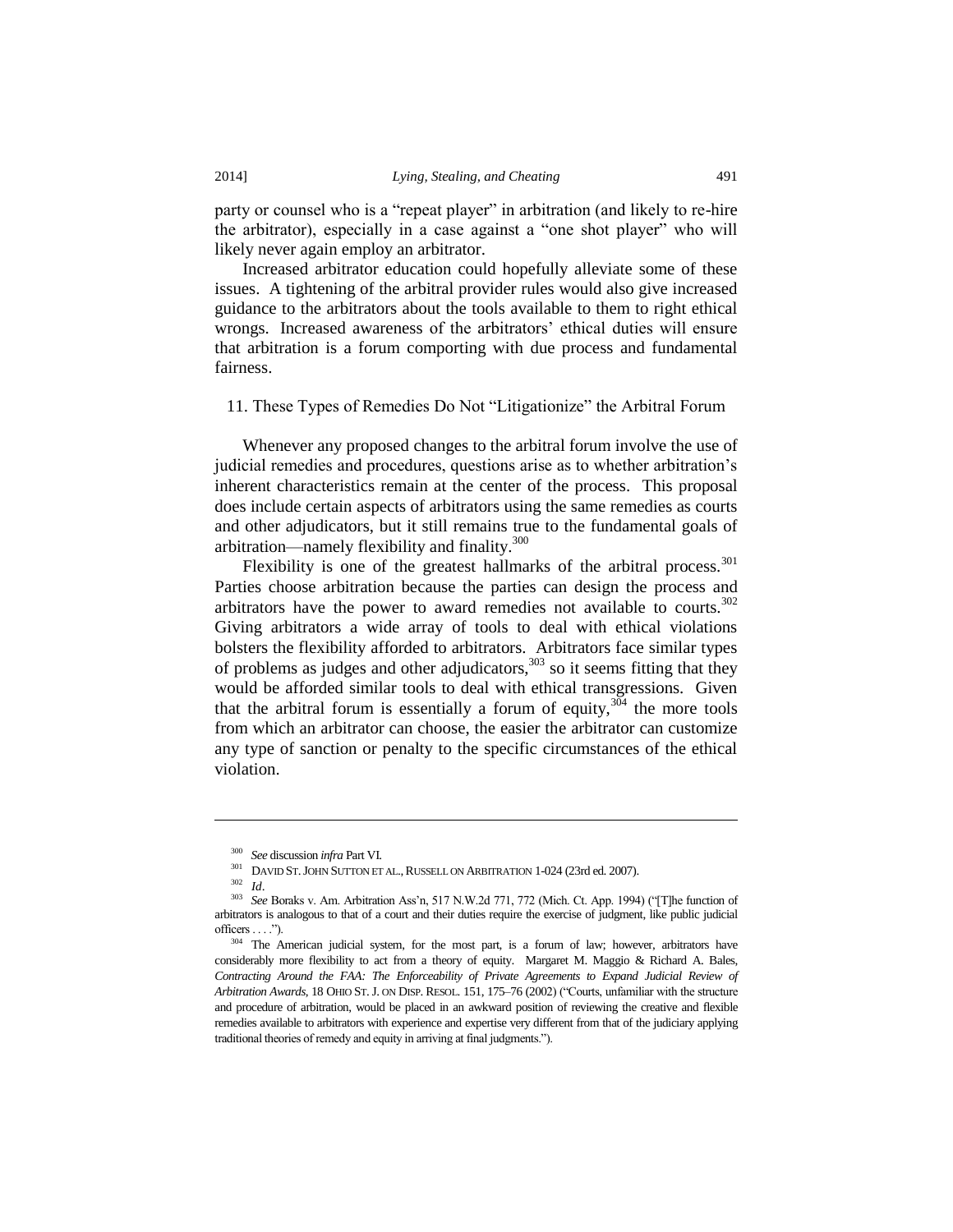In addition, arbitration is a forum that promotes finality and efficient dispute resolution. Having an arbitrator deal with ethical wrongs firsthand would promote that all of the issues are resolved in one forum, and that multiple, related proceedings are not being undertaken in different forums. If arbitrators take a more active role in policing arbitral conduct, then all issues will be considered at the same time. A losing party in arbitration could then move to vacate the entire award, including the rulings on the ethical issues.<sup>305</sup> The reviewing court has limited grounds for vacatur,  $306$ but the court could consider all of the issues at once, with the arbitrator having already passed on the issue.

Of course, not every ethical violation can be addressed to an arbitrator at the time it becomes known. Some ethical wrongs only come to light at a later time after an arbitrator has already heard the case or while a case is pending appeal. In those instances in which a party did not know or could not have known about the ethical wrongs, the wronged party should have the right to either request that the arbitration be reopened or to address the ethical violations with a court.<sup>307</sup> Otherwise, the party would have waived the right to have the issue heard at all—either by an arbitrator or by the courts.<sup>308</sup> These types of waiver rules, then, also help promote the arbitrator's authority over the tribunal, as well as encourage the arbitrator to have the first opportunity to pass on every issue within the arbitrator's powers.

#### VI. COURTS AFFORD ARBITRATORS GREAT DISCRETION

As noted above, the limited grounds for review insulate arbitrator awards from attack and promote the finality of the arbitral process. Part of this arbitrator discretion, then, extends to arbitrators' decisions on ethical issues, including the issuance of sanctions and other types of remedies for dealing with misconduct in the arbitral forum.<sup>309</sup>

<sup>305</sup> *See* 9 U.S.C. § 10(a) (2012).

<sup>306</sup> *See id.*

<sup>307</sup> *See, e.g.*, Apperson v. Fleet Carrier Corp., 879 F.2d 1344, 1359 (6th Cir. 1989) (holding that a party waives an argument in favor of vacatur if the party knew of the argument at the time of the arbitration and failed to make it to the arbitrator); Amalgamated Meat Cutters & Butcher Workmen of North Am., Local 195 v. Cross Bros. Meat Packers, Inc., 518 F.2d 1113, 1121 n.19 (3d Cir. 1975) (noting that a "'loser is not permitted for the first time to raise an objection to the arbitration panel after the award has been made'") (citation omitted); Stone v. Bear, Stearns & Co., Inc., 872 F. Supp. 2d 435, 455–56 (E.D. Pa. 2012) (finding that a party can waive an argument for vacatur of an arbitration award if the party "knew or should have known" of the argument but failed to make such argument to the arbitrator in the first instance).

<sup>308</sup> *See* sources cited *supra* note 307.

<sup>309</sup> *See supra* Part V.B.5–11.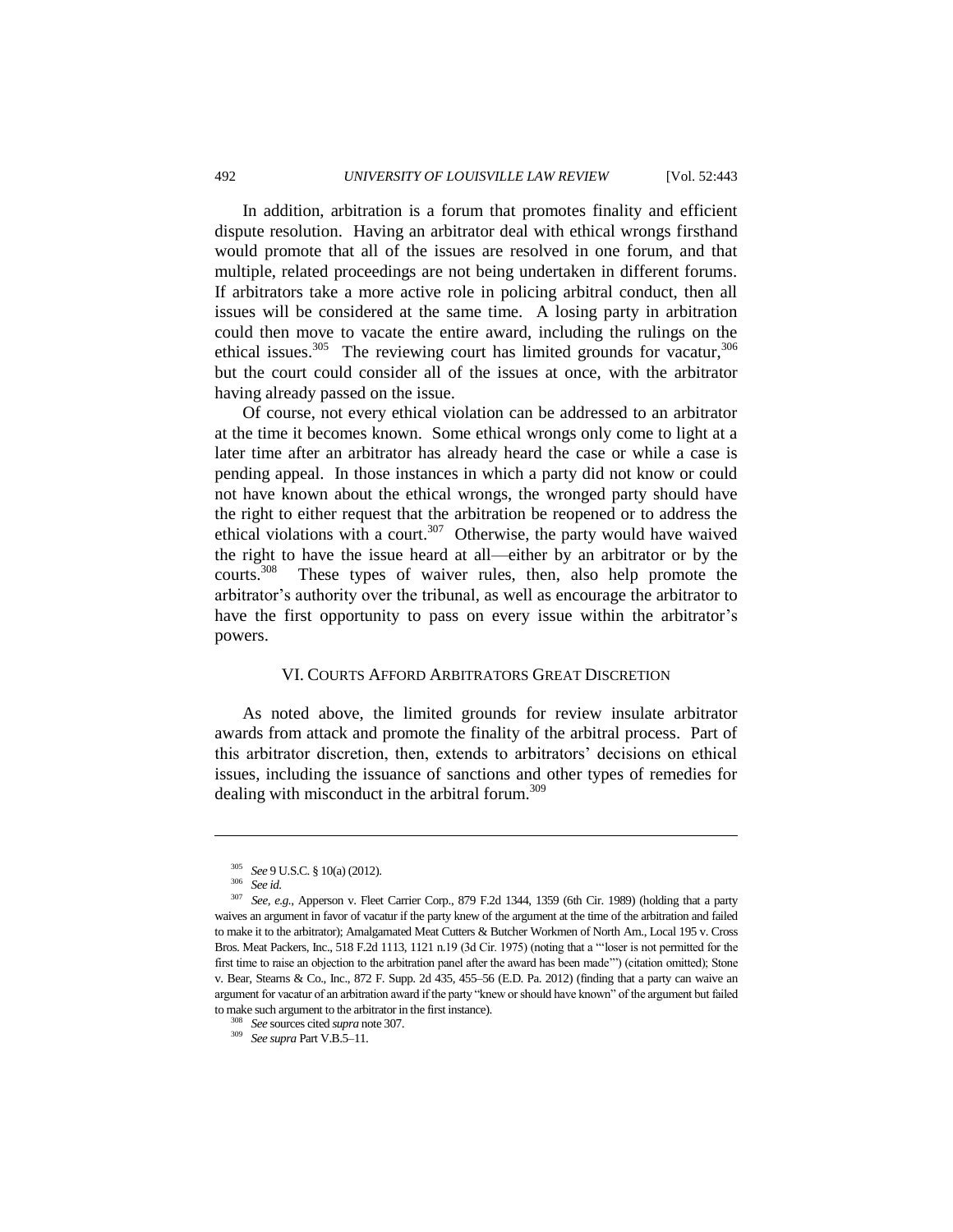For instance, in a recent case, the Minnesota Court of Appeals held that the inherent powers of an arbitrator include the ability to sanction a party for misconduct. In *Seagate Technology v. Western Digital Corp.*, <sup>310</sup> the arbitrator heard an employment dispute for disclosure of trade secrets.<sup>311</sup> At the arbitration, the respondent argued that the trade secrets were actually disclosed to the public, thus taking away their protected status.<sup>312</sup> The arbitrator found that the "evidence" of public disclosure was fabricated, and the arbitrator sanctioned the offending party for creating fake evidence.<sup>313</sup> The arbitrator found that this "misconduct" warranted "severe sanctions," including the preclusion of any evidence or defense "'disputing the validity" of certain trade secrets.<sup>314</sup> Ultimately, the arbitrator found trade secret violations and ordered damages in the amount of \$525 million, prejudgment interest of nearly \$100 million, and post-award interest of more than \$9 million.<sup>315</sup> The trial court vacated the decision on the alternative bases that the arbitrator exceeded his powers or misapplied sanction law.<sup>316</sup>

The court of appeals reversed on two grounds. First, the court found that the sanctioned party waived this argument.<sup>317</sup> The sanctioned party failed to challenge the arbitrator's authority to issue sanctions at the arbitration hearing and, in fact, requested that the arbitrator sanction the other party.<sup>318</sup> As to the arbitrator's authority, the court noted that the arbitration proceeded under AAA rules, which are silent on the issue of the ability of an arbitrator to sanction a party for bad faith conduct.<sup>319</sup> In this instance, the court found that, given the broad powers of the arbitrator and the failure of the contract to *prohibit* the award of sanctions, the arbitrator had the *inherent* power to issue sanctions.<sup>320</sup> Ultimately, the court upheld

l

<sup>318</sup> *Id.*

<sup>319</sup> *See supra* Part V.B.2. (regarding the AAA rules and the interplay with participant misconduct).

<sup>310</sup> Seagate Tech. v. W. Digital Corp., 834 N.W.2d 555 (Minn. Ct. App. 2013).

<sup>&</sup>lt;sup>311</sup> *Id.* at 558. The arbitration agreement between the parties was broad, covering "any dispute or controversy arising out of or relating to any interpretation, construction, performance or breach of this Agreement." *Id.*

<sup>312</sup> *Id.*

<sup>313</sup> *Id.*

<sup>314</sup> *Id.*

<sup>315</sup> *Id.* at 559.

<sup>316</sup> *Id.*

<sup>317</sup> *Id.* at 561.

<sup>&</sup>lt;sup>320</sup> *Seagate Tech.*, 834 N.W.2d at 563. The court also noted that, while the AAA rules do not specifically speak to the ability to award sanctions, Rule 39 of the Employment Arbitration Rules and Mediation Procedures allow an arbitrator to grant "any remedy or relief" available to a party at court, including awards of attorneys' fees and costs. *Id.* (internal quotation marks omitted).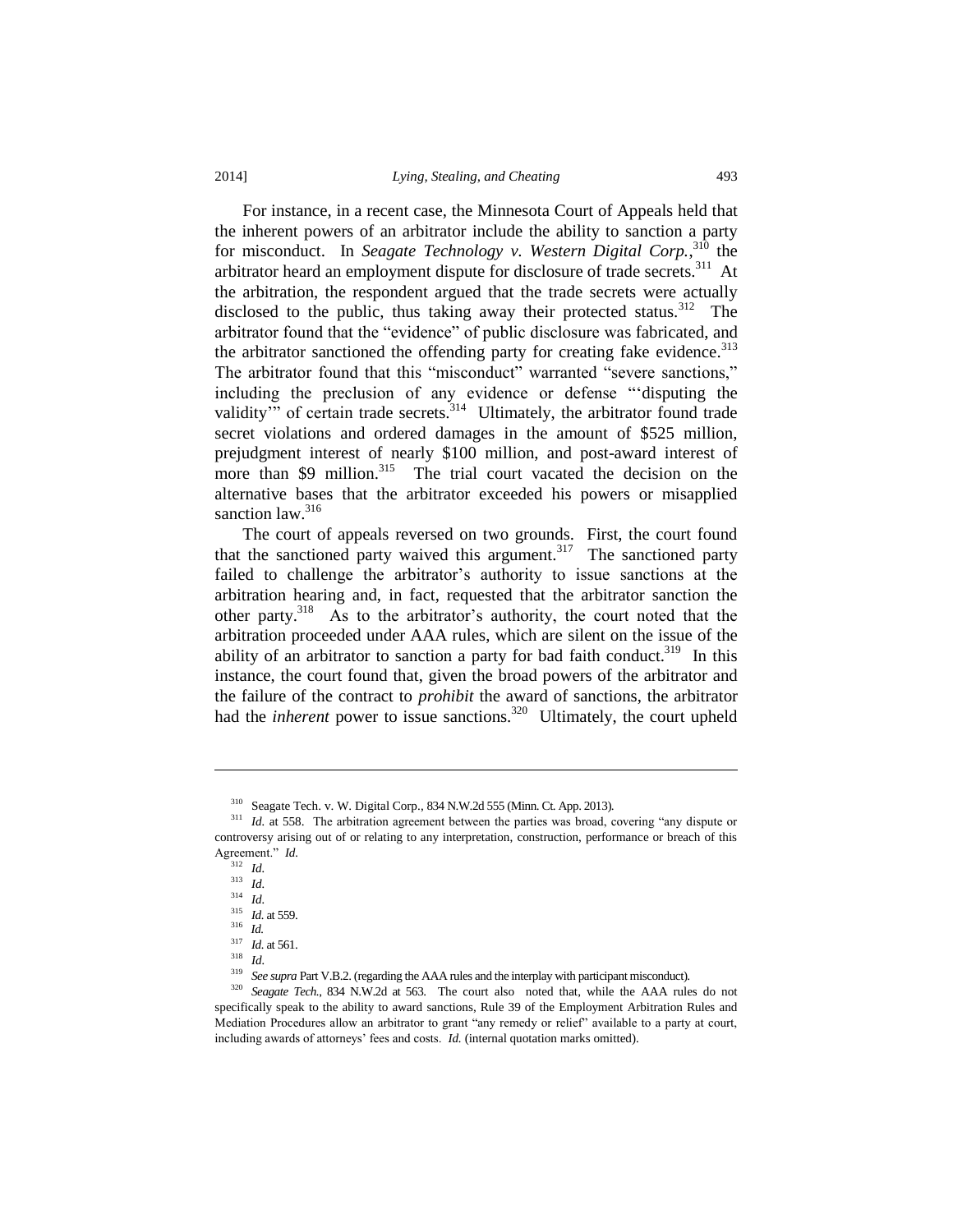both the arbitrator's ability to award sanctions as well as the amount of sanctions awarded.<sup>321</sup> The *Seagate* case demonstrates both the importance of the waiver and the arbitrator's inherent powers. This Minnesota court recognizes the important policies behind arbitrator autonomy and authority within the forum. $322$ 

Similarly, in *AmeriCredit Financial Services, Inc. v. Oxford Management Services*, <sup>323</sup> the Eastern District of New York considered a challenge to an arbitrator's decision to dismiss counterclaims as a sanction for destroying documents relevant to the claims at issue.<sup>324</sup> The underlying dispute involved a question of who had the right to pursue certain collection matters.<sup>325</sup> With regard to the sanctions, the arbitrator found that Oxford "'knowingly destroyed records necessary to resolve the disputes between the parties."326 As a sanction, the arbitrator dismissed Oxford's counterclaims.<sup>327</sup> The court found that, while the contract prohibited the arbitrator from issuing punitive damages, the arbitrator did have the ability to dismiss the counterclaims under the authority granted by contract and in the ambiguity of the AAA rules.<sup>328</sup> Again, decisions like this one preserve the inherent authority that arbitrators have to ensure a fair forum and keep parties from acting in an unethical manner in the process.<sup>329</sup>

These sample cases demonstrate the power afforded to arbitrators when those arbitrators take affirmative steps to deal with ethical issues in the first instance. Having the arbitrators address ethical violations as they occur will allow the same decision-maker to rule on all issues relating to the process, provided that the parties do not explicitly remove this ability from the

l

*Id.* at 96.

<sup>329</sup> *See also* Hamstein Cumberland Music Grp. v. Williams, No. 05-51666, 2013 WL 3227536, at \*4 (5th Cir. May 10, 2013) (holding that an arbitrator had inherent powers to sanction a party for discovery abuses); Jones v. PPG Indus., Inc., 393 F. App'x 869, 871 (3rd Cir. 2010); *In re* Arbitration Between United Pub. Workers, AFSCME, Local 646, AFL-CIO and City and Cnty. of Honolulu Holiday Pay, No. 29710, 2011 WL 2696394, at \*11 (Haw. App. Ct. July 12, 2011) ("It is within the Arbitrator's authority to impose discovery sanctions."). Interestingly, the *Jones* court involved a claim in which the arbitrator found an adverse inference against the respondent party and then still ruled in favor of the respondent. 393 F. App'x at 871. The trial court and Third Circuit confirmed the arbitral award based a review of the extensive record in the case. *Id.* In *Davis v. Reliance Electric Industrial Co.,* the arbitrator had grave concerns regarding the respondent-employer's failure to provide certain critical documents, so the arbitrator awarded punitive damages against the employer based on a portion of the employer's net worth. 104 S.W.3d 57, 60 (Tenn. Ct. App. 2002).

<sup>321</sup> *Id.* at 567.

<sup>322</sup> *See id.* 

<sup>&</sup>lt;sup>323</sup> AmeriCredit Fin. Servs., Inc. v. Oxford Mgmt. Servs., 627 F. Supp. 2d 85 (E.D.N.Y. 2008).

<sup>324</sup> *Id.* at 90–91.

<sup>325</sup> *Id.* at 89–90.

<sup>326</sup> *Id.* at 91.

 $rac{327}{328}$  *Id.*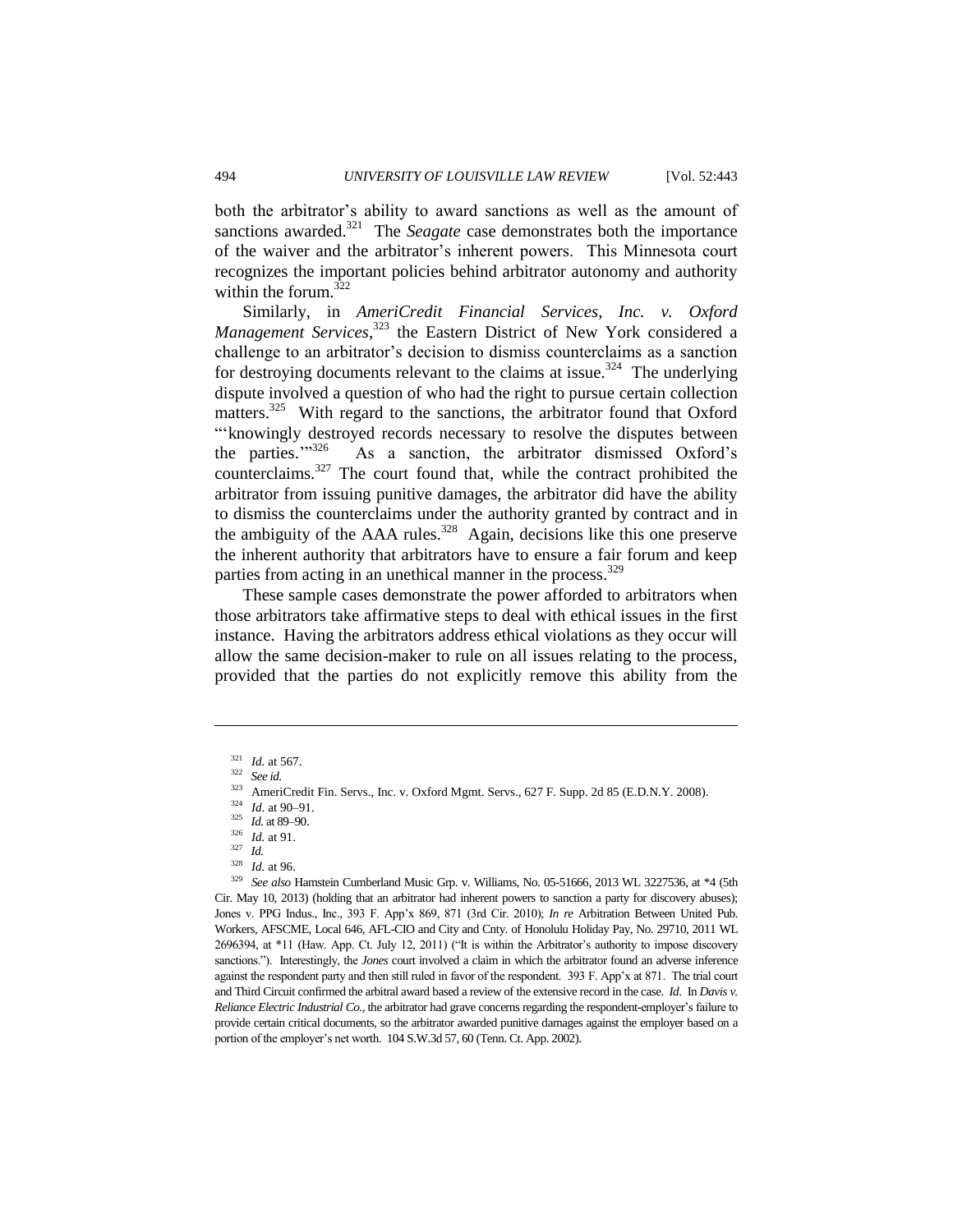arbitrators. Parties, as the masters of their agreement and ultimate designers of the process, could attempt to take the ability to sanction parties out of the hands of the arbitrator—but then it would be unclear who would retain that power. As noted above, the courts have little ability to interfere with the arbitral forum—during or after arbitration.<sup>330</sup> If the arbitrator does not deal with the ethical issue, it is very likely that no one will. $^{331}$ 

To date, the cases seem to suggest that the arbitrators are dealing with ethical issues regarding abuse of the forum, such as document or witness tampering. These cases appear to center on *parties* who make these issues known to the arbitrator either at a hearing or in a motion before or after the hearing.<sup>332</sup> Given the fact that many arbitrations involve pre-arbitration discovery, counsel and parties will likely be apprised of discovery abuses at an earlier time than the arbitrators. But arbitrators should not rely solely on the parties to remedy unethical behavior in the forum. They need to be watchful and determine whether the parties are acting in a way respectful of each other and of the forum. Arbitrators should not be afraid to deal with unethical conduct sua sponte because if arbitrators neglect these types of issues, the ethical wrongs will likely go uncorrected, thus creating an unfair forum for the parties—particularly the parties that are playing by the rules. $333$ 

# VII. PUTTING IT ALL TOGETHER – HOW ARBITRATORS CAN ALSO BENEFIT FROM LEGISLATIVE CHANGE

As mentioned above, I have previously advocated for legislative change in the area of arbitration ethics.<sup>334</sup> This paper on arbitrators as ethics enforcers does not contradict my previous research, but instead explores a facet of participant ethics in arbitration and works in tandem with my previous research. In fact, arbitrators, too, could benefit from a more clearly defined law regarding arbitration ethics.

As things currently stand, the law is altogether murky as to whether wrongful conduct perpetrated in the arbitral forum is even prohibited or punishable by law.<sup>335</sup> Perjury and tampering (both with witnesses and

<sup>330</sup> *See supra* notes 310–29 and accompanying text.

<sup>331</sup> *See supra* notes 310–29 and accompanying text.

<sup>&</sup>lt;sup>332</sup> *See supra* notes 310–29 and accompanying text.

<sup>333</sup> *See supra* notes 293–97 and accompanying text.

<sup>&</sup>lt;sup>334</sup> *See supra* notes 18–22 and accompanying text.<br><sup>335</sup> See supra Part III

<sup>335</sup> *See supra* Part III.